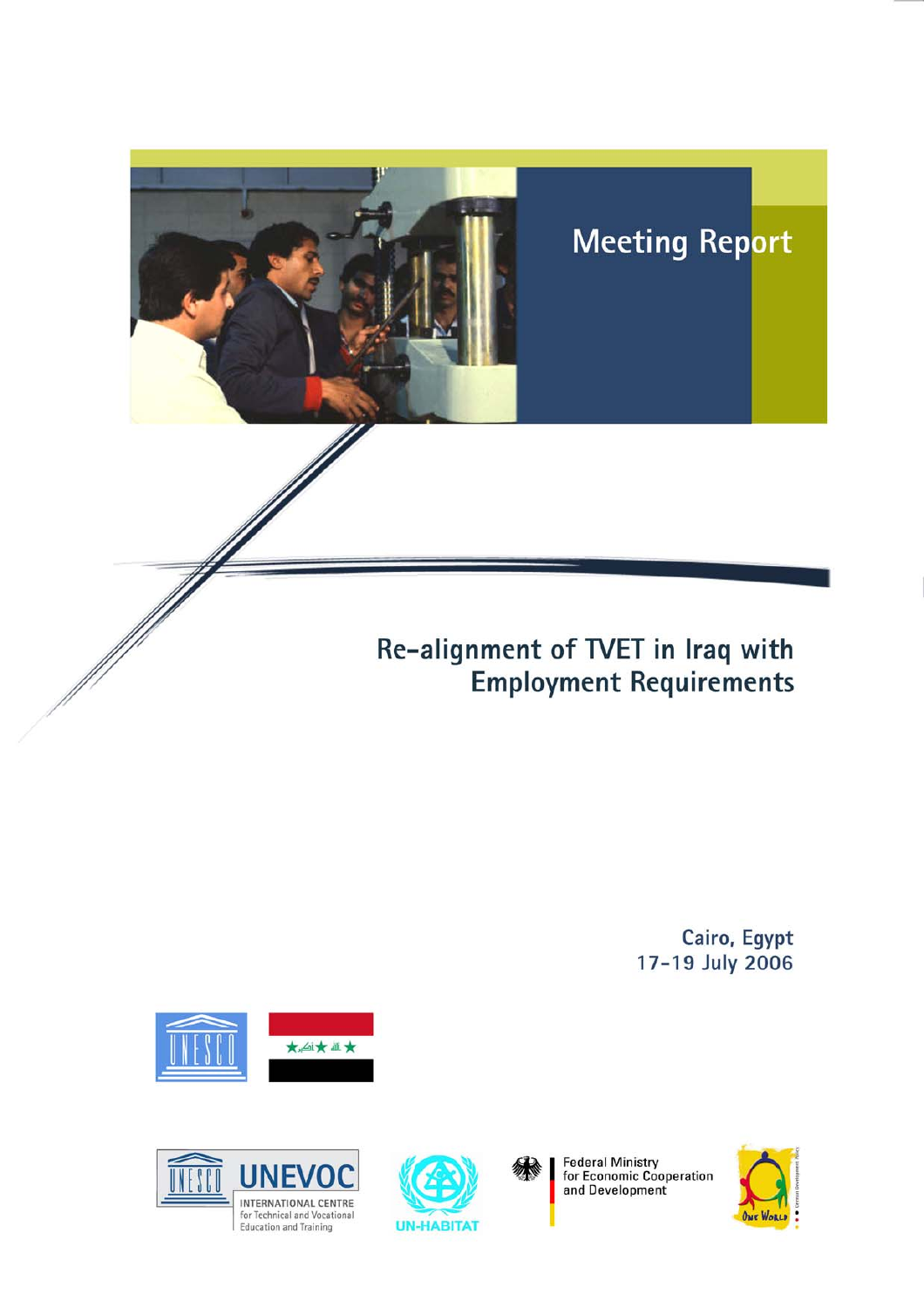#### **Re-alignment of TVET in Iraq with Employment Requirements**

Iraq TVET Forum 17th to 19th July 2006 in Cairo, Egypt

#### Report

UNESCO-UNEVOC International Centre for Technical and Vocational Education and Training Hermann-Ehlers Str. 10 53113 Bonn Germany Tel: [+49] (228) 8150100 Fax: [+49] (228) 8150199 info@unevoc.unesco.org www.unevoc.unesco.org

UNESCO-Iraq PO Box 2270 Amman, Jordan

cover photo © UNESCO All rights reserved © UNESCO 2006

The designations employed and the presentation of material throughout this publication do not imply the expression of any opinion whatsoever on the part of UNESCO concerning the legal status of any country, territory, city or area or of its authorities, or concerning its frontiers or boundaries.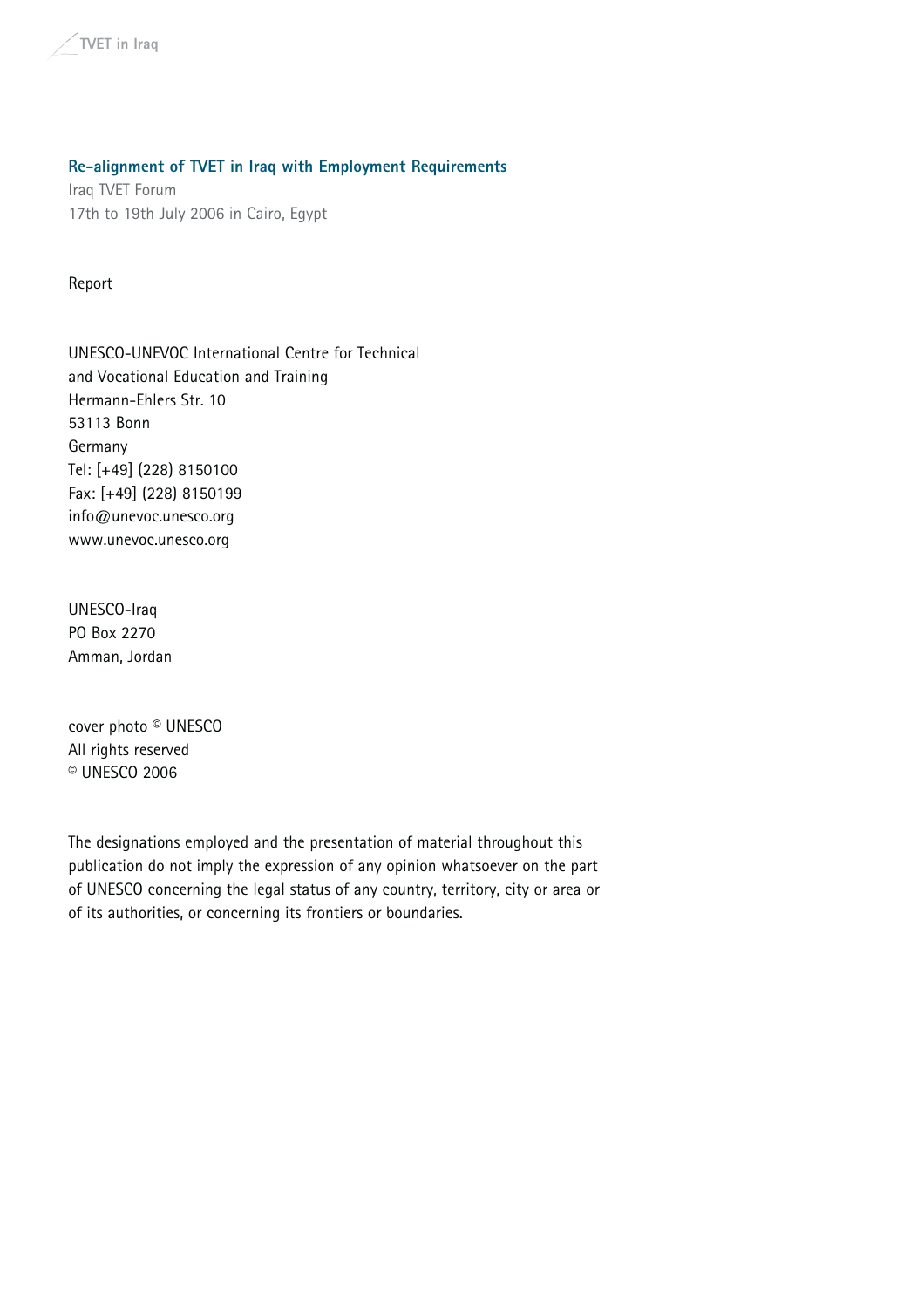## **Table of Contents**

| <b>Executive Summary</b>                      | 1                   |
|-----------------------------------------------|---------------------|
| <b>Background</b>                             | $\overline{2}$      |
| Objectives of the Forum                       | 3                   |
| Participants                                  | 3                   |
| Venue and Programme                           | 3                   |
| <b>The Opening Session</b>                    | $\overline{4}$      |
| Deliberations of the Forum                    |                     |
| Highlights of Current TVET in Iraq            | 5                   |
| Lessons Learned from international experience | 6                   |
| Towards Re-aligning TVET in Iraq              | 6<br>$\overline{7}$ |
| Anticipated Challenges<br><b>Urgent Needs</b> | 8                   |
| Group Work                                    | 9                   |
| Sessions                                      | 9                   |
| Outputs Group A, B and C                      | 9                   |
| The Forum Outcomes                            | 12                  |
| <b>Future Outlook</b>                         | 12                  |
| Follow-up on the Forum Achievements           | 12                  |
| Annexes                                       | 13                  |
| I: List of Participants                       | 13                  |
| II: Agenda                                    | 21                  |
| III: Working Groups' Completed Forms          | 26                  |
| IV: The Forum Background Paper                | 34                  |
| V: Outcomes Document                          | 38                  |
| VI: Evaluation of the Forum                   | 42                  |
|                                               |                     |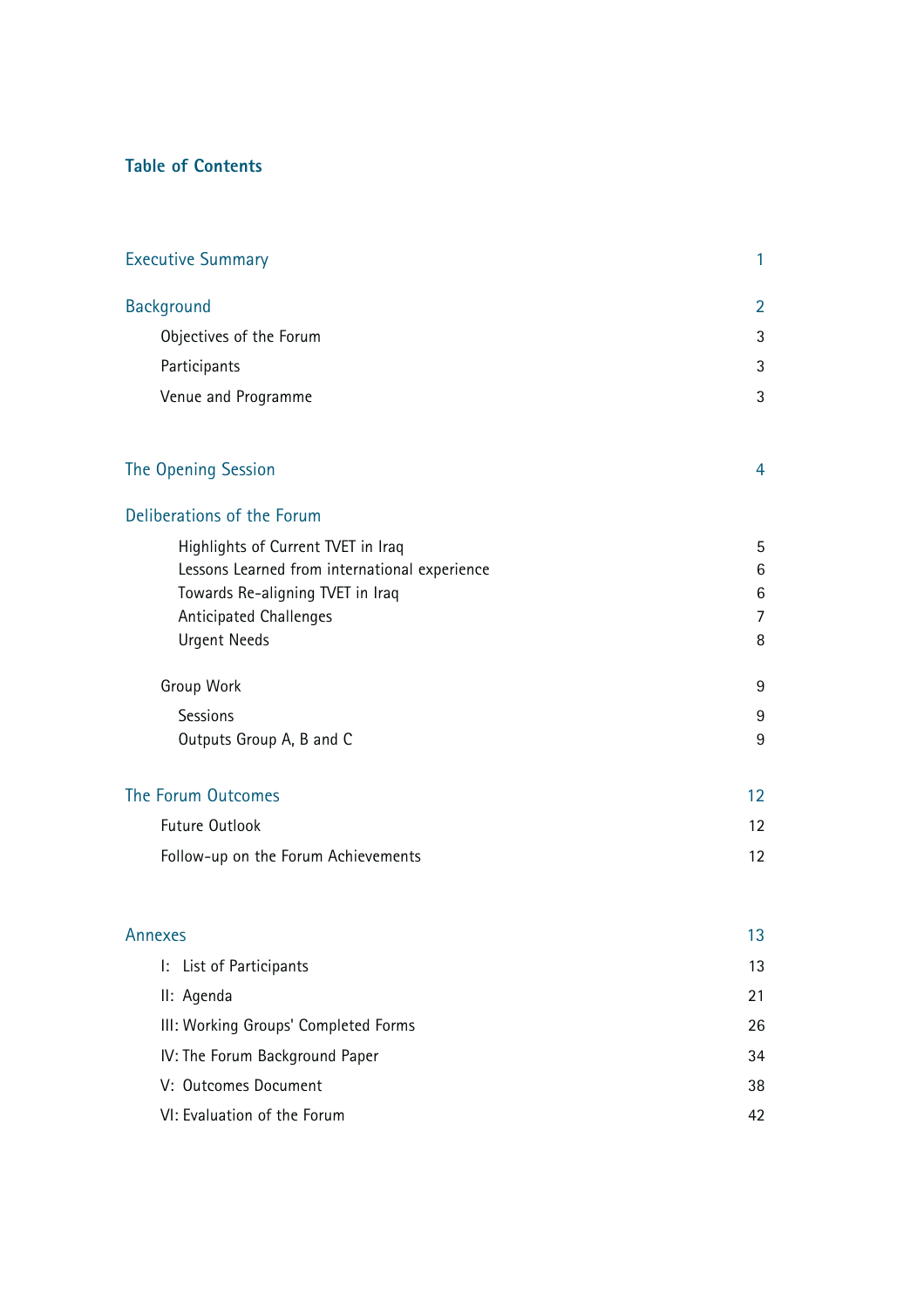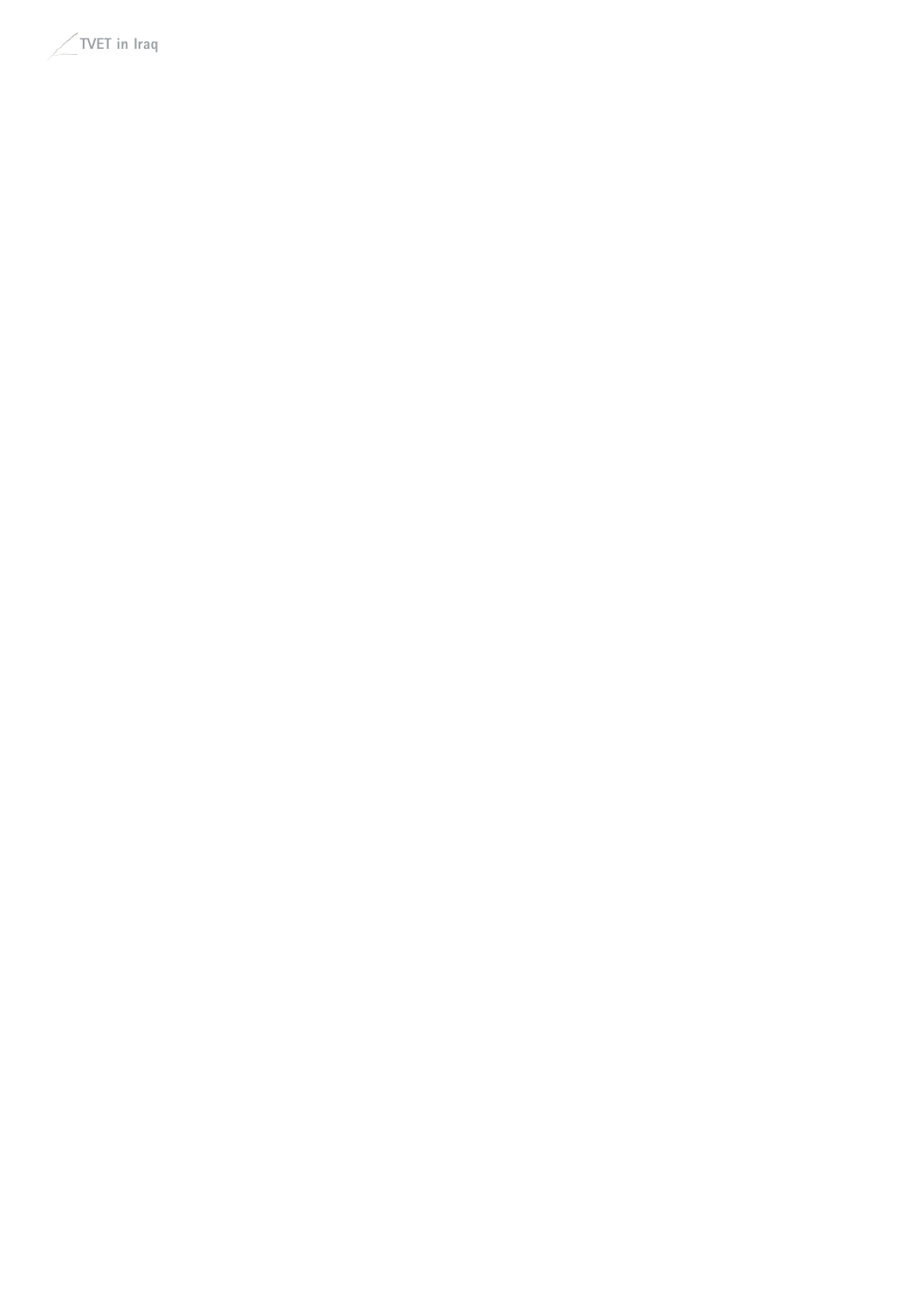# **Executive Summary**

In spite of the negative impact of wars on Iraq, sanctions and current security situation, national and international contribution to develop the basic tools for post-conflict Iraq's recovery and reconstruction are continuing. Education in general and TVET in particular top the agenda for action and three main contributors namely; UNESCO, UN-HABITAT and the German Government, in cooperation with the Iraqi Government; organized a Forum to analyze the current situation and develop a vision of immediate and future action.

Extensive and high-level representation of the Iraqi TVET providers and Business leaders in Iraq reflected the high weight given by Iraqis, Government and business, to develop TVET. Animated discussions and participatory working groups confirmed the Iraqi ownership of developing their TVET system to mitigate youth unemployment and help in reconstructing the country. All governmental TVET providers; FTE/MoHSR, MoE and MoLSA; presented papers and actively participated in the Forum. Regional and international experts and representatives presented international experience and contributed to the discussions.

Eleven papers were presented by Iraqi officials and professionals covering a wide range of TVET issues related to:

- a) Highlights of current TVET in Iraq,
- b) Toward re-aligning TVET in Iraq,
- c) Anticipated challenges,
- d) Urgent needs
- e) Short-term priorities.

Regional and international experts presented nine papers on experiences and identified the Lessons learned. Three working groups answered questions related to developing the TVET system, improving its quality and improving TVET relevance to the labour market needs. The Forum unanimously agreed to a nine-item TVET future outlook in Iraq tackling; 1) vision of TVET in Iraq, 2) the mission of TVET, 3) strategic framework for TVET, 4) core elements of the required re-alignment, 5) urgent needs for re-aligning TVET, 6) short-term priorities for action, 7) anticipated challenges, 8) potential international technical cooperation, and 9) specific calls on the Iraqi Government, International Agencies and the Donor Community to support the TVET development process. Follow-up actions were identified and spelled out.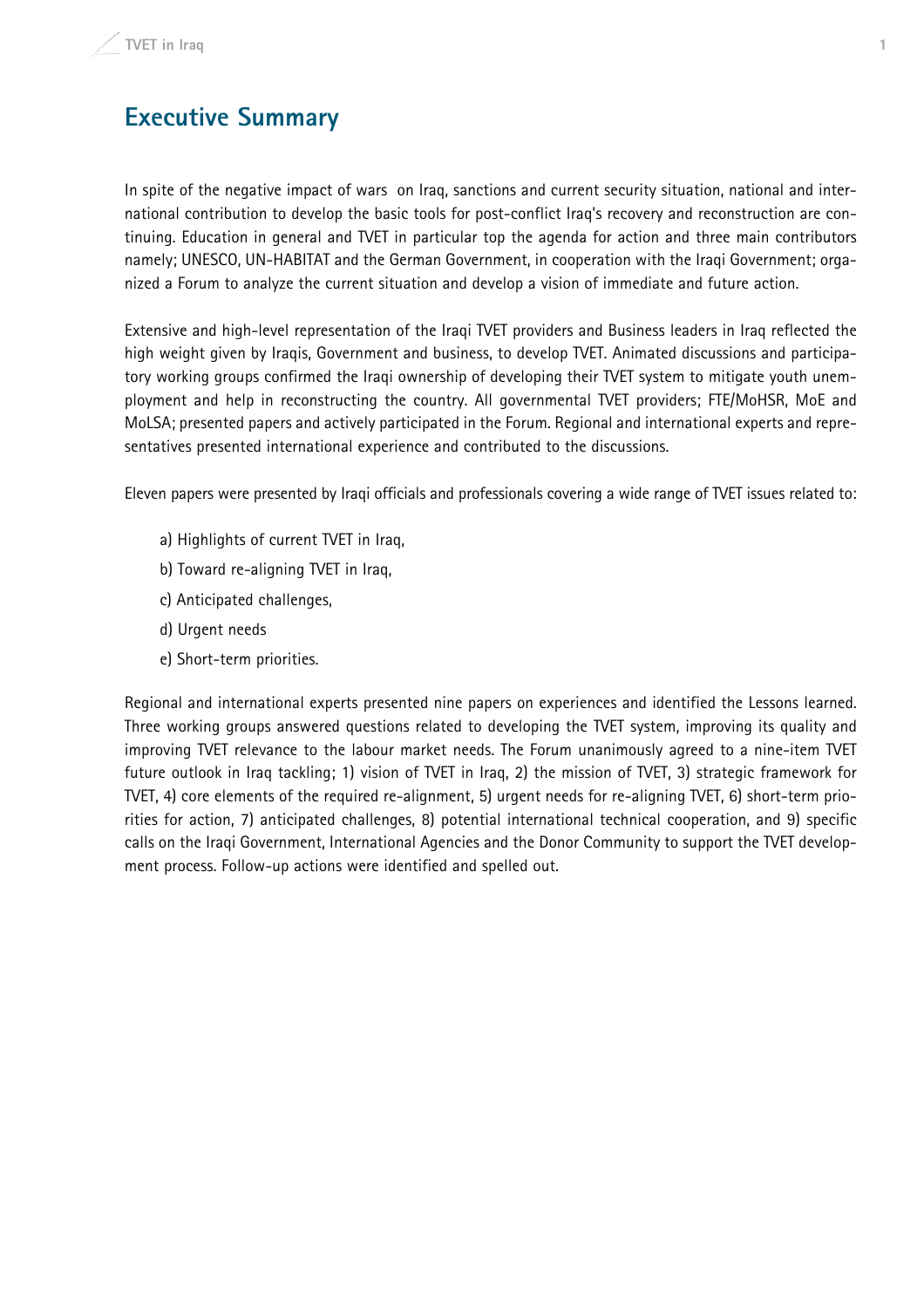# **Background**

1. The impact of the last two wars and the economic and technological gap pose new daunting challenges to the TVET sub-sector in Iraq. There is a widespread unemployment in Iraq, particularly among the youth. In total, the unemployment rate including discouraged workers among youth is estimated at 33.4 percent and increases to 37.2 percent among young men with secondary and higher education certificates. The TVET infrastructure has been looted, burnt, degraded and outdated. The TVET system requires significant reform, including a reshaping of national and institutional policies, to assist in reducing unemployment and mitigating poverty.

2. While current attempts to revitalize the existing TVET system are in progress, formulation of a new vision of TVET in Iraq is a must to prepare for the post-conflict Iraq's economic reform. Relevance and recognition of work-place learning and training are parts of the new vision in addition to areas identified in a needs' assessment survey conducted by UNESCO and the World Bank in August, 2003 as:

- > Improved TVET access and quality,
- > Provision of TVET In-service teacher training,
- > Renewal of TVET curriculum and textbooks,
- > Improved supplies of teaching-learning materials and
- > Rehabilitation of TVET infrastructure (buildings, equipment and furniture).

3. Contributing to the rebuilding and rehabilitating TVET in Iraq, UNESCO has concluded the first phase of a revitalization plan and currently implementing the second phase. Vocational education schools revitalization plan includes provision of equipment, training material and instructors training. ILO and UNOPS are contributing to the creation of jobs through small businesses and HABITAT is undertaking rehabilitation of the infrastructure of schools in general and secondary education in particular. The German Government is providing technical assistance for the Foundation of Technical Education (FTE) under the Ministry of Higher Education and Scientific Research, as well as the Ministry of Labour and Social Affairs as well as for a number of other Iraqi institutions.

4. UNESCO in partnership with the Government of Iraq and The German Government organized a 3-day TVET Forum for Iraq, 17-19 July 2006 in Cairo. The Forum was attended by high-ranked officials and professionals representing all governmental TVET providers in Iraq, International and regional experts and consultants and representatives of ISDB WB, UNEVOC Arab centers, UN-HABITAT and the German side. The Forum focused on issues and challenges pertaining to re-aligning TVET system in Iraq to assist in reducing unemployment among Iraqi Youth. The overarching umbrella for the Forum was the National Development Strategy in Iraq, the UN Millennium Development Goals (MDG) and the goals of UNESCO's initiative "Education for All".

5. The Forum included a number of plenary sessions as well as working Groups. Three working groups were asked to answer the three following questions and to present the findings, as applicable to the Iraqi context, in a plenary session:

Group "A": What is needed to develop a 'system' of TVET in Iraq? (covering issues such as legislation, financing methods, levels of autonomy of TVET institutes, quality assurance systems, qualification system etc).

Group "B": What is needed to improve the quality of teaching and learning in Iraq? (including issues of curriculum, teacher training and updating, instructional methods, textbooks, facilities and equipment, student services etc).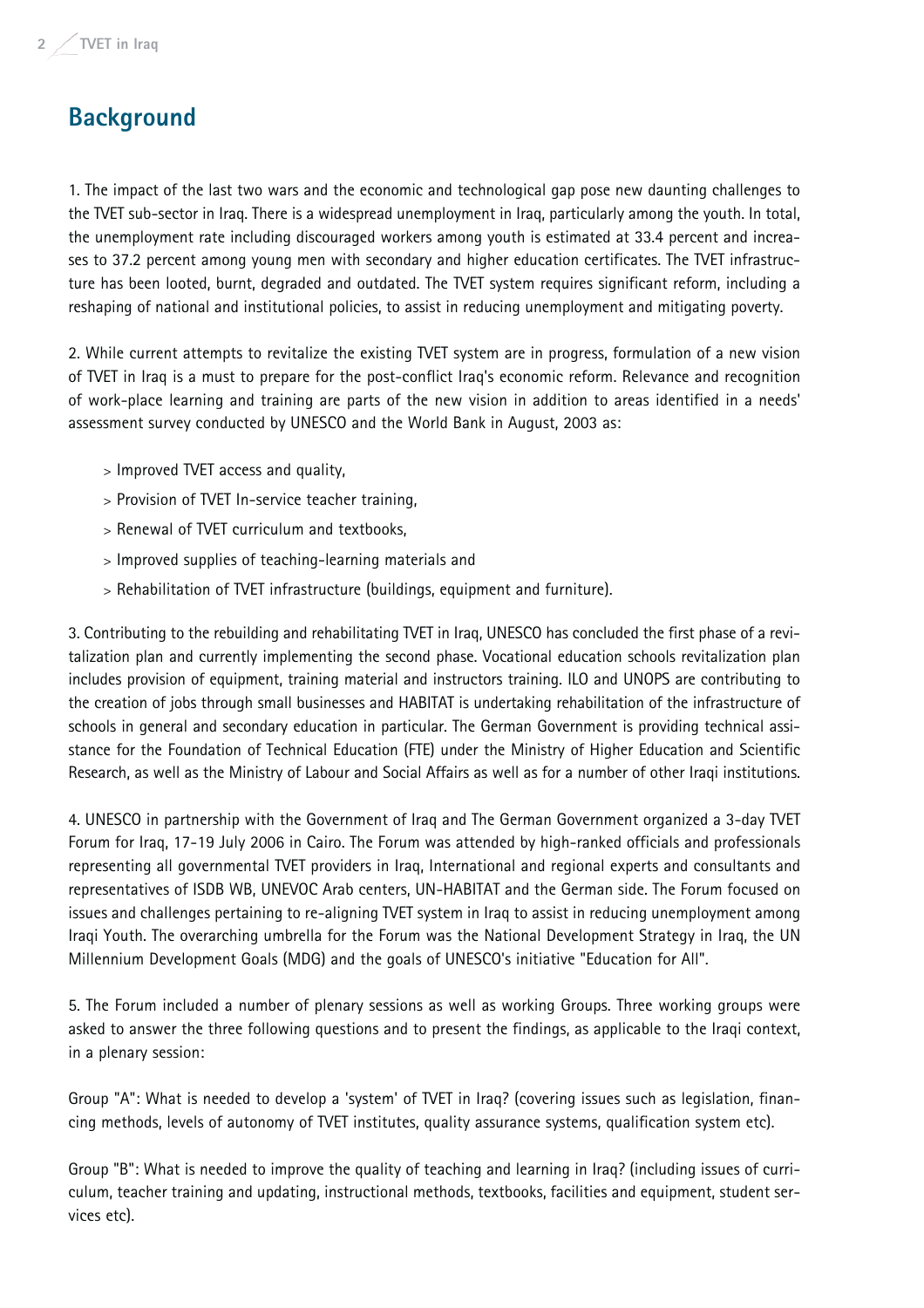Group "C": What is needed to improve the relevance of TVET to the labour market? (focusing on issues of labour market demand, manpower projection, methods to bring employers closer to the institutes, public/private partnerships etc)

# **Objectives of the Forum**

6. The Forum discussed selected TVET issues and the challenges facing the anticipated re-alignment of TVET system in Iraq to reduce unemployment among Iraqi Youth and a number of international and regional experiences in conflict/ post-conflict economies in order to come to a shared vision and better understanding of the main issues related to TVET in Iraq, and a future look to address these issues.

## **Participants**

7. The Forum was attended Key officials representing Iraqi MOE, MOHESR, MOLSA and MOPD, MOI, FTE, NGO's in Iraq, Representatives of Chambers of Industry and Commerce and the private sector. German Government / Federal Ministry for Economic Cooperation and Development (BMZ), German Agency for Technical Cooperation (GTZ) and German Capacity Building International (InWent) also participated in the animated discussions of the Forum. Arab UNEVOC centers in Lebanon and Libya contributed to the deliberations of the Forum. The United Nations family was represented by UNESCO Regional Office-Beirut. UN-HABITAT and UN Group for Iraq. The Forum was also attended by selected international and regional experts and consultants. Annex "A" shows the list of participants.

## **Venue and programme**

8. The Forum was conducted in Cairo - Egypt at the Mena House Hotel, at the foot of Giza Pyramids, on 17, 18 and 19 July2006. GTZ hosted the participants in a field visit to TVET initiatives in Egypt on the 20th of July for a first hand experience. The Forum programme is attached as annex "B".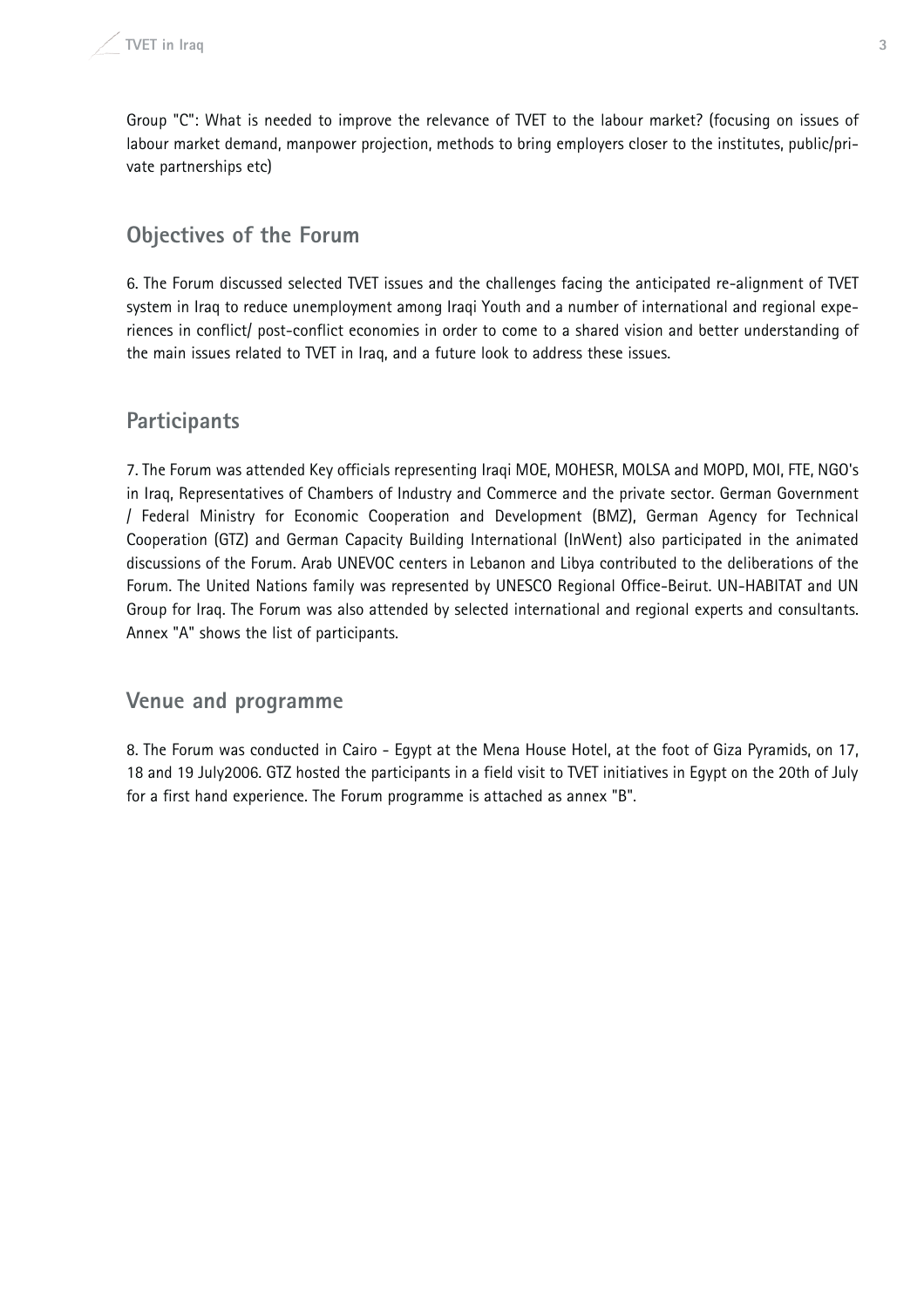# **Opening session**

9. The Forum was opened by speeches from the main organizing partners namely, The Iraqi officials (Head of Delegation, Federation of Technical Education and the Ministry of Education) - UNESCO (Iraq- Beirut and UNESCO-UNEVOC International Centre for Technical and Vocational Education and Training) - UNHABITAT and the German side (BMZ, GTZ and InWent).

10. The Iraqi delegation's speech was delivered by the head of delegation Dr. Nasrullah, Cultural attaché in the Iraqi Embassy in Amman. He focused on the need for quality TVET at all levels to ensure the required quality workforce that would rebuild Iraq's competitive economy. Iraqi education used to be a quality one but suffered tremendously and was cut of the world for many years and its institutions were looted and burnt, he said. His proposed strategy is to revise TVET policies and programmes at all levels with a view to draw a new overall map incorporating new ideas and views necessary for realigning TVET in Iraq. Considering education as a unique investment in the development of a nation, he encouraged the donor community and the UNESCO to continue and intensify their support to TVET in Iraq.

11. Mr. Mohamed Djelid addressed the Forum in his capacity as Director of UNESCO-Iraq office and on behalf of the UNESCO Regional Office in Beirut and the UNESCO-UNEVOC International Centre for Technical and Vocational Education and Training. He said that today is a special day for Iraq and considered the gathering as a strong message for hope and prosperity of Iraq. He praised the full cooperation of all concerned bodies during the last few months to conduct this first TVET forum. He assured that participants will learn from each other, come to a common better understanding and share unified views for the future of TVET in Iraq. Mr. Djelid praised the high commitment of TVET system representatives, public and private sectors in Iraq including the industrialists enabling participants to discuss an integrated picture of both, demand and supply sides of the Iraqi skilled workforce. He thanked all contributors and assured them of a continued support of the UNESCO-Iraq office to the long-term, solid and sound base for development through provision of intellectual expertise, technical assistance and capacity building support. He concluded by saying "we are all looking for a future for Iraq that shares its valuable human resources treasures with the world, Iraq with modern education system responsive to the community and labor market needs. Iraq with skilled workforce that contributes to the re-building of a beautiful country".

12. UN-HABITAT speech was delivered by Mr. Robert Goodwin, Programme Manager, Iraq Program. Mr. Goodwin expressed his hope and future look for the role of the UN and the donor agencies to cooperate with Government of Iraq in the reconstruction stage by assisting Iraqis through the provision of specialized expertise in construction an by creating new job for Iraqis in this sector. Mr. Goodwin stated that there are several project currently undergoing for the rebuild of Iraq Infrastructure and schools, including a work for reconstruction with FTE.

13. In her speech Dr. Eva Weidnitzer representing the German Federal Ministry for Economic Cooperation and Development passed the warm wishes from the Federal Ministry and thanked UNESCO for organizing the Forum. Dr. Weidnitzer expressed Germany fundamental interest in Iraq ongoing process of development that brings stability to the country. Dr. Weidnitzer mentioned that Germany was actively supporting Iraq to rebuild its economy and achieve democratic change since 2003. Dr. Weidnitzer said that TVET is the key focus for the bilateral cooperation for development in Iraq through the involvement in the IRFFI. Dr. Weidnitzer stated that the Forum idea is an opportunity to exchange views and ideas for a future vocational training system that is oriented towards the process of economic reform.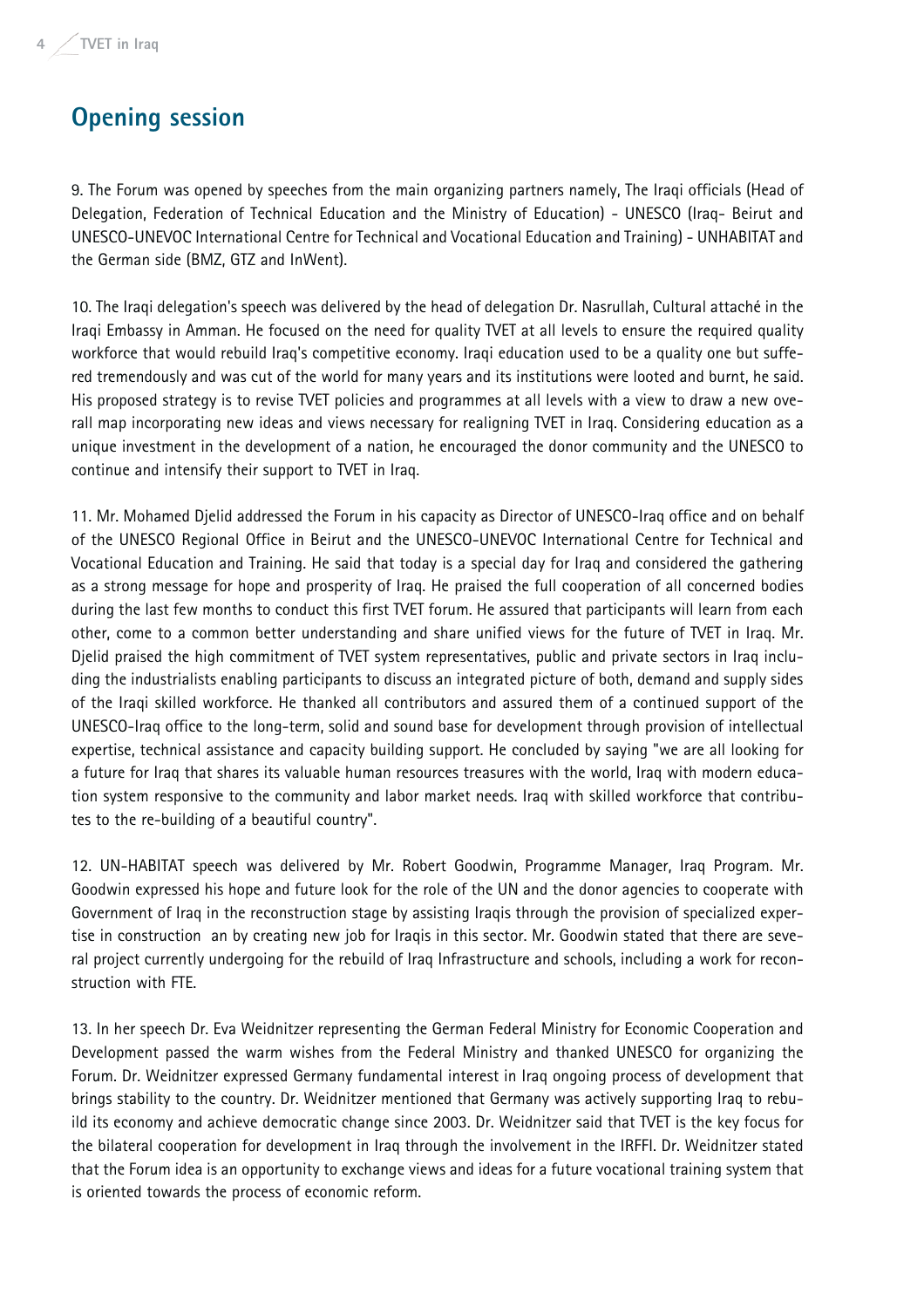# **Deliberations of the Forum**

## **Plenary sessions**

14. Twenty papers were presented and vigorously discussed in five plenary sessions. Presenters included Iraqi heads of TVET institutions and other professionals, representatives of UNEVOC Centers in the Arab region, international and regional experts as well as the German side, see annex "A" for the programme. Subjects presented ranged between describing and analyzing the TVET status-quo in Iraq, regional and international case studies of the role of TVET in conflict/post-conflict economies, modalities (tools) and means available for realigning TVET in post-conflict Iraq.

15. In view of the diversity and the inter-linking nature of the topics discussed, the report is presenting a glance of deliberations, in a capsulated form, by topic rather than by session.

#### **Highlights of Current TVET in Iraq**

16. The forum discussed papers presented by professionals and officials of the two main TVET providers in Iraq namely, the Foundation of Technical Education (FTE) affiliated to the Ministry of Higher Education and Scientific Research (MoHESR) and the General Directorate of Vocational Education (GDVE) in the Ministry of education (MoE). The Ministry of Labour and Social Affairs (MoLSA) also presented their efforts related to the theme of the Forum. It was clear that several aspects of the current situation of TVET in Iraq are shared by TVET providers in Iraq e.g. lack of identification of national TVET vision and mission, inappropriate facilities and equipment, outdated curriculum and learning material, lack of modern ICT in teaching and management, shortage of qualified teachers and instructors, unmotivated staff and humble level of quality. TVET providers are also facing a number of limitations challenging their efforts to enhance quality and expand activities.

17. FTE is responsible for the post-secondary TVET up to the Master of Science degree. GDVE runs technical (secondary) schools. Both bodies are exerting the maximum effort, within available human and material resources, to revitalize the system. Several goals have been achieved, but yet much has to be done. A revitalization of TVET project is conducted by UNESCO. The first phase of the project was completed and a second one already started.

18. FTE (established in 1969) runs 38 technical institutions and 11 technical colleges distributed allover Iraq in all the 18 Governorates. The 359 programmes offered cover engineering, management, agriculture and arts. Total enrollment in 2005-06 amount to 90,978 student/trainee; nearly 75% in technical institutes (2-year regular programmes), 16% in technical colleges (4-year regular programmes) and about 0.7% in higher education courses (Higher Diploma and Master of Science). Evening classes accommodate about 5% of the total enrollment in the technical institutes and 4% in the technical colleges. It also runs a staff development centre (established in 1979) and one instructors' training institute. Total FTE staff is around 2817 of which 425 holding a doctoral degree, 1338 M.Sc., 156 Higher Diploma and 898 with B.Sc degree.

19. GDVE runs 250 technical schools enrolling 62,850 students (in 2005-06) more than 70% of them in industrial education, 25% in commercial schools, 0.8% in agriculture programmes and 1.5% in home arts (for girls). Annual technical education intake dropped from 25,769 in 2001-02 to 19'437 in 2002-03 then jumped to 32,334 in 2003-04, dropping back to 16,121 in 2004-05 and picked up to 21,874 in 2005-06. Out of 2356 teacher, 1025 are teaching in industrial schools, 986 in commercial schools, 313 in agriculture and 32 in home arts. Most of the 4427 instructors are in the industrial schools (4190) while 37, 155 and 45 are in commerci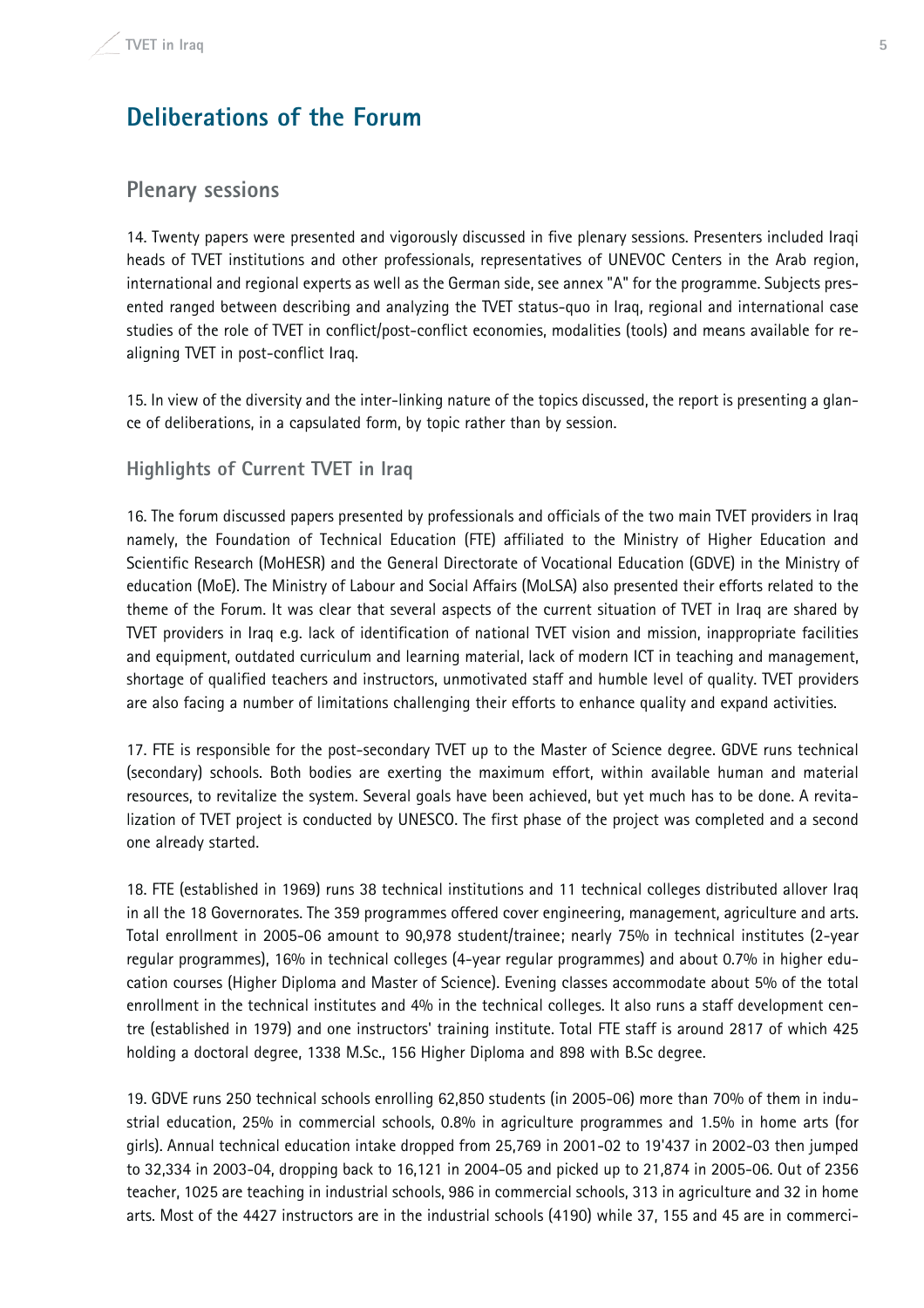al, agriculture and home arts respectively. Programmes offered by the technical schools amount to 288 specialization; 178 industrial, 83 commercial, 11 agriculture and 16 home arts.

#### **Lessons learned from international experience**

20. Several experiences in re-aligning TVET systems in post-conflict economies were presented and discussed including Lebanon and several African countries. Lessons learned from these experiences show that rebuilding the country's infrastructure becomes a major area for investment attracting almost one fifth of the total investment in the post- conflict stage. The need for skilled workers in specific areas related to reconstructing and updating the infrastructure as well as reviving the economy is expected to be quite high, but some of this demand is temporary and would decline once the infrastructure is back to normal.

21. TVET response to this volatility of demand for skills includes formulation of a vision for two anticipated periods (phases) namely, emergency (immediate once security situation allows) and rebound (mid-term following the emergency stage). Identification of TVET mission would then guide planning for the two mentioned phases. Immediate actions to be taken are grouped in an emergency plan, while mid-term plans focus on rebounding the system. In all cases TVET system must be flexible enough to cope with the anticipated rapid changes in the demand for skills. Participants in the Forum discussed some approaches to achieve anticipated flexibility including the modular approach to curriculum development, accelerated skill training programmes and utilization of mobile training workshops.

22. Lessons learned also show that reconstructing the infrastructure and reviving the economy in a post-conflict society are, understandably, so urgent and badly needed that they would never allow adequate time for the normal planning process for TVET, or any other discipline. Confronted with a post-conflict immediate mass demand for skills, TVET concerned bodies may find it difficult to appropriately plan for rebounding their own system and fall in the trap of taking reactionary decisions. To avoid such situation, prior thinking of what must be done on a short and mid-term basis is advisable. The TVET system must envisage the needs and prepare blue prints of the post-conflict vision, mission and plans. Continuous revision of these blue prints is also crucial to adjust to a rapidly changing scene.

23. Partnership between TVET providers, employers and civil society is a corner stone in any flexible arrangement for a TVET system. Continuous consultation among these parties is crucial for any TVET system but more so in the post-conflict emergency and rebound stages. Several other issues need to be addressed such as, updating the ICT role in TVET, diversification and coordination of international technical assistance, enhancing the capability of national specialized bodies to ensure sustainability and encouraging other employment modalities, e.g. self-employment and creation of small enterprises, rather than focusing only on paid-employment.

#### **Towards re-aligning TVET in Iraq**

24. Following decades of wars and siege it is quite understandable that the TVET system in Iraq is in desperate need for all types and kinds of reform. Presentations by the FTE and GDVE described many of the ongoing efforts to introduce necessary updating and quality assurance to the TVET system. Meanwhile they clearly spelled out many aspects of the anticipated reform that could not be fully achieved until the security situation improves. It has been largely accepted to prioritize the needs focusing on:

> Formulation of national medium and long-term HRD strategies and plans to guide all modalities of enhancing Iraqi human capital development;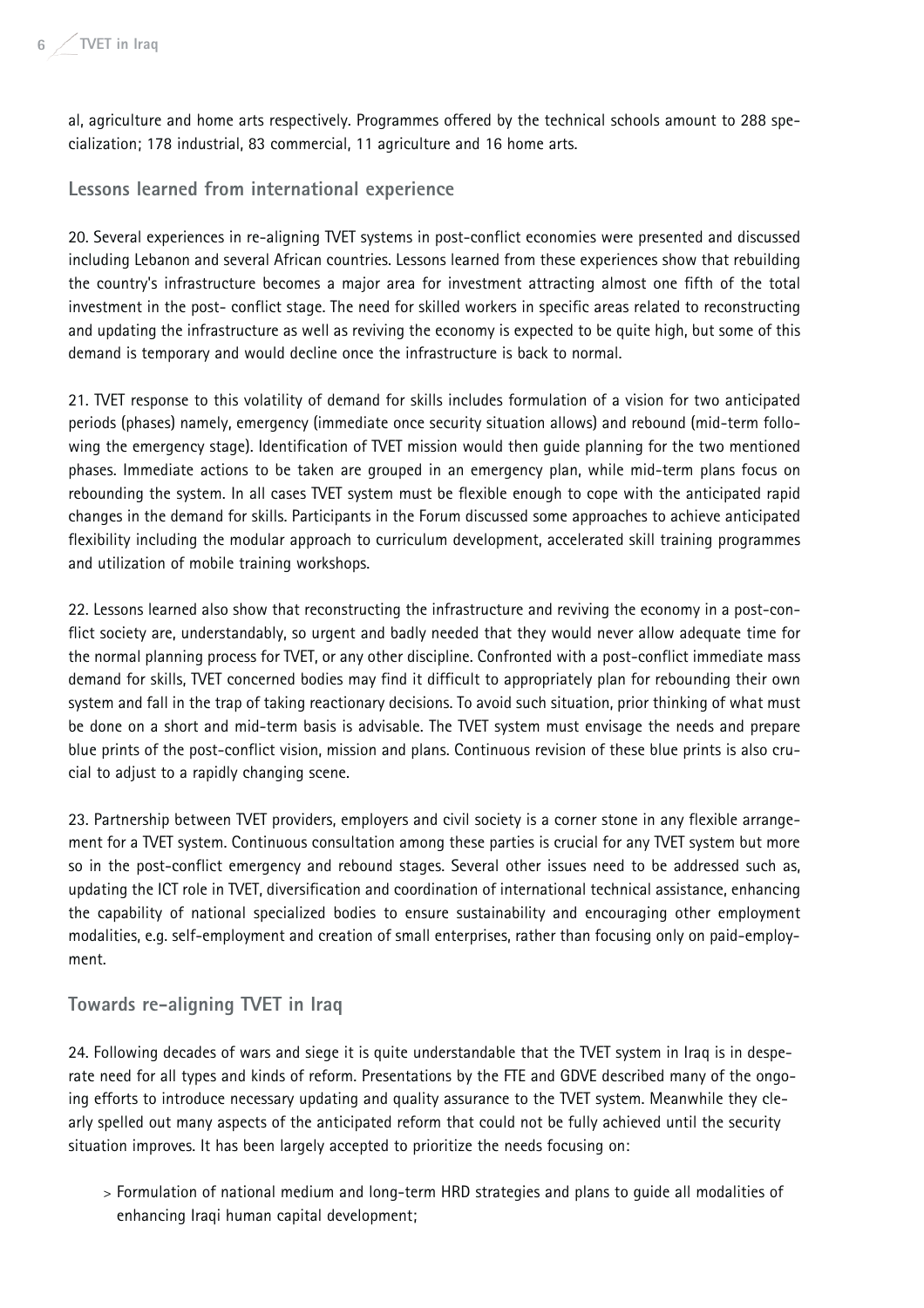- > Building practical mechanisms to coordinate the role of all actors in the field with special consideration for the main three ministries involved namely; MoE, MoHESR and the Ministry of Labour and Social Affairs, MOLSA.
- > Developing workable information systems linking the demand for and supply of skills in Iraq, centrally and at Governorates and localities level,
- > Rebuilding TVET capacity including:
	- <sup>&</sup>gt; Teachers and other staff development and updating,
	- $>$  Facilities and equipment modernization and expansion, as necessary,
	- <sup>&</sup>gt; Revising the school-to-work relationship and develop applicable mechanisms,
	- <sup>&</sup>gt; Reforming the curriculum and link it to actual labour market needs,
	- <sup>&</sup>gt; Reconsider training specializations and enhance ICT role,
	- <sup>&</sup>gt; Ensuring quality of training and consider external accreditation,
	- <sup>&</sup>gt; Develop utilization of information technology in management of TVET,
	- <sup>&</sup>gt; Establish centers for advanced technologies, SME technology incubators and other bodies necessa ry for reviving use of state-of-the-art technologies in post-conflict Iraq.
- > Develop appropriate mechanisms for partnership with the public and private sectors at notional, Governorate and local levels;
- > A quality system/management system in place and in a perspective towards benchmarking with developed economies;
- > National qualifications system with autonomous accreditation body.
- > Students/trainees and job seekers guided, counseled and given the opportunity to freely make educated choices of their career.
- > Maximum utilization of all available experiences, in particular in the Arab region and selected developed countries.

#### **Anticipated challenges**

25. Realigning TVET in Iraq is to be owned, planned and managed by the Iraqis, with technical assistance as and when needed. Meanwhile it should be remembered that decades of wars and sanctions have very much affected not only the infrastructure but also the capacity of national professionals and officials. Among the challenges facing realignment:

- 1.Desperate need for enhancing the capacity of all categories of concerned national professionals like teachers, managers, professors, planners etc.
- 2.The need for matching TVET with the new labour market needs which require building information system(s) for the demand for skills as well as training available. Such information system should include basic functions of analyzing the information and providing decision makers with options for appropriate action.
- 3.Measuring actual skill needs in each stage of development and prompt response by the TVET system.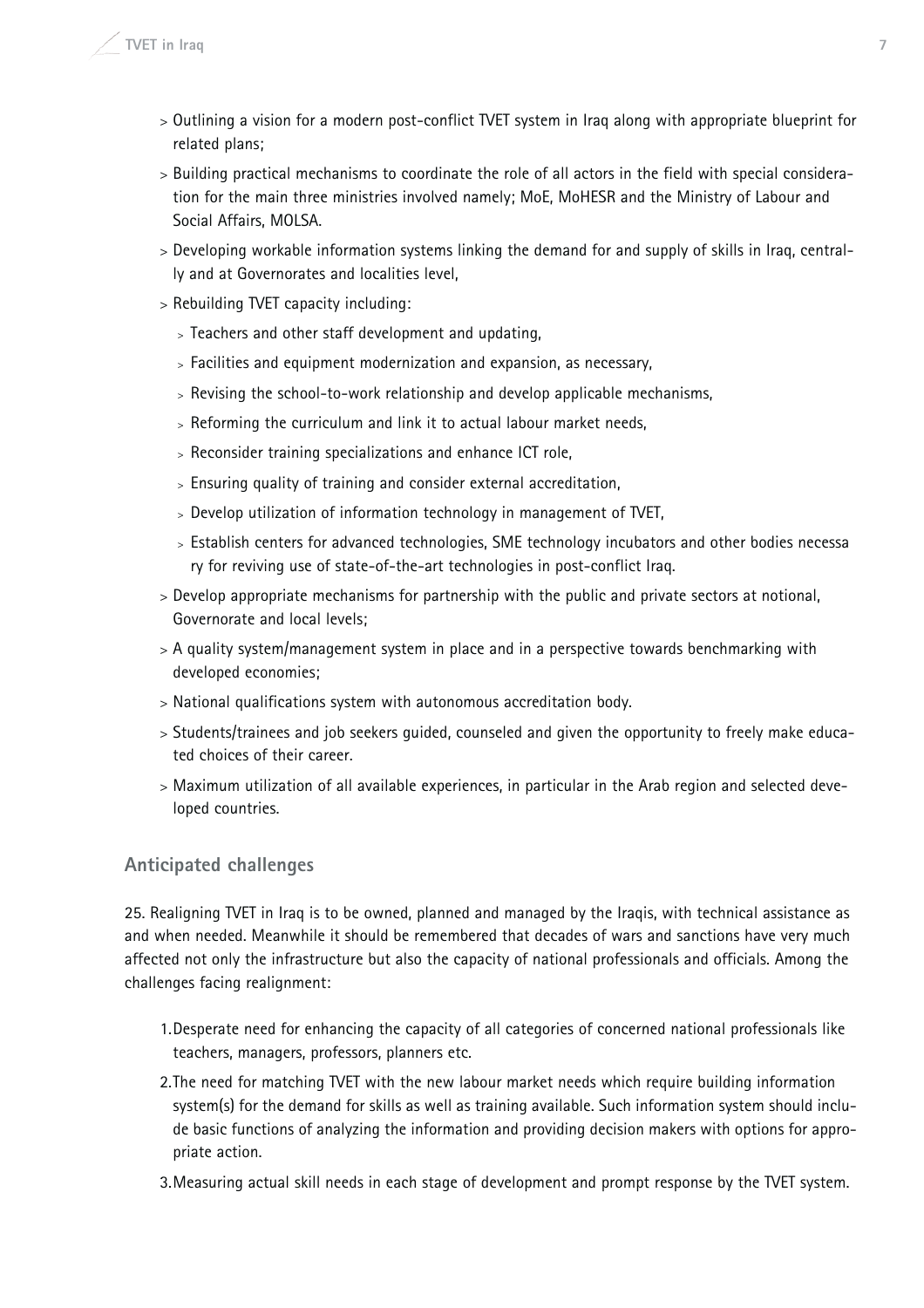- 4.Accessibility of TVET for all men and women willing to participate in the labour force. Poverty that spread during last years as well as living in rural and remote areas is, among other factors, hindering individuals' access to TVET.
- 5.The current security situation, with hopes that it would improve soon, necessitate adopting alternative approaches focusing on decentralization. Designing and implementing such approaches represent another challenge to the realignment process.
- 6.The crucial positive and educated participation of the employers and their organizations, as well as workers unions, in all TVET related planning and implementation is also a challenge following years of state domination.
- 7.Compensating for the years of limited access to international technical assistance and realization of a quick catching-up with modern technologies.
- 8.Securing appropriate financing for implementation of the anticipated framework.
- 9.Globalization and its effects on employment as well as TVET

# **Urgent needs**

26. It is well understood that re-aligning the TVET system in Iraq with employment requirements is a very demanding task. Realization of that goal requires sincere and coordinated actions by many actors and bodies. Nevertheless, The Iraqi Government and TVET concerned bodies must lead the way to realigning the system and keep their ownership to the development process. Preparing the scene for TVET alignment necessitates taking some priority actions s that could be summarized as:

**At the strategic level**

- > Developing and endorsing a National TVET vision in consultation with employers in the private, and public, sectors;
- > Establishing a "Coordinating Mechanism" linking the roles of all TVET stakeholders, in particular the three main ministries involved (Ministry of Higher Education and Scientific Research, Ministry of

Education and Ministry of Labor and Social Affairs).

- $>$  Formulation of a strategic framework for the anticipated reform (realignment) actively involving the private sector / employer community;
- > Building mechanisms for TVET planning adopting a decentralized approach;
- > Adopting appropriate mechanisms for curriculum development fulfilling a true partnership between TVET providers and the public and private sectors;
- > Ensuring relevance of TVET facilities, learning materials and equipment to the updated programmes and the needs of the labor market;
- > Capacity building for TVET institutions to realize the aforementioned activities.
- **At implementation level**
	- > Introducing a decentralized approach to management and implementation of TVET institutes and programmes;
	- > Enhancing information-sharing and networking for better exchange of expertise.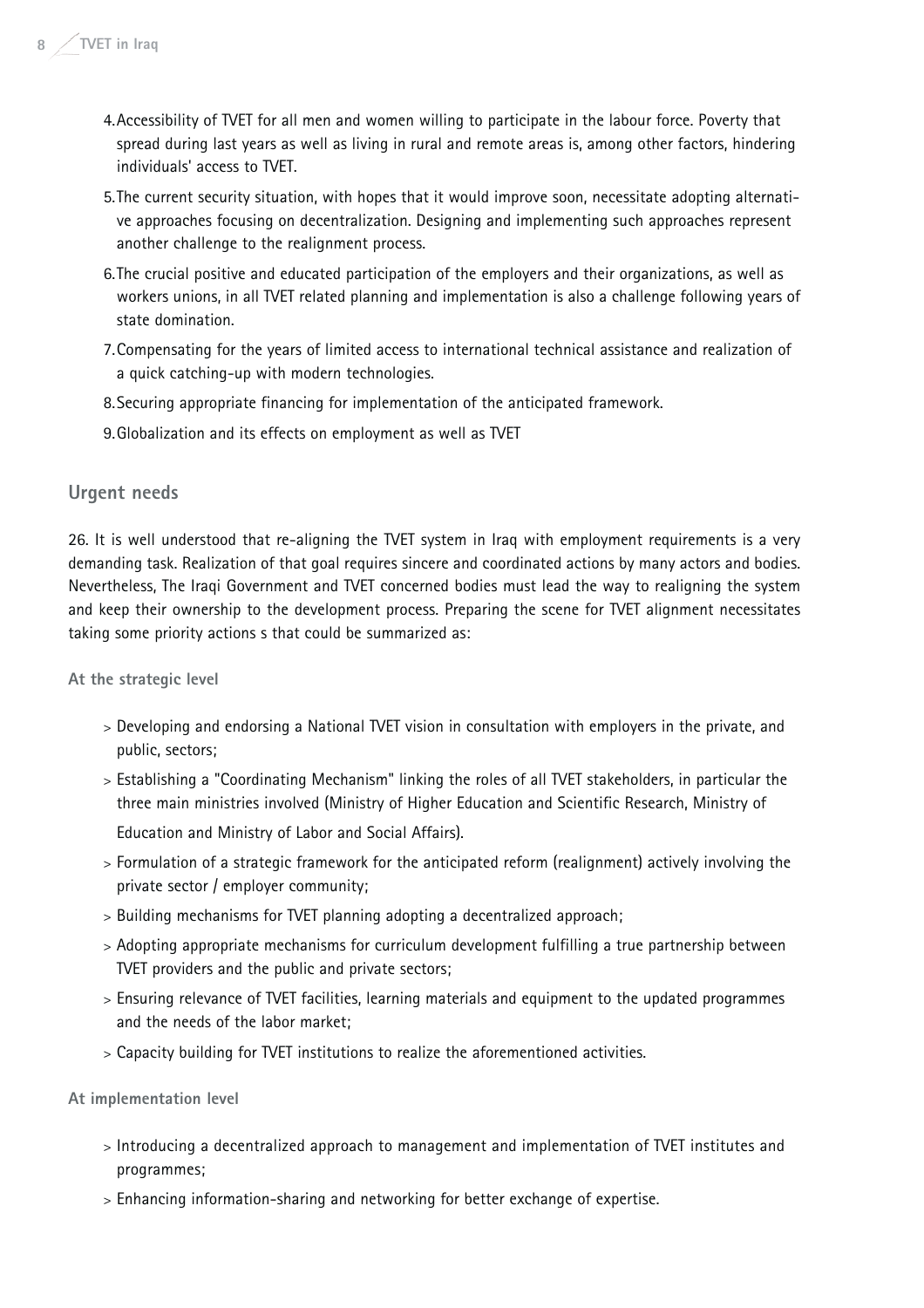#### **Short-term priorities**

27. To meet the urgent needs for realigning TVET system in Iraq a set of short-term priorities must be consider including:

- 1.Developing a coordination mechanism involving the three main concerned ministries (MoHE/FTESR/FTE, MoE and MoLSA);
- 2.Formulation of a TVET Steering Council with a senior technical secretariat to ensure active involvement of the private sector, public sector, and the civil society organizations;
- 3.Developing a mid-term Strategic National TVET Framework in consultation with all concerned stakeholders including the employers' community; and
- 4.Developing a flexible action plan prioritizing the most needed actions and investment priorities areas to reform /re-align TVET with employment requirements, with a clear role of the private sector.

### **Group work**

**Group work sessions**

28. Building on the vast expertise of the participants and their willingness to identify possible courses of action to enhance TVET in Iraq and ensure its quality and impact on the economy, participants were divided, according to their area of expertise and their own preference, into three working groups (A, B and C). Each working group studied one of the major themes namely:

Group A: What is needed to develop a 'system' of TVET in Iraq? Group B: What is needed to improve the quality of teaching and learning in Iraq? Group C: What is needed to improve the relevance of TVET to the labour market?

29. Three working sessions, one daily, were used as a venue to embark on discussion while informal exchange of views was encouraged during breaks and extra-schedule hours. Each group was provided with a form containing the major issues that could be discussed in the group work sessions, see annex "C", in order to come-up with adequate answer to the specific question. Groups were also encouraged to add to the list whatever issues they find appropriate. Each group's form included five main questions to be discussed in relation with each of the issues raised:

- 1.What is the current situation regarding the issue under discussion?
- 2.What is the anticipated framework of that issue in the post-conflict Iraq?
- 3.What policy and legal requirements to realize the proposed framework?
- 4.What are the main features of the proposed system?; and
- 5.What are the expected challenges?

**Group work outputs A, B and C**

30. Following three fruitful group work sessions and informal discussion and consultation among and between group members each group presented the output of their discussion, see annex "C". Main Highlights of the working groups are: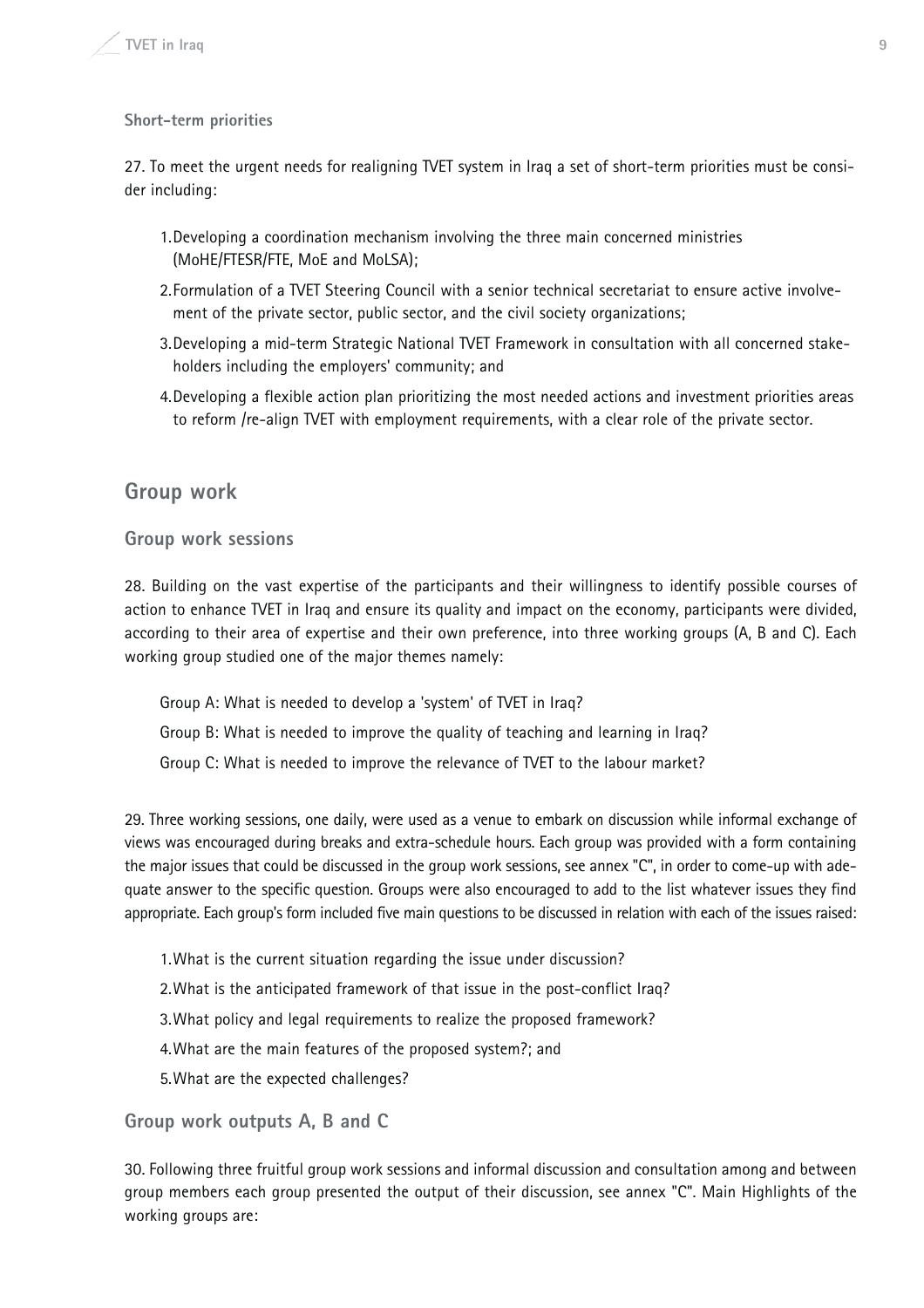**Group "A": What is needed to develop a 'system' of TVET in Iraq?**

31. To develop a modern and demand-driven TVET system in Iraq the following criteria should be observed:

- > Establishing a high strategy committee to articulate strategy planning for TVET, with effective representation of the labour market and civil society;
- > Allow full autonomy for the system and appropriate autonomy level to its institutions in financial and technical fronts;
- > Ensure appropriate auditing to ensure optimization of public money utilization;
- > Build and activate mechanisms to ensure maximum cooperation among all TVET actors in all economic sectors including new ones (e.g. tourism and leisure);
- > Improve investment levels to create more decent jobs to Iraqis;
- > Establish an independent unit for quality assurance in TVET that reports directly to the cabinet of ministers;
- > Introduce international standards to the current well developed TVET qualification system in Iraq;
- > Tap into appropriate international assistance to TVET and ensure representation of concerned representatives in the committees negotiating international assistance.

**Group "B": What is needed to improve the quality of teaching and learning in Iraq?**

32. TVET quality is a very vast issue and requires a broad spectrum of actions. Quality is, among other issues, closely linked to the implemented curriculum, teacher's competencies, available learning material and equipment and effectiveness of prevailing models of teaching. The following main requirements are highlighted:

- > modernize the curriculum in full consultation with the labour market;
- > build and operate appropriate data bases and information systems for both, demand and supply sides related to employment and TVET;
- > Ensure availability of appropriate buildings and training equipment ;
- > Encourage investment in TVET with appropriate regulations;
- > Enhance foreign language learning for TVET teachers as well as students and trainees;
- > Encourage life long learning (LLL) for TVET teachers and graduates, including expansion of learning information centres (e-learning, multi-media, etc.);
- > Develop modern instructional material packages and maximize their utilization;
- > Enhance new technologies and establish TVET websites for pedagogic and other purposes;
- > Train/retrain teachers and professors especially in areas related to modern technologies;
- > Expand the teacher training centres to geographically cover Iraq, introduce LLL concepts and link them to employers' organizations;
- > Develop an incentives' system for teachers and distinguished graduates to reward quality teaching and achievement.

**Group "C": What is needed to improve the relevance of TVET to the labour market?**

33. The mismatch between TVET graduates and the labour market needs has been always a demanding issue.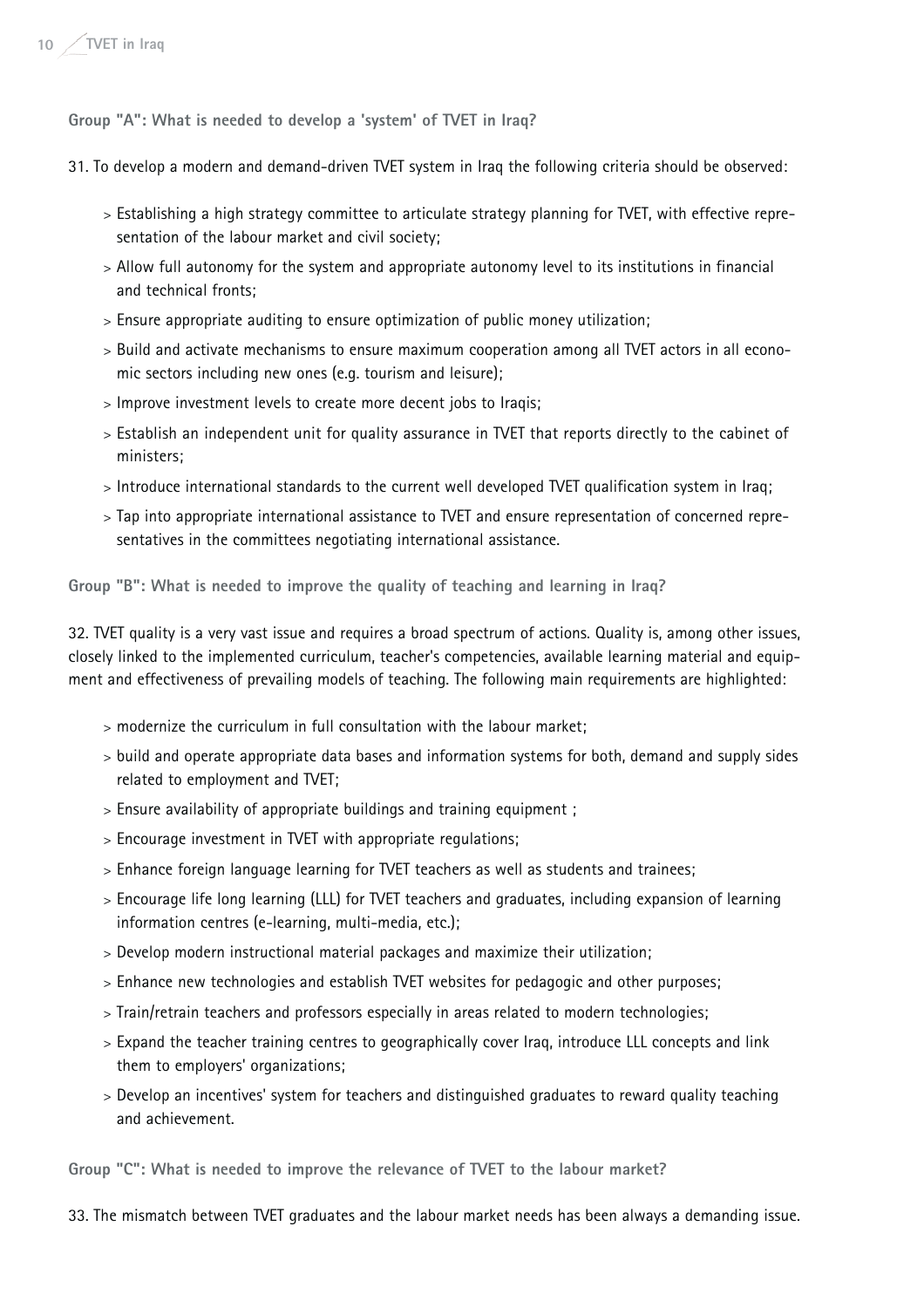With uncertainties of the labour market needs and absence of reliable information systems, the objective is more difficult to achieve. The following main guidelines may be experimented in Iraq:

- > Involving all concerned actors in well-developed mechanisms at national, governorate and local levels (all economic sectors, employers, civil society and TVET providers);
- > Updated information systems and reflecting their analysis in TVET plans and activities in full consultation with employers;
- > Central planning (thinking globally) and local implementation (act locally) approach with genuine involvement of the employers/ employers' organizations would be helpful;
- > Awareness campaigns reaching all concerned bodies is important to assist in creating an environment of cooperation;
- > TVET offerings should be expanded to reach all interested citizens and cover all new areas and specializations;
- > New initiatives such as the business development centres and technology incubators must be encouraged and expanded.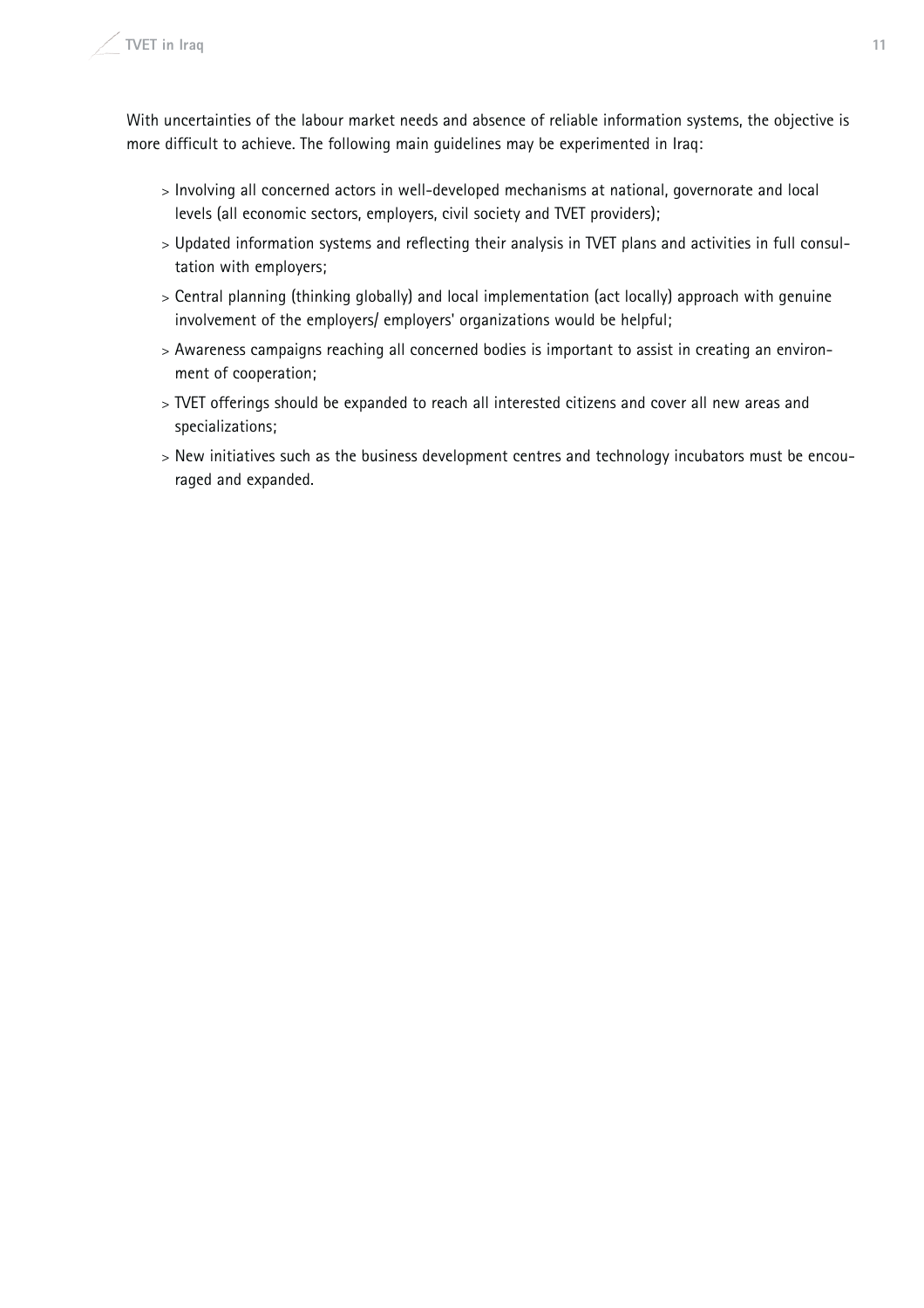# **The Forum Outcomes**

34. Bearing in mind that this has been the first Forum on TVET in Iraq, the main objective was a better understanding among participants of the main areas specified in the Forum concept paper, see annex "D". This objective was fully achieved.

# **Future Outlook**

35. The main outcome of the Forum is the group of Iraqi officials and professionals with a comprehensive, enhanced and articulated vision of current TVET situation in Iraq and modalities of possible action to realign the system in the emergency and rebound stages of the anticipated post-conflict economy. This unanimously agreed vision and modalities are reflected in a document, see annex "H" that focuses on the future outlook of TVET in post-conflict Iraq.

36. In addition, the Forum succeeded in bringing together - at a very high level- all governmental TVET actors in Iraq, business leaders employing their graduates, international and regional experts and concerned international bodies including the German side. Group work during and outside the sessions of the Forum was up to the level of an experts meeting yielding very significant results. Building on that success, the nine-point document, annex "E", already incorporated the valuable outcomes of the working groups.

37. The document presents clues on the TVET vision and mission, strategic framework for TVET in Iraq, core elements of the required TVET realignment, urgent needs for realignment at strategic and implementation levels, short term priorities for action, anticipated challenges, potential technical assistance to TVET in Iraq; and a call on Iraqi Government, UNESCO-HABITAT and other UN Agencies and the Donor Community to support the TVET realigning process.

# **Follow-up on the Forum achievements**

38. As rightly mentioned by many participants and confirmed by the Forum's organizers, the Forum is considered to be one link of a chain of interventions aiming at developing a modern TVET system in Iraq to support its immanent economic reform and reconstruction. Building on the momentum created by the Forum UNESCO-Iraq is committed, in consultation and cooperation with all TVET concerned bodies in Iraq as well as the UN sister agencies and the donor community, to spare no effort to guide and assist TVET in Iraq and play the important role of the catalyst to articulate all realigning efforts. All parties and the donor community in particular are kindly invited to contact UNESCO-Iraq for information on progress achieved in these regards.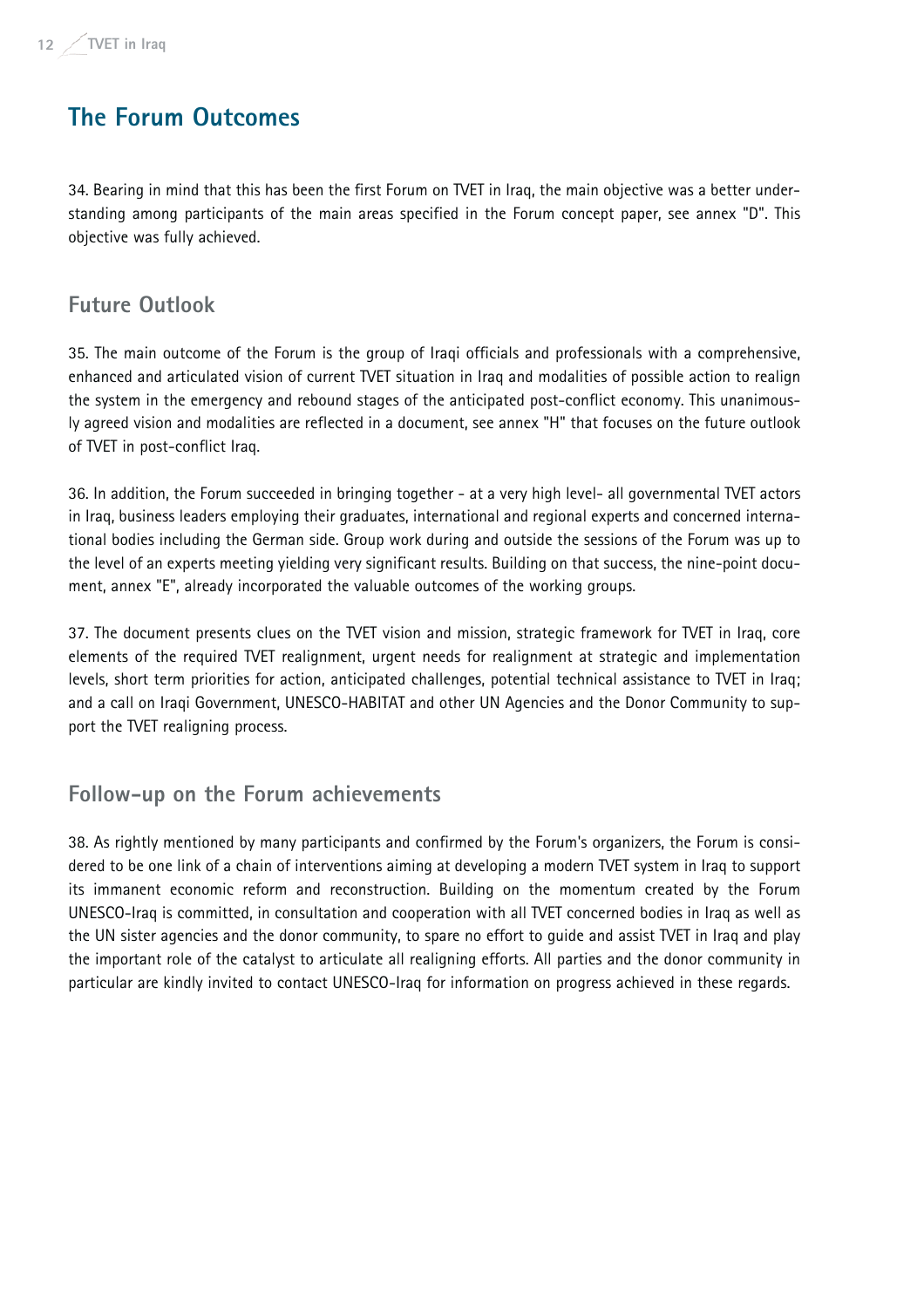|    | Ì                   |
|----|---------------------|
|    |                     |
|    | ᠭᠤ                  |
|    | ⊆<br>ä,             |
| ×  |                     |
|    | U                   |
|    | د.                  |
|    | Ê                   |
|    |                     |
|    |                     |
|    |                     |
|    | $\overline{\sigma}$ |
|    | o                   |
|    |                     |
|    |                     |
|    | ــــه               |
|    |                     |
|    | ı<br>ר              |
|    |                     |
|    |                     |
|    |                     |
|    |                     |
|    |                     |
|    | ₹                   |
|    |                     |
|    |                     |
| ٠, |                     |
|    |                     |
|    |                     |
|    | $\mathbf{a}$        |
|    |                     |

| Phone, Fax, Email |                                  | Foundation_techedu@yahoo.com<br>009647901448472<br>Tel.: 5376771<br>Fax: 5376771                          |                                       | ammanculturaloffice@yahoo.com<br>Tel.: 5561977<br>0790759839 | Saadibrahim55@yahoo.com<br>00964-7901908017                  | sanaahussien2003@yahoo.com<br>00964-7901908017 | 00964-7901908017                 | 00964-7901908017                |                                            | techcollegeb $@$ yahoo.com<br>monerht@yahoo.com<br>00964-78016269,26<br>009647901316187 |
|-------------------|----------------------------------|-----------------------------------------------------------------------------------------------------------|---------------------------------------|--------------------------------------------------------------|--------------------------------------------------------------|------------------------------------------------|----------------------------------|---------------------------------|--------------------------------------------|-----------------------------------------------------------------------------------------|
| Postal Address    |                                  | Education Department, Naqleyat<br>Baghdad, AIMansour, Technical<br>street                                 |                                       | Amman, Jordan                                                | Baghdad, Iraq                                                | Baghdad, Iraq                                  | Baghdad, Iraq                    | Baghdad, Iraq                   |                                            | Baghdad, Iraq                                                                           |
| Position          |                                  | Ministry of Higher Education and Scientific Research<br>Technical Education/<br>President, Foundation, of | Teacher / Technical College - Baghdad | Cultural Advisr, Iraq Embassy, Jordan                        | Director of Vocational Education at Ministry of<br>Education | Senior Researcher/ Vocational Education, MOE   | Expert/Vocational Education, MOE | Expert/ Vocation Education, MOE | Chief of Foundation of Productive Families | Dean, Technical College                                                                 |
| Name              | Iraq (Public and Private sector) | Dr. Mahmood Shaker<br>Abdulhasain, WG (A)                                                                 | Ms. Huda N. Khalifa, WG (B)           | Dr. Mohammad Sadeq<br>Nasrallah, WG (A)                      | Mr. Saad Ibrahim, WG (A)                                     | Mrs. Sanaa Abdul Hussien,<br>WG(A)             | Dr. Saad Abas Khdairr, WG (A)    | Mr. Nabeel. Mahdy, WG (B)       | Ms. Nehad A. Abdullah,<br>WG (C)           | Dr. Moneer H. Tolephih,<br>WG (B)                                                       |
| ن<br>N            |                                  |                                                                                                           | $\sim$                                | 3                                                            | 4                                                            | 5                                              | 6                                | $\overline{ }$                  | $\infty$                                   | တ                                                                                       |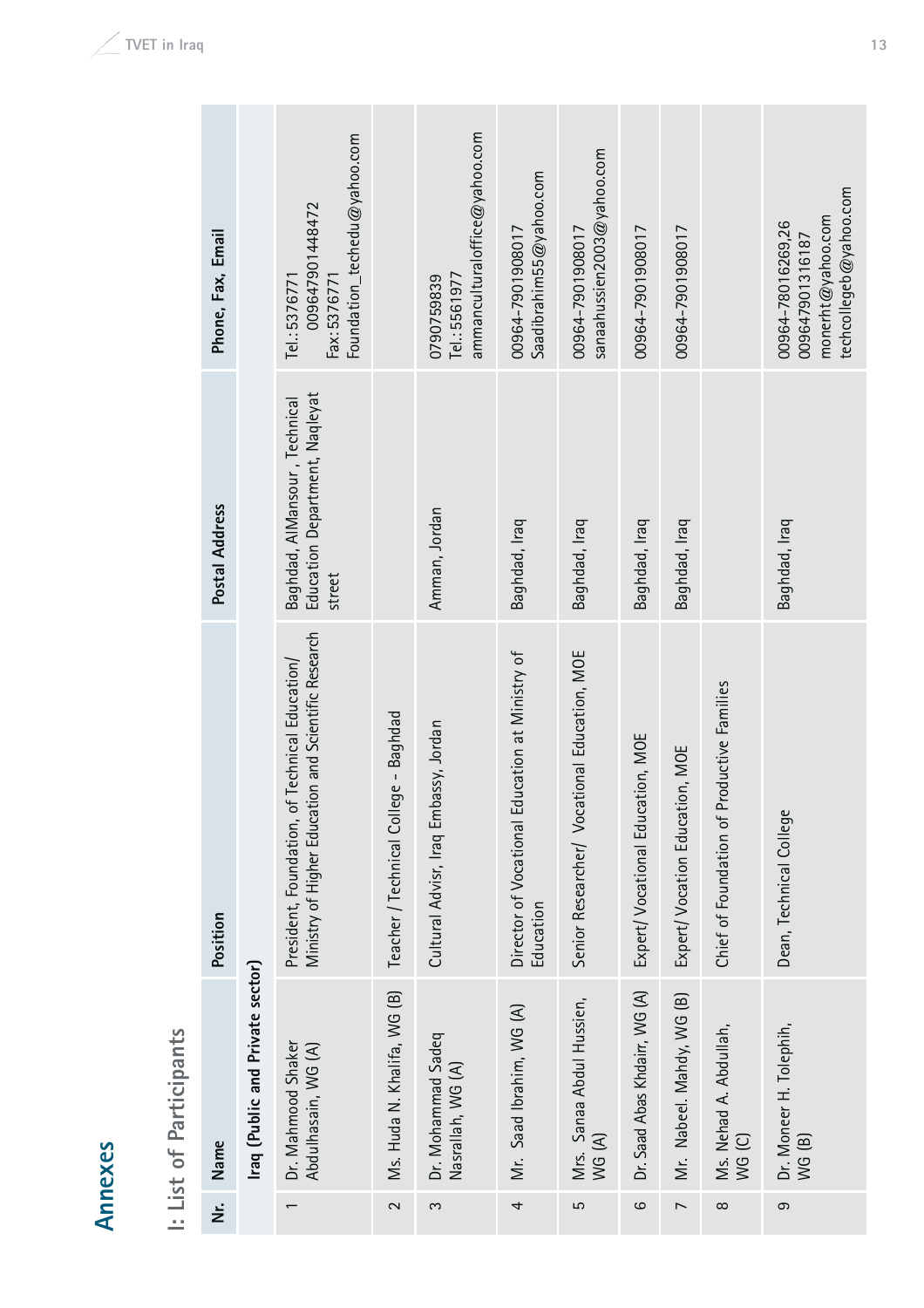| Phone, Fax, Email |                                  | nasstechnical@yahoo.com<br>00967801092024 | rusaffacenter@yahoo.com<br>009647901359611 | alkamoosidhia@yahoo.com<br>009647903600206         |                                     | mosulmit@yahoo.com<br>009647701622604 | Nasser954@yahoo.com<br>009647901488744    | techcolbasrah@yahoo.com<br>009647801086301 | abbshaifa@yahoo.com<br>009647901386993 | musaibticc@yahoo.com<br>009647801088654 | Msh2005@yahoo.com<br>009647901613846 | Medicalins1999@yahoo.com<br>009647901914240 |
|-------------------|----------------------------------|-------------------------------------------|--------------------------------------------|----------------------------------------------------|-------------------------------------|---------------------------------------|-------------------------------------------|--------------------------------------------|----------------------------------------|-----------------------------------------|--------------------------------------|---------------------------------------------|
| Postal Address    |                                  | Naseriah                                  | Rasafa, Baghdad                            | Baghdad, FTE                                       | Baghdad, Iraq                       | Mosul, Iraq                           | Baghdad, FTE                              | Basrah, Iraq                               | FTE, Baghdad                           | FTE, Baghdad                            | Baqoba, Iraq                         | FTE, Baghdad                                |
| Position          |                                  | cal Institute<br>Dean of Naseriah Techni  | Dean of Administrative Technical Institute | Assistant FTE President for administrative affairs | Dean of Almusaieb Technical college | Dean of Mosul Institute               | Director of staff development center, FTE | Dean of Technical College,<br>Basrah       | Dean of Medical Technical college, FTE | Dean of Musaieb Institute               | Dean of Baqoba Technical Institute   | Dean of MedicalTechnical institute          |
| Name              | Iraq (Public and Private sector) | Dr. Khalid Majeed Dakheel,<br>WG (B)      | Dr. Helal Edrees Majeed,<br>WG (B)         | Dr. Dia abd alhassan alka-<br>mousi, WG (A)        | Dr. Hameed Almosawi,<br>WG (B)      | Mr. Mazen Kattan, WG (A)              | Dr. Mohamed Naser Ismail,<br>WG (B)       | Dr. Sajed Hussein Ali,<br>WG (B)           | Dr. Haifa Ibrahim Tawfeek,<br>WG (B)   | Dr. Emad Hamid Hwaidi,<br>WG (C)        | Dr. Mozafar Al-Zuhari,<br>WG (C)     | Dr. Yahya Qasem Hussein,<br>WG (C)          |
| ن<br>Z            |                                  | $\supseteq$                               | $\overline{\phantom{0}}$                   | 12                                                 | $\tilde{c}$                         | $\overline{4}$                        | 15                                        | $\frac{9}{1}$                              | $\overline{1}$                         | $\frac{8}{1}$                           | $\overline{9}$                       | 20                                          |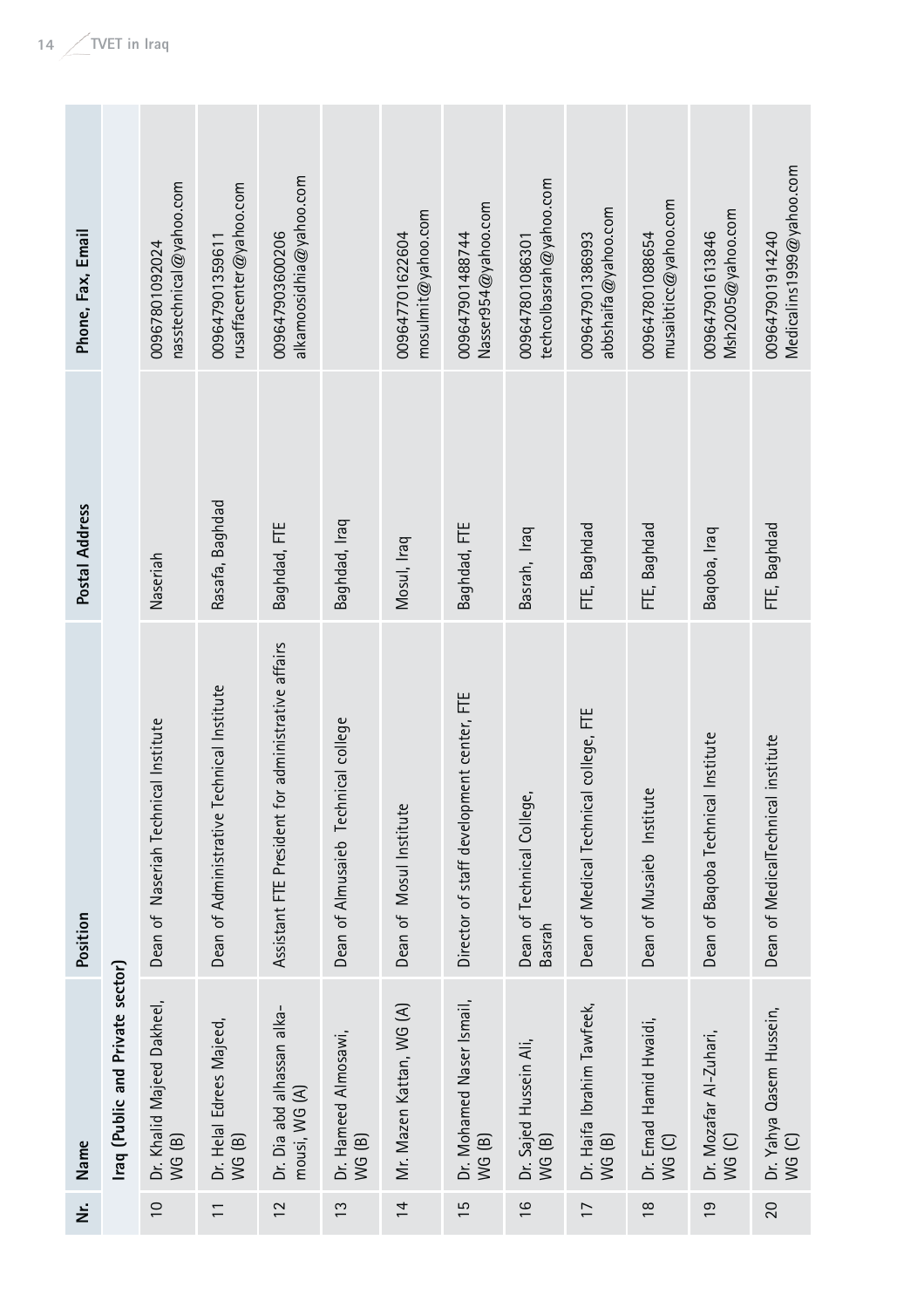| Phone, Fax, Email |                                  | Foundation_techedu@yahoo.com                              |                                         | $m$ ese $@$ wanadoo.jo<br>00962 796700031  | Tel: +962 6 5865682 Ext. 118<br>mobile no: +962 79 6240038<br>Zaidoon_52@yahoo.com | Laboraffir_read@yahoo.com<br>$ec\_baghdad@yahoo.com$<br>009647901915626 | moeplanning@yahoo.com<br>+964 7901917179 | studiesplanningfollowup@yahoo.com<br>009647901915249 | Kawthergalaly2002@yahoo.com<br>0096432484459541 | Fanoon2005@yahoo.com<br>009647901909267             | yousifnalhamdan@yahoo.com<br>009647901498288         |
|-------------------|----------------------------------|-----------------------------------------------------------|-----------------------------------------|--------------------------------------------|------------------------------------------------------------------------------------|-------------------------------------------------------------------------|------------------------------------------|------------------------------------------------------|-------------------------------------------------|-----------------------------------------------------|------------------------------------------------------|
| Postal Address    |                                  | <b>MOPD</b>                                               | Private sector                          | Private sector                             | Private Sector                                                                     | <b>MOLSA</b>                                                            | <b>MOPD</b>                              | <b>MOHESR</b>                                        | Kurdistan                                       | FTE, Baghdad                                        | FTE, Baghdad                                         |
| Position          |                                  | Human Resources Development Director                      | Director, Iraqi-German Commercial club  | President of Husseini Group                | Director of Technical Training Center                                              | and Training centers<br>Director of Employment                          | Director                                 | Director of Planning                                 | President of FTE                                | Dean of Applied Arts<br>Institute                   | Coordination Director                                |
| Name              | Iraq (Public and Private sector) | Dr. Zaki Abduwahab<br>Muhammad, WG (A)<br>$\overline{21}$ | Dr. Abdul Halim Hajjaj,<br>WG (C)<br>22 | Dr. Haider Majed<br>Al- Azzi, WG (C)<br>23 | Dr. Zaidoon abdulkareem<br>Al-Aazami, WG (C)<br>24                                 | Dr. Riad Hassan Mohammad<br>Ali, WG (C)<br>25                           | Dr. Hussein Kubba, WG (B)<br>26          | Dr. Salah Mohsen Elaiwi,<br>WG (A)<br>27             | Dr. Kawther Azizi Ahmad<br>kalala, WG (A)<br>28 | Dr. Mahroos Mukhailif Al-<br>shammary, WG (C)<br>29 | Mr. Yousif Nissan Hamdan,<br>WG <sub>(C)</sub><br>30 |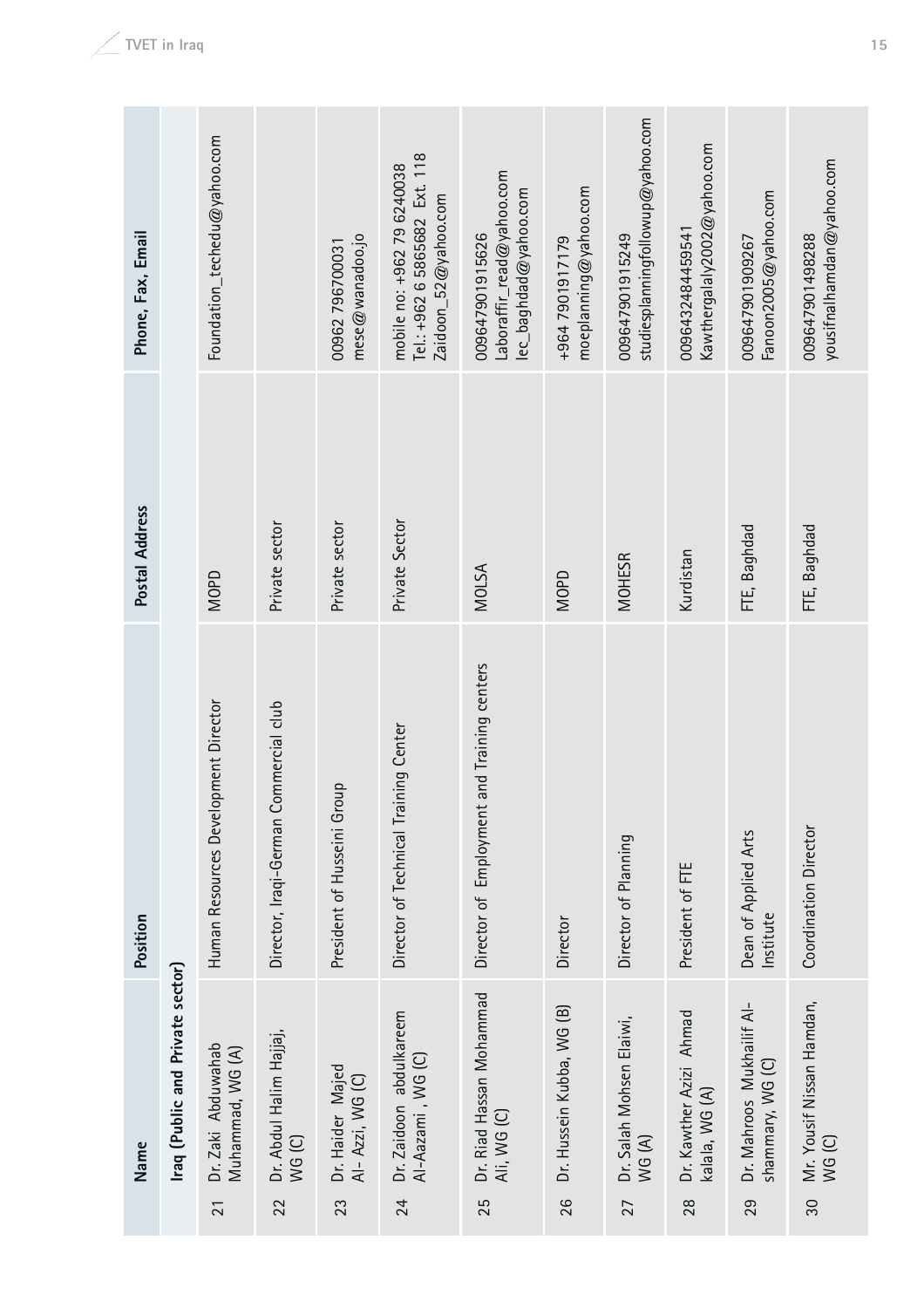| Phone, Fax, Email |                                  | Al_taj_contracting@yahoo.com<br>Tel.: 8876213/8863063<br>Fax: 8860283/8861811<br>0096279-6788657 | alkishtaini@almanargroup.net<br>Mobile: +962 79 6769833<br>Tel.: +962 6 5516205/6 | alihadawi@southend-adult.ac.uk<br>Tel.: +44 (0) 1702 445733 | Mobile +49 173 8569240<br>dieterhand@aol.com                        | Secretary (Rula) 0796754001<br>$mese@wa$ nadoo.jo<br>+962 79 683 1222 | Mobile: +964 (790) 1301594<br>alfarezco@hotmail.com<br>Tel: +964 1 542 6432 | Fax: +962 6 5337174<br>Tel.: +962 6 5337181<br>alfairoz@nets.jo | m.halfarhan $@$ yahoo.com                                               | dni@de.festo.com<br>+4971134671411             |
|-------------------|----------------------------------|--------------------------------------------------------------------------------------------------|-----------------------------------------------------------------------------------|-------------------------------------------------------------|---------------------------------------------------------------------|-----------------------------------------------------------------------|-----------------------------------------------------------------------------|-----------------------------------------------------------------|-------------------------------------------------------------------------|------------------------------------------------|
| Postal Address    |                                  | P.O. Box 24083 Al-Mustansir<br>Street, Baghdad                                                   |                                                                                   |                                                             |                                                                     |                                                                       |                                                                             |                                                                 |                                                                         | At his own expense                             |
| Position          |                                  | Federation of Iraqi Chambers of Commerce                                                         | Private sector                                                                    | Principal, Southend Adult Community College,<br>England     | Senior Consultant for the company LC Didactic in<br>Huerth, Germany | Private sector-AI-Hisainin Group                                      | General Director of Al-Fares Group                                          | AlFairooz Company, Private sector                               | Member of the Higher Council of Arab Union for<br>Electronic Industries | Assistant Director of Marketing and Sales /USA |
| Name              | Iraq (Public and Private sector) | Abdulmqajeed Alhadithi,<br>Dr. Jaafar Taha<br>WG (C)                                             | Dr. Mahmood Kashteeni,<br>WG (C)                                                  | Dr. Ali Alhadawi, WG (A)                                    | Mr. Dieter Hand, WG (C)                                             | Mr. Omar Mahmood AL-<br>Husaini, WG (C)                               | Dr. Atheer Ibrahim Jameel,<br>WG (C)                                        | Mr. Khairi A. Fares, WG (C)                                     | Mr. Muwafaq Hameed<br>Farhan, WG (B)                                    | Mr. Nader Iman Imani,<br>WG (B)                |
| ن<br>N            |                                  | $\overline{31}$                                                                                  | 32                                                                                | 33                                                          | 34                                                                  | 35                                                                    | 36                                                                          | 57                                                              | 38                                                                      | 39                                             |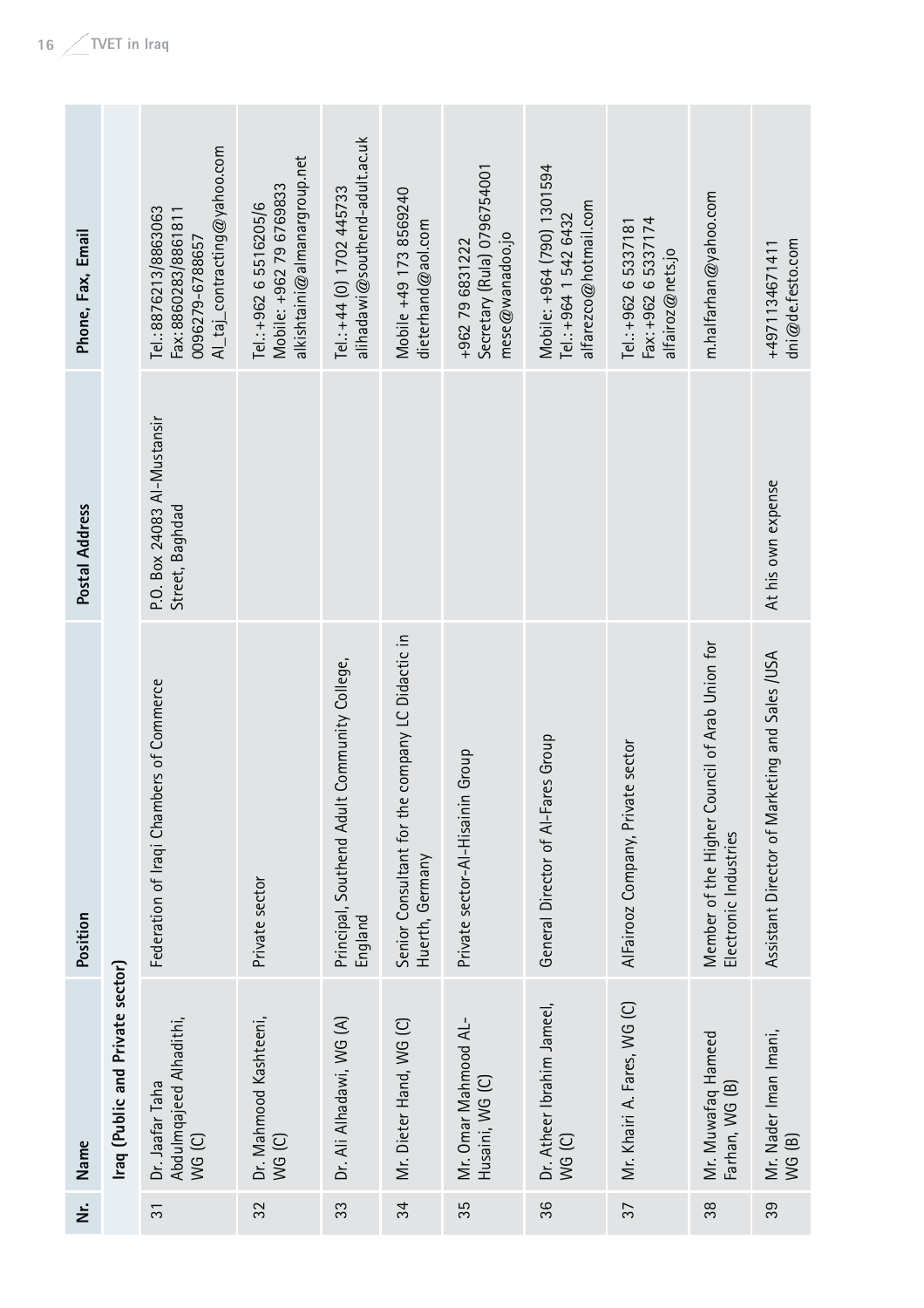| Phone, Fax, Email |                    | m.djelid@unesco.org.jo<br>Tel.: 009626-5516559<br>Fax: 009626-5530842 | muntherkayyali $@$ yahoo.com<br>m.kayyali@iraq.unesco.org<br>Tel.: 009626-5516559<br>Fax: 009626-5530842 | Tel.: 009626-5516559<br>Fax: 009626-5530842<br>q.khan@unesco.org   | g.georgie@iraq.unesco.org<br>Tel.: 009626-5516559<br>Fax: 009626-5530842 | m.abuata@unesco.org.jo<br>Tel.: 009626-5516559<br>Fax:009626-5530842 | z.dawani $@$ iraq.unesco.org<br>Tel.: 009626-5516559<br>Fax:009626-5530842 |                            | Tel: +(20-2) 7945599-7943036<br>g.gholam@unesco.org<br>Fax: +(20-2) 7945296 |
|-------------------|--------------------|-----------------------------------------------------------------------|----------------------------------------------------------------------------------------------------------|--------------------------------------------------------------------|--------------------------------------------------------------------------|----------------------------------------------------------------------|----------------------------------------------------------------------------|----------------------------|-----------------------------------------------------------------------------|
| Postal Address    |                    | 49, Alhasrif Naser Bin Jamil St.<br>Amman, Jordan<br>P.O. Box 2270    | 49, Alhasrif Naser Bin Jamil St.<br>Amman, Jordan<br>P.O. Box 2270                                       | 49, Alhasrif Naser Bin Jamil St.<br>Amman, Jordan<br>P.O. Box 2270 | 49, Alhasrif Naser Bin Jamil St.<br>Amman, Jordan<br>P.O. Box 2270       | 49, Alhasrif Naser Bin Jamil St.<br>Amman, Jordan<br>P.O. Box 2270   | 49, Alhasrif Naser Bin Jamil St.<br>Amman, Jordan<br>P.O. Box 2270         |                            | 8, Abdel Rahman Fahmy St.,<br>Garden City,<br>Cairo, Egypt.                 |
| Position          |                    | Director-Iraq Office/UNESCO                                           | TVET Consultant/UNESCO                                                                                   | Education Specialist                                               | National Education Programme Officer                                     | Programme Assistant - Education Sector                               | Project Assistant - Education Sector                                       |                            | Education Specialist                                                        |
| Name              | UNESCO-Iraq Office | Djelid,<br>Mr. Mohamed<br>WG (B)                                      | Mr. Munther Kayyali,<br>WG(A)                                                                            | Mr. Qutub Khan, WG (B)                                             | Ms. Ghada Georgie, WG (A)                                                | Ms. Mirna Abu Ata, WG (C)                                            | Ms. Zaina Dawani                                                           | <b>UNESCO Cairo Office</b> | Dr. Ghada Gholam, WG (B)                                                    |
| ż                 |                    | $\overline{4}$                                                        | $\frac{4}{ }$                                                                                            | 42                                                                 | 43                                                                       | $\overline{4}$                                                       | 45                                                                         |                            | 46                                                                          |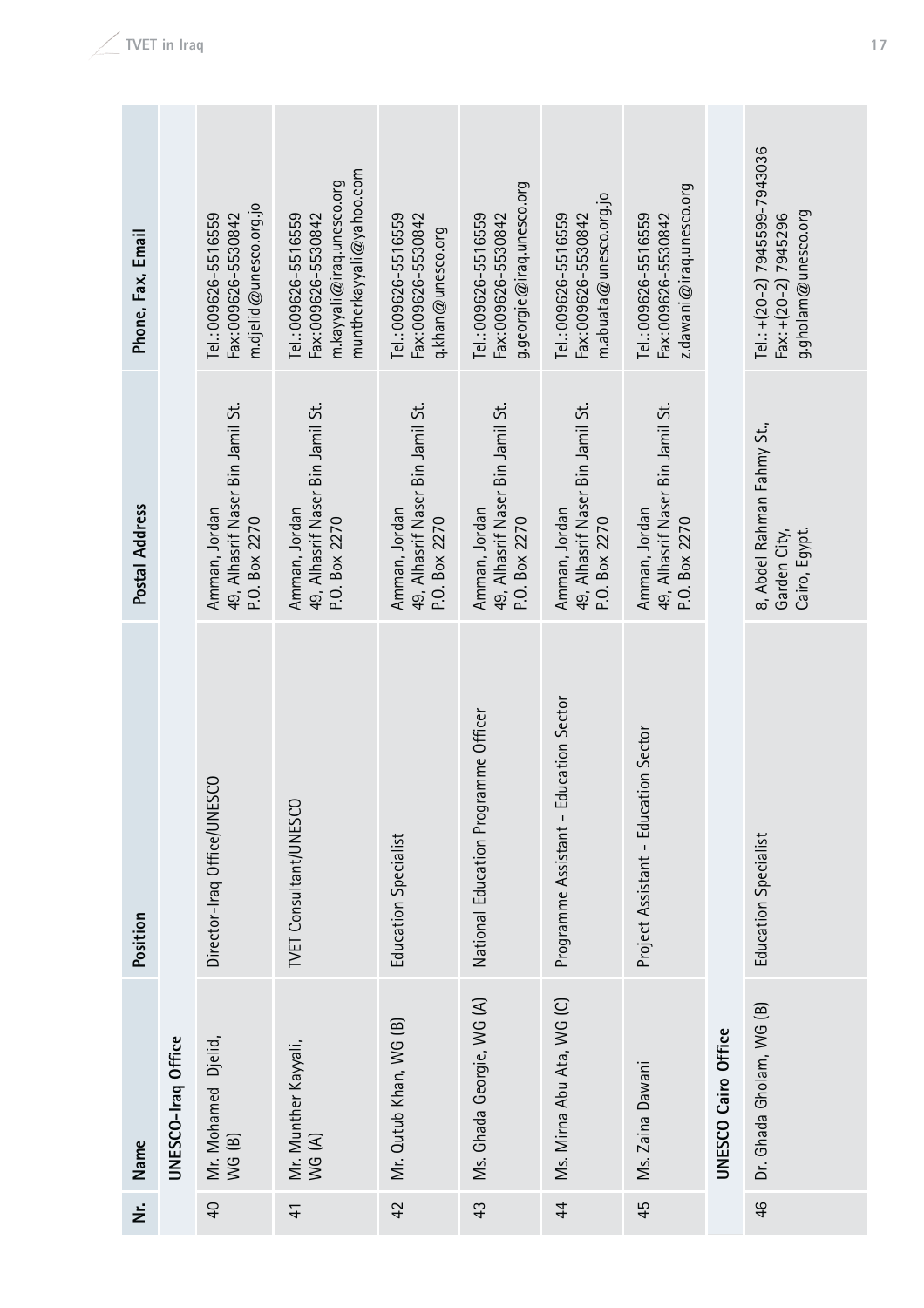|                   |                                                                                                               |                                                                                                                                                                           | Peter.Schmidt@gtz.de                                                                                                 | karin.wedig@gtz.de                                                                                | Fax: +49(0)621-3002-132<br>Tel.: +49(0)621-3002-0                                                                                                      | Tel:+49(0)621-3002-219<br>Fax: +49(0)621-3002-132                   |                             | alisayeda @yahoo.com                                                                                                         | anis_zakhary@yahoo.com<br>Tel.: 0020-2-4026870<br>Fax: 0020-2-4022957                         |
|-------------------|---------------------------------------------------------------------------------------------------------------|---------------------------------------------------------------------------------------------------------------------------------------------------------------------------|----------------------------------------------------------------------------------------------------------------------|---------------------------------------------------------------------------------------------------|--------------------------------------------------------------------------------------------------------------------------------------------------------|---------------------------------------------------------------------|-----------------------------|------------------------------------------------------------------------------------------------------------------------------|-----------------------------------------------------------------------------------------------|
|                   | Adenauerallee 139-141<br>D-53113 Bonn<br>Germany                                                              | D-65726 Eschborn<br>Germany<br>PF 5180                                                                                                                                    | German Technical Cooperation<br>11211 Zamalek - Egypt<br>(612)                                                       | Postfach 5180, 65726 Eschborn<br>German Agency for Technical<br>Cooperation (GTZ) Ltd.<br>Germany | Käthe-Kollwitz-Str. 15<br>D-68169 Mannheim<br>Germany                                                                                                  | Käthe-Kollwitz-Str. 15<br>D-68169 Mannheim<br>Germany               |                             | Egypt                                                                                                                        | Egypt                                                                                         |
|                   | Development; Division 325 - Middle East; Advisor<br>Federal Ministry for Economic Cooperation and<br>for Iraq | jects); Division for Mediterranean Countries and Middle East<br>German Agency for Technical Cooperation (GTZ);<br>Head of Section (Syria, Lebanon, Iraq and regional pro- | German Agency for Technical Cooperation (GTZ);<br>NTVET-Programme, Mubarak-Kohl Initiative<br>GTZ-Programme Director | Economy and Employment, Vocational Education/<br>German Agency for Technical Cooperation (GTZ     | Development and Management in Vocational Training"<br>Capacity Building International (InWent); Head of<br>Division "Technological Cooperation, System | Capacity Building International (InWent);<br>Senior Project Manager | Project Manager             | Director of the PPIU / Mubarak Kohl Programme<br>Counselor for the international Cooperation to<br>the Minister of Education | Et Training Department<br>Director - Development<br>Ministry of Education<br>Arab Contractors |
| German Delegation | Dr. Eva Weidnitzer, WG (C)                                                                                    | Dr. Magdy El-Menshawy,<br>WG (A)                                                                                                                                          | Mr. Peter-Michael Schmidt,<br>WG(A)                                                                                  | Ms. Karin Wedig, WG (A)                                                                           | Mr. George Sticker, WG (B)                                                                                                                             | Mr. Joachim Hagemann,<br>WG <sub>(C)</sub>                          | Mr. Ashraf Safwat, WG (B)   | Mr. Ali Ahmed Sayed,<br>WG (C)                                                                                               | Mr. Anis Zachary, WG (B)                                                                      |
|                   | 47                                                                                                            | 48                                                                                                                                                                        | $\overline{4}$                                                                                                       | SQ                                                                                                | 51                                                                                                                                                     | 52                                                                  | 53                          | 54                                                                                                                           | 55                                                                                            |
|                   |                                                                                                               | Fax: +49(0)1888-10-535-3489<br>Eva.Weidnitzer@bmz.bund.de<br>Tel:+49(0)1888-535-3489                                                                                      | $Fax: ++49- (0) 6196 - 79.6313$<br>$Te1.: + +49-$ (0) 6196 - 79.2357<br>Magdy.El-Menshawy@gtz.de                     | Tel.: +20 2 5929037 - ext. 101/102<br>Fax: +20 2 5895564 - ext. 103                               | Fax: +49 (0) 6196 - 7980 1997<br>$TeL: +49$ (0) 6196 - 791957                                                                                          | Georg.Sticker@inwent.org                                            | Joachim.Hagemann@inwent.org | ashraf.safwat.irq $@$ gtz-eg.com                                                                                             | Tel. & Fax: 0020-2-5902836                                                                    |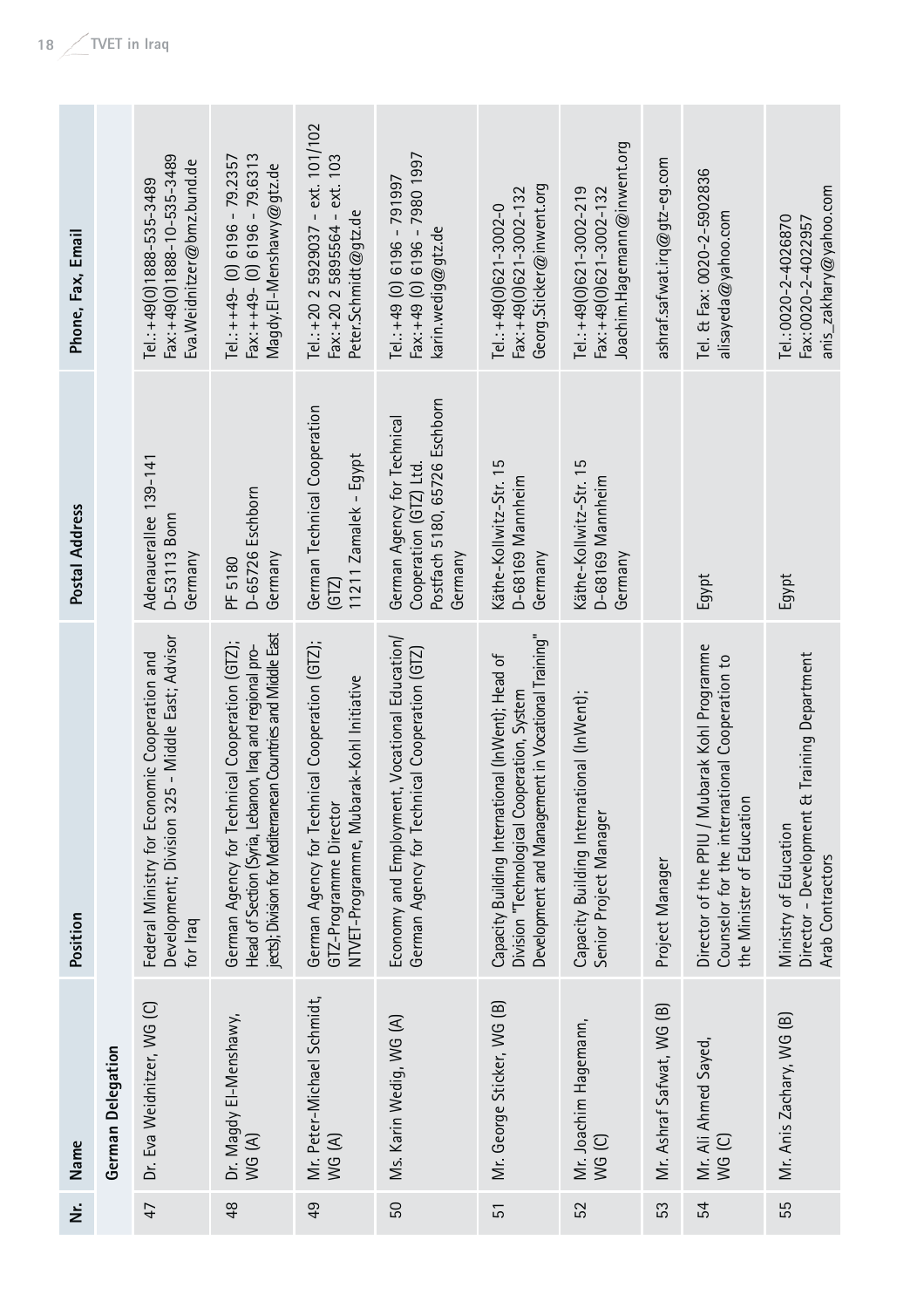| Phone, Fax, Email |     | may.hani@fao.org                                 |                        | rscgoodwin@hotmail.com<br>Tel.: 009654721855 | Elsheikh@unhabitat.org.jo   | mudher_badran@yahoo.com         | rafidboic2@yahoo.com<br>009647901893442 |                       | abubakrb@maktoob.com<br>Mobile: +20101199507<br>aboubakrb@gmail.com |    | $p$ buckland $@$ worldbank.org<br>Tel.: +1 202 458 4383                        |                     | Tel: +9613605743, +9611883939<br>Naccache1@terra.net.lb |
|-------------------|-----|--------------------------------------------------|------------------------|----------------------------------------------|-----------------------------|---------------------------------|-----------------------------------------|-----------------------|---------------------------------------------------------------------|----|--------------------------------------------------------------------------------|---------------------|---------------------------------------------------------|
|                   |     |                                                  |                        | 009657200561                                 |                             |                                 |                                         |                       | Fax: 7625924<br>Tel.: 5907271                                       |    |                                                                                |                     | Fax: +9611901271                                        |
| Postal Address    |     |                                                  |                        | Kuwait 121 -83000 Kuwait                     | Amman-Jordan                | Amman-Jordan                    |                                         |                       | 17 Ard AlEmamain Street,<br>AlThahir, 11271                         |    |                                                                                |                     | Lebanon, Beirut                                         |
| Position          |     | Cairo Regional Office<br>FAO Regional Adviser in |                        | Programme Manager, Iraq Program              | Capacity Building Expert    | Operations Officer              | Regional National Coordinator           |                       | Advisor, TVET - Human Resources Development<br>(HRD)                |    | Senior Education Specialist, Middle East and<br>North Africa Region WORLD BANK |                     | Director of Higher Technical Institute                  |
| Name              | FAO | Ms. May Hani, WG (C)                             | UN-HABITAT-Iraq Office | Mr. Robert Goodwin,<br>WG (C)                | Mr. Tarik Al-Sheikh, WG (C) | Mr. Mudher Al-Badran,<br>WG (B) | Rafid Al-Hamawandi,<br>WG (B)           | International Experts | Dr.Abou Baker Badawi,<br>WG(A)                                      | ŠМ | Mr. Peter Buckland, WG (A)                                                     | Arab UNEVOC Centers | Mr. Nabil Naccache, WG (B)                              |
| ż                 |     | 95                                               |                        | 57                                           | 58                          | 59                              | 60                                      |                       | $\overline{6}$                                                      |    | 62                                                                             |                     | 3                                                       |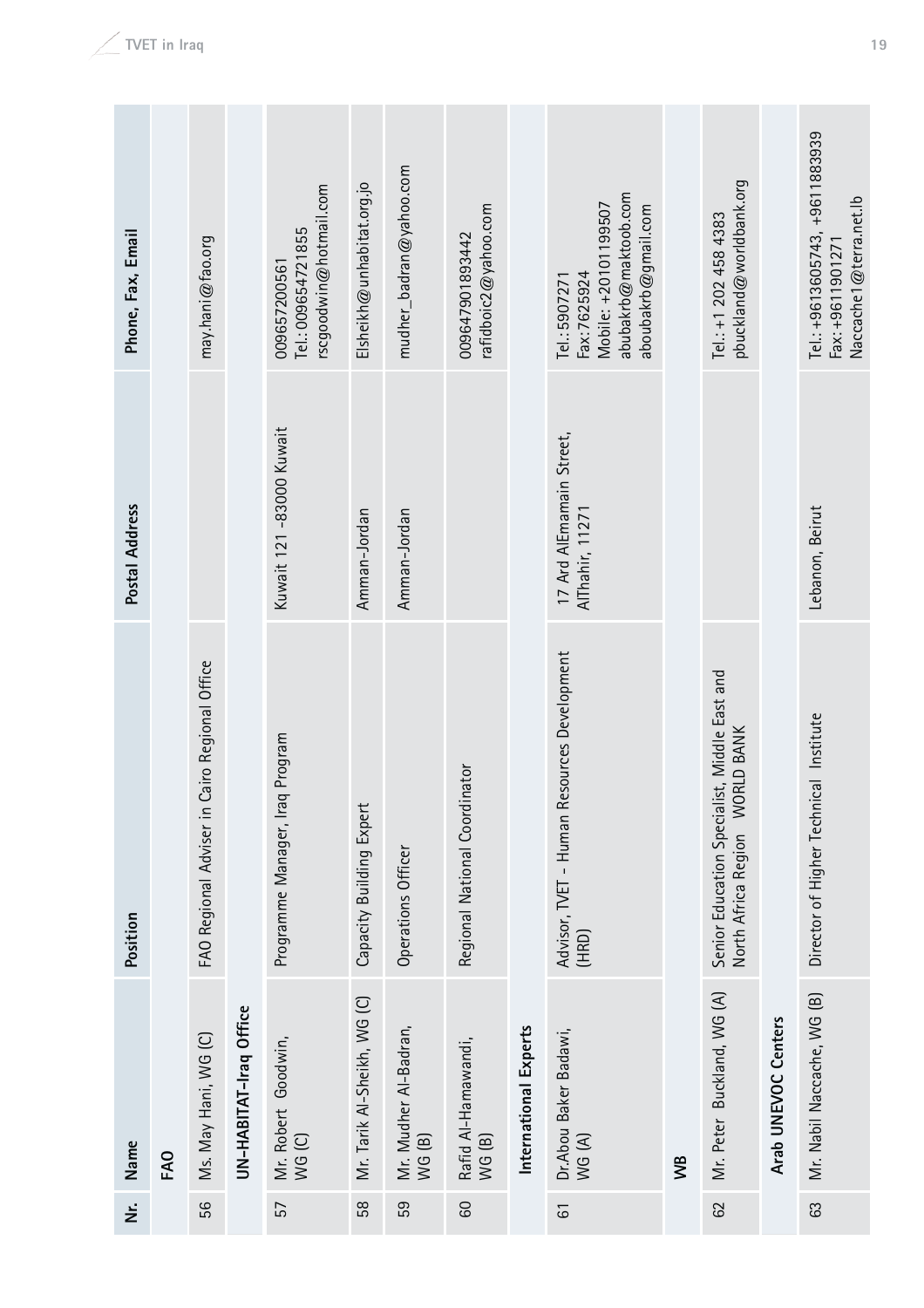| Phone, Fax, Email |                     | alfahaid@gotevot.edu.sa<br>Tel.: (+966)1-2087370<br>Fax: (+966) 1-2087243 | A_elbishti@hotmail.com<br>Fax+218213620198,9<br>$+218-21-3401166$<br>+218-91-3789457<br>info@smpt.gov.ly |                                 | s.sulieman@unesco.org<br>Tel.: 9611850013/4/5<br>Fax: 9611824854 |                        | ssalem@isdb.org                                                   |                     | Mobile: +2 012 212 54 46<br>ishabaka@mail.emoe.org<br>shabaka@hotmail.com<br>Tel.: +202 792 4837<br>Fax: 795 74 69 |                  | lamiajamal@yahoo.com       |
|-------------------|---------------------|---------------------------------------------------------------------------|----------------------------------------------------------------------------------------------------------|---------------------------------|------------------------------------------------------------------|------------------------|-------------------------------------------------------------------|---------------------|--------------------------------------------------------------------------------------------------------------------|------------------|----------------------------|
| Postal Address    |                     | GOTEVOT, Riyadh, Saudi Arabia                                             | Libya                                                                                                    |                                 | P.O.Box 5422 Beirut<br>Lebanon                                   |                        |                                                                   |                     |                                                                                                                    |                  |                            |
| Position          |                     | Director Planning and development, Foundation<br>of Technical Education   | Directorate of employ-<br>ment and training, Lebya<br>Director of programs in                            |                                 | Programme Specialist, STV, UNESCO- Beirut                        |                        | Project Officer of Country Operations<br>Islamic Development Bank |                     | SG - Ministry of Education in Cairo                                                                                |                  | VIWO/Executive Director    |
| Name              | Arab UNEVOC Centers | Dr. Ahmad Al-Fuhaid,<br>WG(A)                                             | Dr. Awatif AlBashti, WG (C)                                                                              | Beirut UNESCO Regional office - | Dr. Sulieman Sulieman,<br>WG (B)                                 | International Partners | Mr. Abderrehmane Beddi,<br>WG(A)                                  | Egyptian Delegation | Mr. Ibraheem Shabaka,<br>WG (B)                                                                                    | NGO <sub>S</sub> | Ms. Lamia Talebani, WG (C) |
| ن<br>Z            |                     | 64                                                                        | 65                                                                                                       |                                 | 89                                                               |                        | 67                                                                |                     | 89                                                                                                                 |                  | 69                         |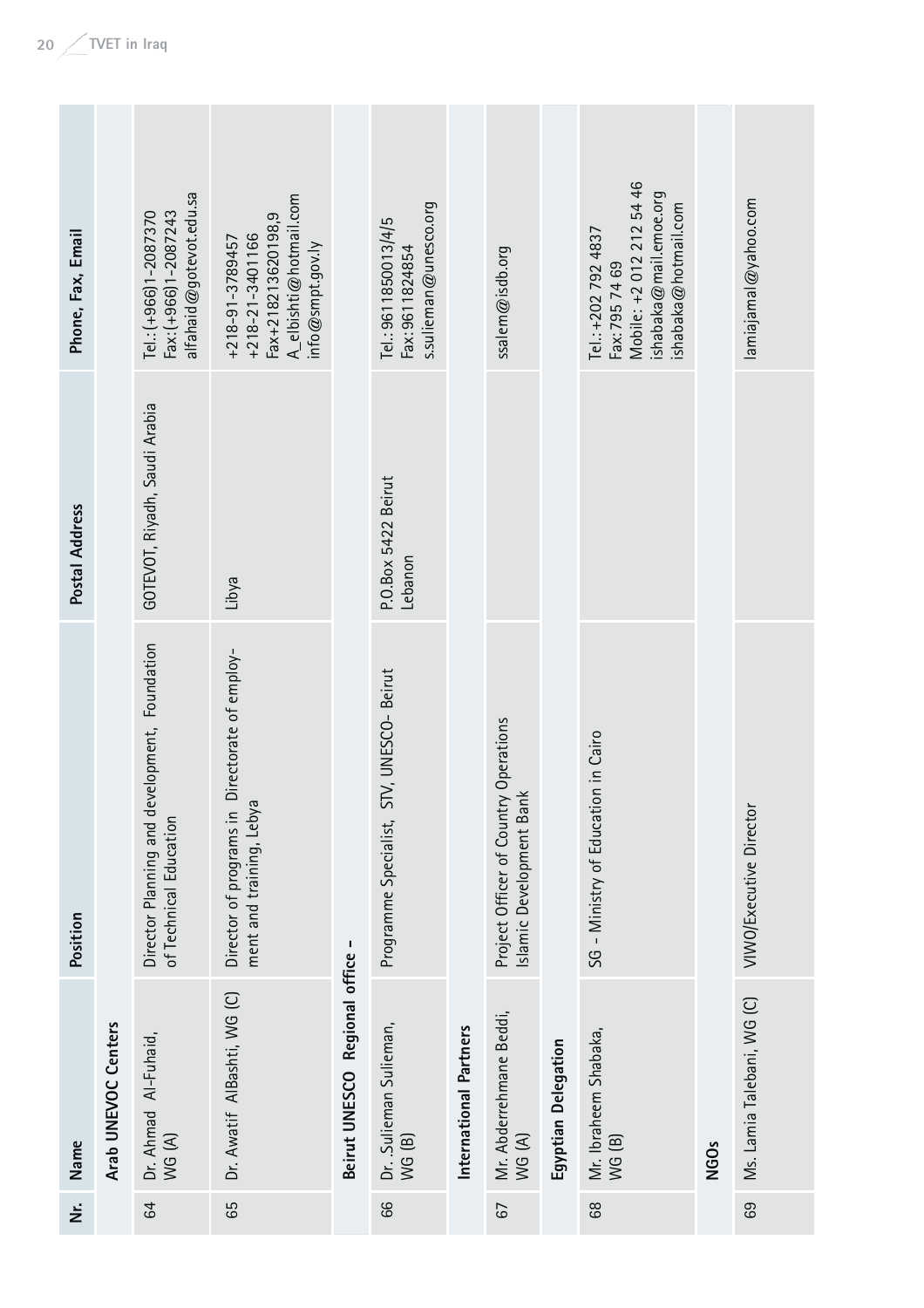|                    | Manama - Kingdom of Bahrain, 19 - 21 September, 2005                                  | Regional Workshop on The Role of Education and Training in Sustainable Development                   |                                                                                                   |
|--------------------|---------------------------------------------------------------------------------------|------------------------------------------------------------------------------------------------------|---------------------------------------------------------------------------------------------------|
|                    | II: Programme - Agenda                                                                |                                                                                                      |                                                                                                   |
| Day one            | TVET System in Iraq (Status and Challenges)<br>Session Title:                         | <b>TVET</b> and Workforce Development Needs<br>Session Title:                                        | <b>Work Group Discussions</b><br>Session Title:                                                   |
| Monday,<br>VInf 21 | 08:30 to 09:00 Registration of participants                                           |                                                                                                      |                                                                                                   |
| 2006               | Session one, 09:00 to 10:30                                                           | Session Two, 11:00 to 13:00                                                                          | Session Three, 13:30 to 15:30                                                                     |
|                    | Chairpersons: Chaired by: Iraq Government<br>representative (Dr. Nasrallah)           | Chairperson: Mr. Mohamed Djelid, Director,<br>UNESCO Iraq Office                                     | Chairpersons: Co-Chaired by Dr. Sulieman<br>Suleiman, Programme Specialist, Beirut                |
|                    | General Rapporteur: Dr. Yahya Qasem, Dean<br>of Medical Technical Institute, Iraq     | Rapporteur: Dr. Muneer Humaid, Dean of<br>Technical College, Iraq                                    | Kayyali, TVET Specialist, UNESCO-Iraq Office.<br>Regional Office-UNESCO and Munther               |
|                    | > Introductory remarks: (35 minutes)                                                  | > Introductory remarks: (35 minutes)                                                                 | Facilitator: Dr. Abu-Bakr Badawi, HRD expert.                                                     |
|                    | > Introduction of participants & Adoption of<br>the programme (10 minutes).           | > Introduction of participants & Adoption of<br>the programme (10 minutes).                          | $>$ In the afternoon three working groups will<br>be formed for participants to discuss the       |
|                    | Presentations:                                                                        | > Presentations                                                                                      | identification of Iraqi national priorities in TVET.                                              |
|                    | > Technical Education in Iraq and the role<br>of Foundation of Technical Education    | International Perspective: The combina-<br>tion of training and "job-creation to<br>30 minutes Break | > Selection of working groups members and<br>coordinators:<br>30 minutes Break                    |
|                    | (FTE). (15 minutes)                                                                   | open income and job-opportunities (with                                                              | Coordinator Group A: TBD                                                                          |
|                    | role of Ministry of Education. (15 minutes)<br>> Vocational Education in Iraq and the | > TVET Needs in Iraq (Field Study), (20 minutes)<br>Practical examples). (20 minutes)                | Coordinator Group B:TBD<br>Coordinator Group C:TBD                                                |
|                    | Speakers:                                                                             | The current TVET framework in Iraq and its<br>$\wedge$                                               | > In the afternoon three working groups will                                                      |
|                    | Dr. Mahmod Shaker, President (FTE)-Iraq                                               | relevance to labour market needs. (15 minutes)                                                       | identification of Iraqi national priorities in TVET.<br>be formed for participants to discuss the |
|                    | Mr. Sad Ibrahim, Director, VET/MOE-Iraq.<br>General discussion (15 minutes)           | > Mechanisms for activating TVET gradua-<br>tes follow up. (20 minutes)                              | > Each group will select a Rapporteur.                                                            |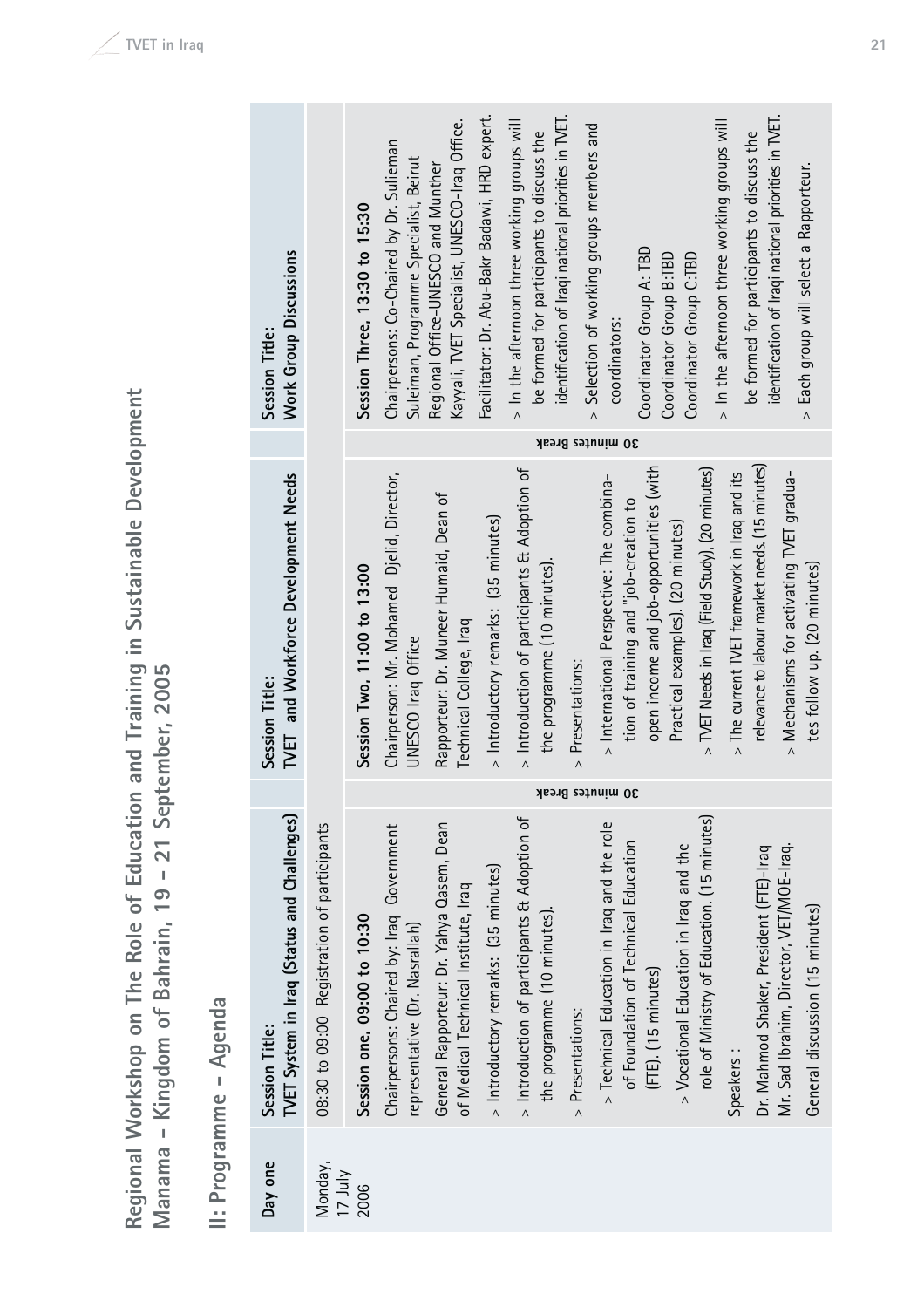| <b>Work Group Discussions</b><br>Session Title:               | nated and explained before the start of the<br>Lead person from Iraq: Dr. Mohamed Nasser.<br>system' of TVET in Iraq? - Lead person from<br>> The working groups will be responsible to<br>> Guidelines for discussion will be dissemi<br>quality of teaching and learning in Iraq? -<br>Group B: What is needed to improve the<br>relevance of TVET to the labour market? -<br>Group C: What is needed to improve the<br>Lead person from Iraq: Dr. Yahya Qasem.<br>> Main themes and subjects for working<br>presents findings at the end of DAY 3.<br>Group A: What is needed to develop a<br>Iraq: Dr. Moneer Hameed.<br>groups discussions are:<br>working groups. |
|---------------------------------------------------------------|-------------------------------------------------------------------------------------------------------------------------------------------------------------------------------------------------------------------------------------------------------------------------------------------------------------------------------------------------------------------------------------------------------------------------------------------------------------------------------------------------------------------------------------------------------------------------------------------------------------------------------------------------------------------------|
|                                                               | minutes Break<br>Oε                                                                                                                                                                                                                                                                                                                                                                                                                                                                                                                                                                                                                                                     |
| <b>TVET</b> and Workforce Development Needs<br>Session Title: | Dean of the Medical Technical College, FTE-Iraq.<br>(Medical) agriculture fields). (15 minutes)<br>> Skills Development Pilot Projects from Iraq in<br>Dean of Technical institute in Mosul-Iraq.<br>Dean of Technical Institute, FTE-Iraq.<br>(GTZ Program coordinator, Egypt)<br>General discussion (30 minutes)<br>Dr. Dia ALkamousi, FTE-Iraq.<br>Mr. Peter-Michael Schmidt<br>Dr. Muneer Humaid,<br>Mr. Mazen Kattan,<br>Dr. Haifa Ibrahim,<br>Speakers:                                                                                                                                                                                                           |
|                                                               | minutes Break<br>0 <sup>ε</sup>                                                                                                                                                                                                                                                                                                                                                                                                                                                                                                                                                                                                                                         |
| TVET System in Iraq (Status and Challenges)<br>Session Title: |                                                                                                                                                                                                                                                                                                                                                                                                                                                                                                                                                                                                                                                                         |
| Day one                                                       | Monday,<br>17 July<br>2006                                                                                                                                                                                                                                                                                                                                                                                                                                                                                                                                                                                                                                              |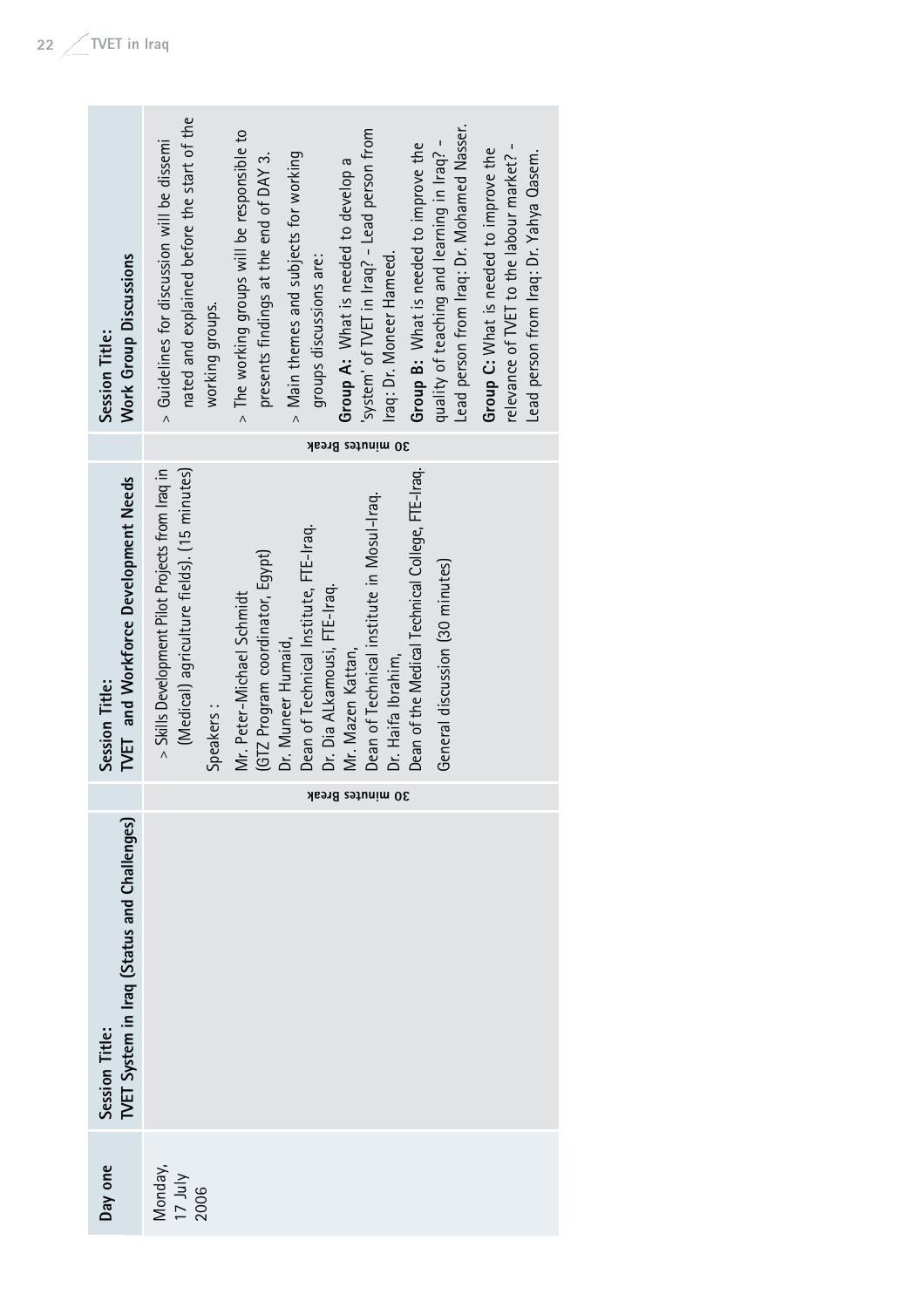| (TVET, Youth and employment generation)<br>Session Title:                                    | Facilitator: Dr. Abu-Bakr Badawi, HRD expert.<br>> Enhancing employment and role of privat sec-<br>tor: examples from Saudi Arabia (20 minutes)<br>Rapporteur: Dr. Abdul-Halim Hajjaj, Director,<br>> The Role of the TVET System in Enhancing<br>> International Perspective: Skills develop-<br>Construction Sector in Iraq (25 minutes)<br>ment to support employment generation in<br>Youth and Employment challenges in TVET<br>Chairperson: Mr. Saad Ibrahim, Director for<br>UNESCO-UNEVOC Network) (20 minutes)<br>Programmes (shared experiences within<br>Dr. Sulieman Sulieman, UNESCO regional<br>Mr. Robert Goodwin, Iraq Programme<br>the Employment Potential of the<br>Mr. Georg Sticker (Capacity Building<br>Dr. Ahmad AL-Fuhaid, Saudi Arabia.<br>Vocational Education, MOE-Iraq.<br>Session Three, 13:30 to 15:30<br>General discussion (30 minutes)<br>Iraqi-German Commercial Club<br>International), Germany.<br>Manager, UN-HABITAT<br>Iraq (25 minutes)<br>Presentations<br>Office-Beirut.<br>Speakers:<br>$\wedge$<br>$\lambda$ |
|----------------------------------------------------------------------------------------------|-----------------------------------------------------------------------------------------------------------------------------------------------------------------------------------------------------------------------------------------------------------------------------------------------------------------------------------------------------------------------------------------------------------------------------------------------------------------------------------------------------------------------------------------------------------------------------------------------------------------------------------------------------------------------------------------------------------------------------------------------------------------------------------------------------------------------------------------------------------------------------------------------------------------------------------------------------------------------------------------------------------------------------------------------------------|
|                                                                                              | 30 minutes Break                                                                                                                                                                                                                                                                                                                                                                                                                                                                                                                                                                                                                                                                                                                                                                                                                                                                                                                                                                                                                                          |
| <b>Work group Discussions</b><br>Session Title:                                              | Facilitator: Dr. Abu-Bakr Badawi, HRD expert.<br>will meet to continue to discuss the TVET<br>relevance to labour market needs. (15 minutes)<br>Chairperson: Munther Kayyali, UNESCO-Iraq<br>> Mechanisms for activating TVET gradua-<br>The current TVET framework in Iraq and its<br>> Each group will prepare a draft power point<br>> The three working groups (A, B and C)<br>Session Two, 11:00 to 13:00<br>tes follow up. (20 minutes)<br>Office, TVET Specialist.<br>> Working Groups:<br>Iraqi priorities.<br>presentation.<br>$\wedge$                                                                                                                                                                                                                                                                                                                                                                                                                                                                                                          |
|                                                                                              | 30 minutes Break                                                                                                                                                                                                                                                                                                                                                                                                                                                                                                                                                                                                                                                                                                                                                                                                                                                                                                                                                                                                                                          |
| Case Studies: [TVET and Centers of Training,<br>Excellence and Technology)<br>Session Title: | driving engines of economy). (20 minutes)<br>> Centers of Advanced Technology (Fuel for<br>> Mobile Training centers and its impact<br>> FTE facilities (status and rehabilitation<br>> TVET Staff Training Center (Status and<br>Chairpersons: Dr. Mahmoud Shaker, FTE<br>Rapporteur: Dr. Zaki Abdulwahab, HRD<br>Industry (Case study). (15 minutes)<br>on TVET (Case Study). (15 minutes)<br>Mrs. Awatif El-bishti, UNEVOC- Lebya.<br>> TVET training in partnership with<br>Dr. Muzaffar Al-Zuhairi, FTE-Iraq.<br>Future outlook). (20 minutes)<br>General discussion (30 minutes)<br>Session one, 09:00 to 10:30<br>Dr. Mohamed Naser, FTE-Iraq.<br>Dr. Yahya Qasem, FTE- Iraq.<br>needs) (20 minutes)<br>Director, MOPD, Iraq<br>Ms. Karin Wediq<br>> Presentations:<br>President-Iraq<br>Speakers:                                                                                                                                                                                                                                                 |
| Day two                                                                                      | Tuesday,<br>VINT <sub>81</sub><br>2006                                                                                                                                                                                                                                                                                                                                                                                                                                                                                                                                                                                                                                                                                                                                                                                                                                                                                                                                                                                                                    |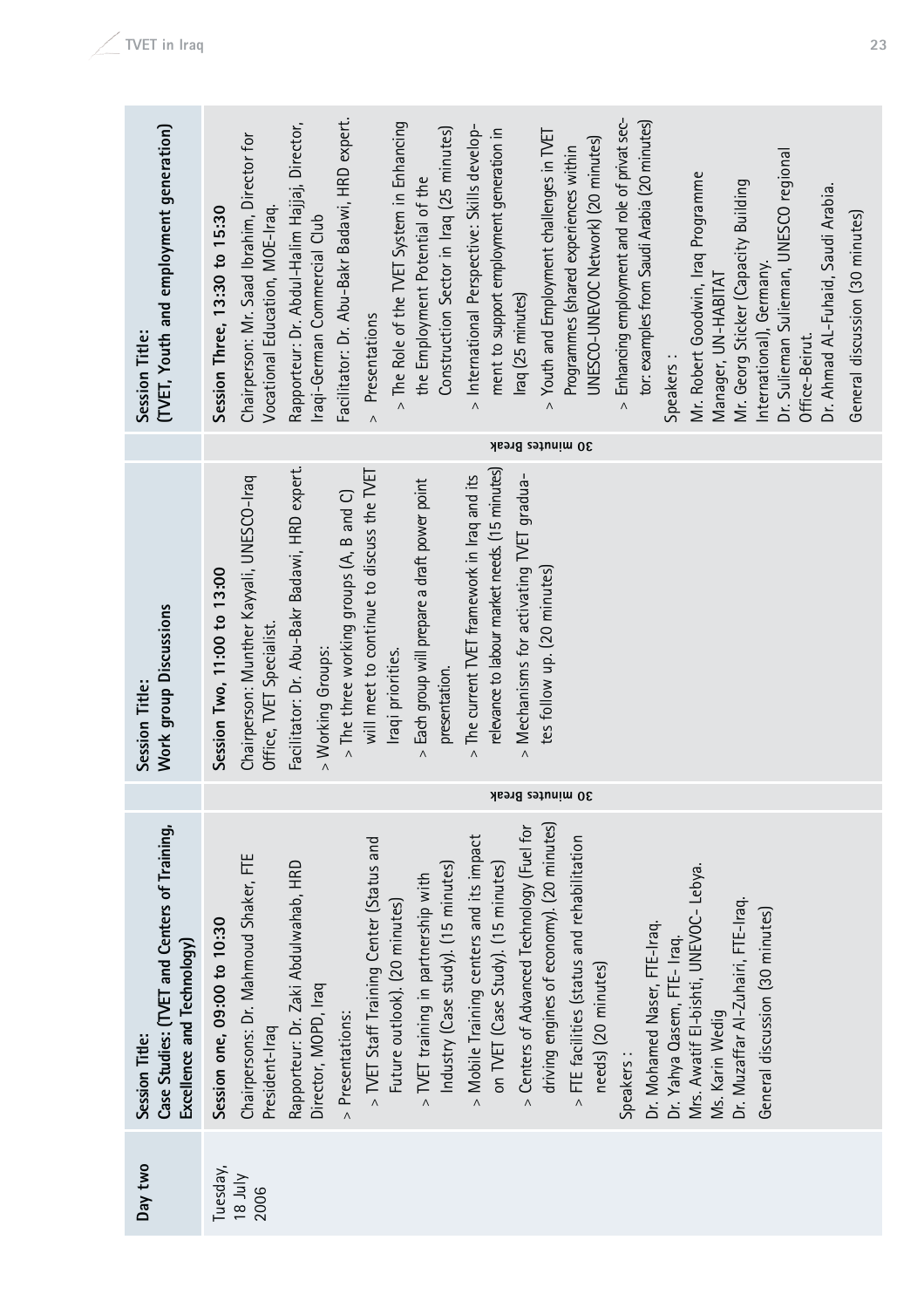| Frame Work for Future Actions and<br><b>TVET Forum Declarations</b><br>Session Title:                                             | > Presentation of TVET proposed framework<br>> Presentation of the work of working groups<br>Facilitator: Dr. Abu-Bakr Badawi, HRD Expert<br>General Rapporteur: Dr. Yahya Qasem, Dean<br>Group A,B and C coordinators (20 minutes<br>Chairperson: Dr. Eva Weidnitzer, Advisor,<br>Iraqi Government representative and Mr.<br>Mohammad Djelid, UNESCO Iraq Office<br>UNESCO-Iraq Office and Mr. Abo-Bakr<br>Director and Government of Germany<br>Mr. Munther Kayyali, TVET specialist,<br>of Medical Technical Institute, Iraq<br>Badawi, Facilitator (30 minutes)<br>Session Three, 13:30 to 15:30<br>BMZ - German Government.<br>Representative (30 minutes)<br>A, B and C. (60 minutes)<br>> Conclusion (30 minutes)<br>> Presentations<br>(30 minutes)<br>for each group)<br>Speakers:                                                                                                                                                                                                   |  |  |  |  |
|-----------------------------------------------------------------------------------------------------------------------------------|-----------------------------------------------------------------------------------------------------------------------------------------------------------------------------------------------------------------------------------------------------------------------------------------------------------------------------------------------------------------------------------------------------------------------------------------------------------------------------------------------------------------------------------------------------------------------------------------------------------------------------------------------------------------------------------------------------------------------------------------------------------------------------------------------------------------------------------------------------------------------------------------------------------------------------------------------------------------------------------------------|--|--|--|--|
|                                                                                                                                   | 30 minutes Break                                                                                                                                                                                                                                                                                                                                                                                                                                                                                                                                                                                                                                                                                                                                                                                                                                                                                                                                                                              |  |  |  |  |
| <b>Work group Discussion</b><br>Session Title:                                                                                    | Facilitator: Dr. Abu-Bakr Badawi, HRD expert.<br>will discuss and finalize the outcomes of<br>Chairperson: Munther Kayyali, UNESCO-Iraq<br>> The three working groups (A, B and C)<br>Session Two, 11:00 to 13:00<br>> Coordinator Group A<br>> Coordinator Group C:<br>> Coordinator Group B:<br>their discussions.<br>> Presentations:<br>Office.                                                                                                                                                                                                                                                                                                                                                                                                                                                                                                                                                                                                                                           |  |  |  |  |
|                                                                                                                                   | 30 minutes Break                                                                                                                                                                                                                                                                                                                                                                                                                                                                                                                                                                                                                                                                                                                                                                                                                                                                                                                                                                              |  |  |  |  |
| TVET and unemployment in post-conflict<br>countries (challenges, Case Studies and<br>international perspective)<br>Session Title: | Facilitator: Dr. Abu-Bakr Badawi, HRD expert<br>> Technical vocational education and trai-<br>Skills Development Pilot Project from Iraq<br>Employment and training center, MOLSA-Iraq<br>in Iraq with selected success stories and<br>> The need for flexibility in TVET offerings<br>Rapporteur: Dr. Riad Hassan Ali, Director of<br>modules (Accelerated skill training with<br>Mr. Joachim Hagemann (Capacity Building<br>ning capacity building programme for<br>Dr. Abo-Bakr Badawi, HRD expert, Egypt.<br>> Case study of TVET in post conflict<br>Chairperson: Co-Chairs: Dr. Ahmad Al-<br>practical examples). (20 minutes)<br>Fuhaid, Saudi Arabia and Mr. Nabil<br>Dr. Emad Hamid Hwaidi, FTE-Iraq.<br>in (Agriculture). (20 minutes)<br>General discussion (30 minutes)<br>Mr. Nabil Naccahce, Lebanon<br>Session one, 09:00 to 10:30<br>(Lebanon). (20 minutes)<br>nternational), Germany.<br>Iraq. (30 minutes)<br>Naccache, Lebanon<br>Presentations:<br>Speakers:<br>$\wedge$ |  |  |  |  |
| Day three                                                                                                                         | Wednesday,<br>VInf 61<br>2006                                                                                                                                                                                                                                                                                                                                                                                                                                                                                                                                                                                                                                                                                                                                                                                                                                                                                                                                                                 |  |  |  |  |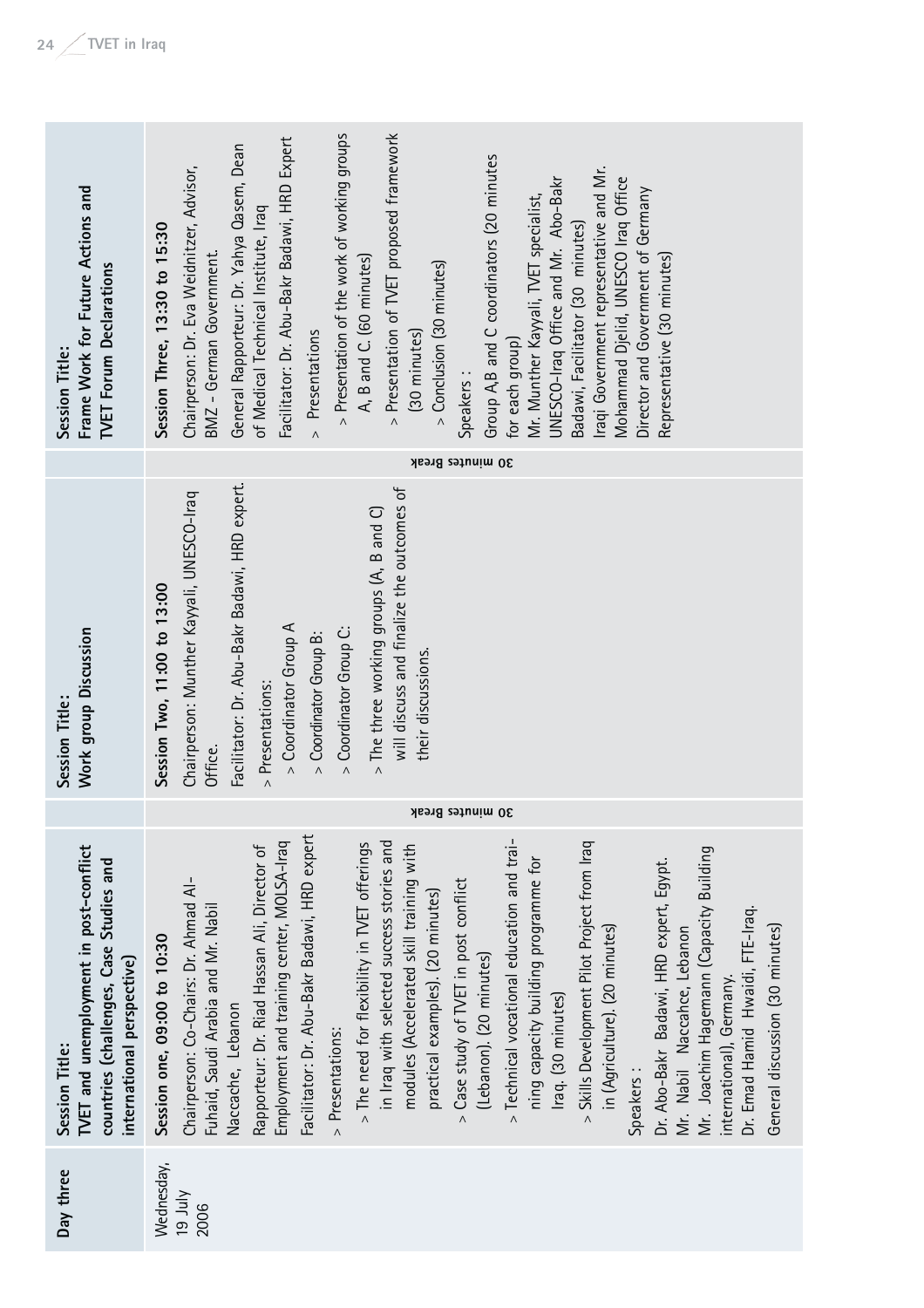#### **Side events**

- 1. First day (17.7.2006): Invitation for Dinner for Forum participants from German Embassy in Cairo at 8:00 pm (Buses will pick up participants from MENA House Hotel at 7:30 pm to German Embassy.
- 2. Third day (19.7.2006): from 4:00 pm to 6:00 pm, a closing reception for Forum participants by UNESCO.
- 3. Thursday 20.7.2006: A field visit program is organized by GTZ program in Egypt for Iraqi Participants from 8:00 am to 2:00 pm including light lunch. Others wishing to participate are invited to register at secretariat of the Forum.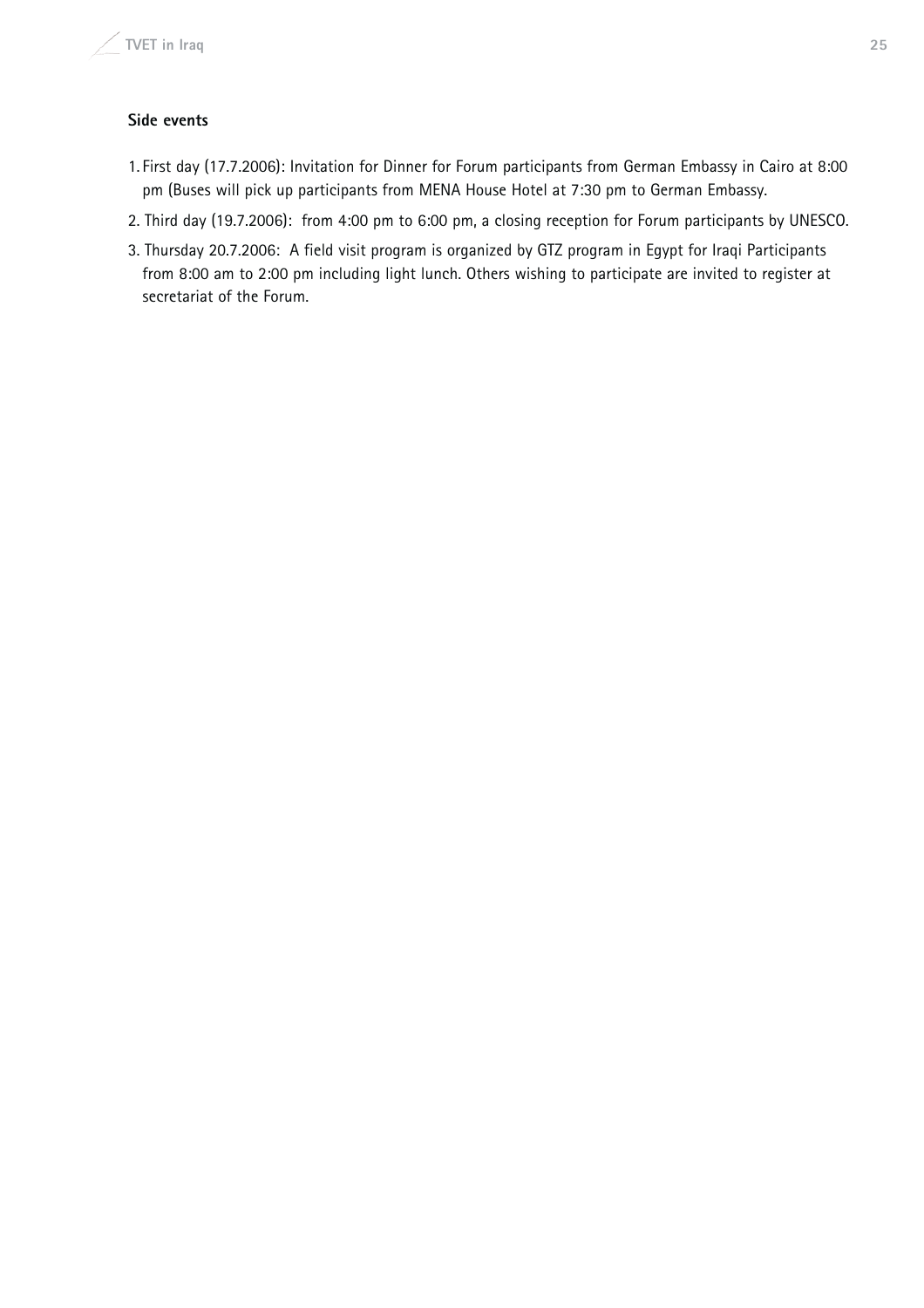III: Working Groups' Completed Forms **III: Working Groups' Completed Forms** 

وي العراق<br>ر والتقني ريب المهن<u>ي</u> و<br>التد ملتقى التعليم ہے۔<br>ا نتائج أعمال المجمو \_<br>وا  **GROUP "A" Summary Outputs** وي العراق<br>م والتقنبي ريب المهن<u>ي</u> و<br>التد تطوير نظام للتعلي<u>م</u> **Developing a TVET System in Iraq**

| التحديات التي قد تواجه التنفيذ | ألنظام المقترح            | <u>المتطلبات ال</u> خاصة بالسياسات     | الإطار المأمول        | مختصر الوضع الحالي               | نقطة البحث (موضوعها) |
|--------------------------------|---------------------------|----------------------------------------|-----------------------|----------------------------------|----------------------|
| Expected Challenges            | Proposed System           | Policy & Legal<br>والقوانين            | Anticipated Framework | <b>Current Situation</b>         | <b>Issue</b>         |
|                                |                           | Requirements                           |                       |                                  |                      |
| - Most personnel at all        | - To develop              | - Develop a legal                      |                       | - Three bodies dealing with      | الحاكمية             |
| levels of the TVET             | autonomous systems to     | framework to enable                    |                       | TVET namely MoHE and MoE         | Governance           |
| system are accustomed          | enable TVET respond       | e<br>£<br>the initiation of 1          |                       | and MoLSA also (Ministry of      |                      |
| to a highly centralized        | positively to the market. | higher committee and                   |                       | Health and Ministry of           |                      |
| decision making.               |                           | e4<br><del>ما</del><br>the autonomy of |                       | Transportation are dealing with  |                      |
|                                | - To establish a higher   | institutions.                          |                       | 5% of the TVET).                 |                      |
|                                | committee to plan the     |                                        |                       | - FTE Committee formed from      |                      |
|                                | strategic development     |                                        |                       | selected Deans of Institutes and |                      |
|                                | of TVET which reflect     |                                        |                       | colleges, representatives from   |                      |
|                                | labor market needs and    |                                        |                       | ministries of Education, Labors, |                      |
|                                | future development        |                                        |                       | business sector trade union      |                      |
|                                |                           |                                        |                       | representatives and students     |                      |
|                                |                           |                                        |                       | representatives.                 |                      |
|                                |                           |                                        |                       | - Institute or college Committee |                      |
|                                |                           |                                        |                       | formed from heads of             |                      |
|                                |                           |                                        |                       | departments in business sector.  |                      |
|                                |                           |                                        |                       | - MoE have 18 directorate of     |                      |
|                                |                           |                                        |                       | education in the country each    |                      |
|                                |                           |                                        |                       | directorate have a vocational    |                      |
|                                |                           |                                        |                       | department, this department      |                      |
|                                |                           |                                        |                       | reports to the DG of the         |                      |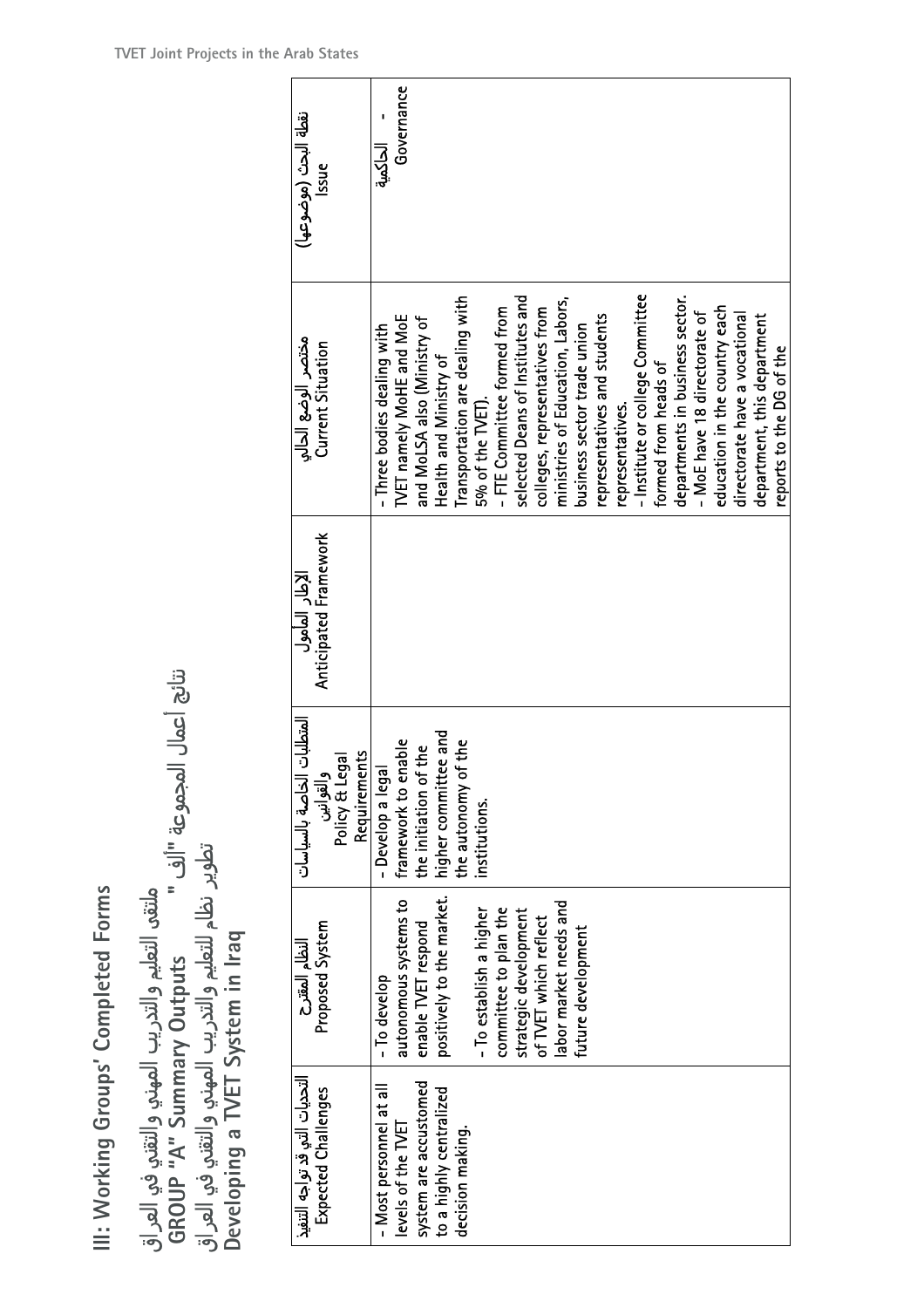|                                               |                                                 | administrative issues, but they<br>directorate regarding        |                                                   |
|-----------------------------------------------|-------------------------------------------------|-----------------------------------------------------------------|---------------------------------------------------|
|                                               |                                                 | report to the Ministry regarding<br>the financial and technical |                                                   |
|                                               |                                                 | issues                                                          |                                                   |
| -Most personnel at all<br>levels of the TVET  | autonomous systems to<br>- To develop           |                                                                 | J.<br>and<br>القيادات وإدارة النظام<br>Leadership |
| system are accustomed                         | enable TVET respond                             |                                                                 | Management                                        |
| to a highly centralized<br>dissection making. | positively to the market.<br>- How to build the |                                                                 |                                                   |
|                                               | capacity the personnel                          |                                                                 |                                                   |
|                                               | at all levels to embrace                        |                                                                 |                                                   |
|                                               | the new vision.                                 |                                                                 |                                                   |
| The low status of                             | - Develop a legal                               | - The is an article by                                          | ı<br>ي<br>آ<br>قانونية                            |
| graduates in society.                         | framework to enable                             | government which creates the                                    | ونشريعية                                          |
|                                               | the vision of a TVET                            | FTE. And for vocational                                         | Legal Issues                                      |
|                                               | system for the new Iraq.                        | Education of the MoE there is                                   |                                                   |
|                                               |                                                 | system.                                                         |                                                   |
| -Most personnel at all                        | - build an explicit                             | - highly centralized                                            | J.<br>أنظمة تمويل النظام                          |
| levels of the TVET                            | autonomous financial                            |                                                                 | $\mathbf{I}$<br>Financing Systems                 |
| system are accustomed                         | system.                                         |                                                                 |                                                   |
| to a highly centralized                       | - need to build                                 |                                                                 |                                                   |
| dissection making.                            | flexibility to allow                            |                                                                 |                                                   |
|                                               | leaders and managers                            |                                                                 |                                                   |
|                                               | to initiate and manage                          |                                                                 |                                                   |
|                                               | change to meet local                            |                                                                 |                                                   |
|                                               | need.                                           |                                                                 |                                                   |
|                                               | - The build an audit                            |                                                                 |                                                   |
|                                               | system that PUPLIC                              |                                                                 |                                                   |
|                                               | FUND are utilized                               |                                                                 |                                                   |
|                                               | appropriately.                                  |                                                                 |                                                   |
|                                               | - increase / improve                            |                                                                 |                                                   |
|                                               | investment levels in                            |                                                                 |                                                   |
|                                               | <b>IVET</b> system.                             |                                                                 |                                                   |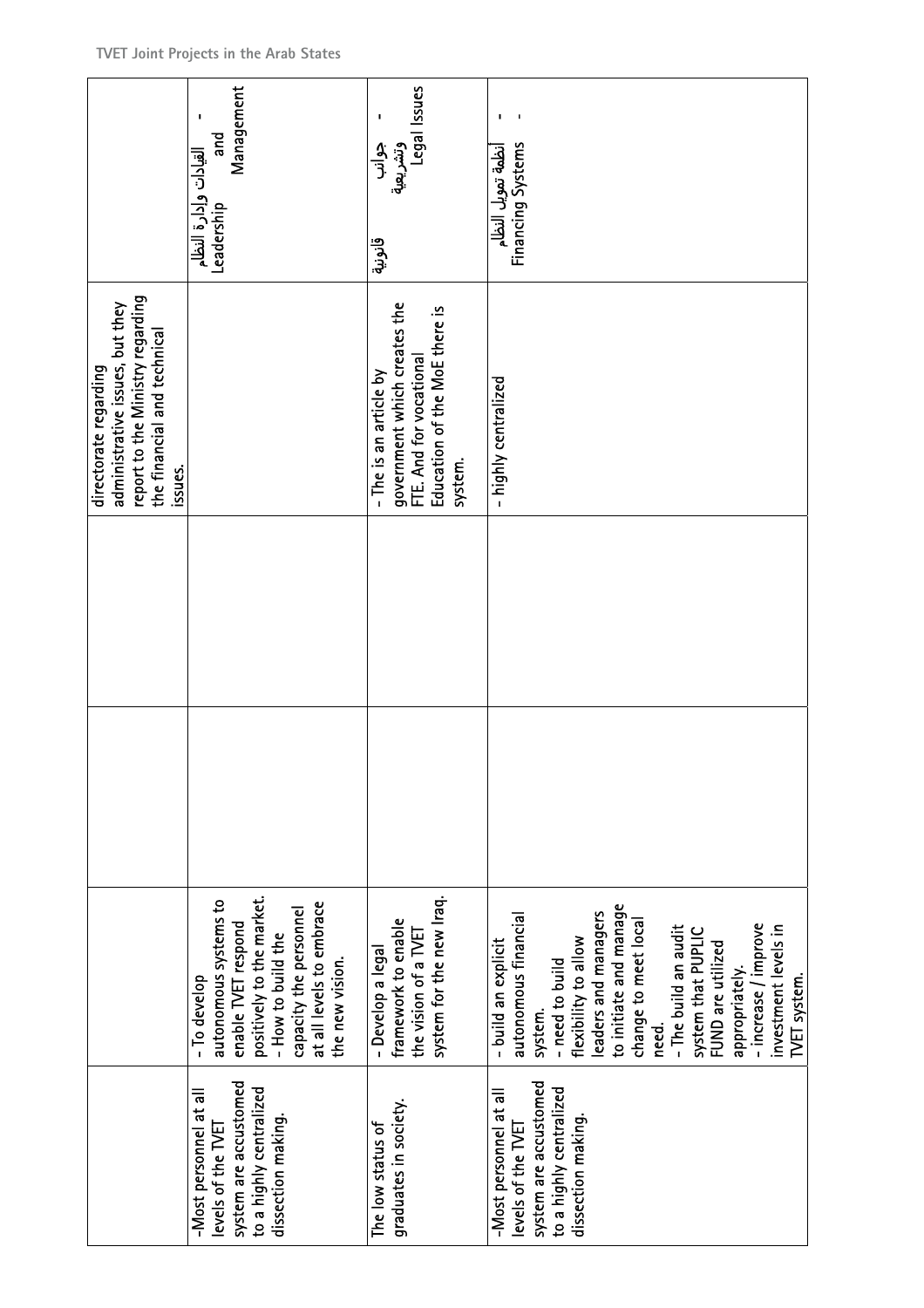|                                                                   | ı<br>п.<br>مۇسساتە<br>مستوی<br>Institutes<br>ð<br>ჼ<br>Autonomy<br>Degree<br>استقلالية | ı<br>J,<br>Systems<br>والتدريب<br>والتقني<br>فعان<br>م<br>Quality Assurance<br>جودة<br>المهني<br>التعليم                                                                                                                                                      | 1<br>п<br>System<br>نظام وطنب ا<br>المهنية<br>Qualification<br>National<br>للمؤهلات                                                                                                      | J.<br>٠<br>ತೆ<br>ಅ<br>international<br>Cooperation<br>التعاون الدولب<br>cooperation can<br>International<br>۳he<br>The                                              |
|-------------------------------------------------------------------|----------------------------------------------------------------------------------------|---------------------------------------------------------------------------------------------------------------------------------------------------------------------------------------------------------------------------------------------------------------|------------------------------------------------------------------------------------------------------------------------------------------------------------------------------------------|---------------------------------------------------------------------------------------------------------------------------------------------------------------------|
|                                                                   | Highly centralized                                                                     | the MoE system through the<br>in the FTE which looks ISO<br>크.<br>- They have developed a quality<br>- There is a kind of monitoring<br>assurance/improvement system<br>assessments<br>certain subjects sectors<br>Educational inspection.<br>common<br>9002. | already with effective influence<br>- the system is well developed<br>from the industry sector                                                                                           | - Weakness in negotiation skills.<br>of needs to enable international<br>- Weakness in the articulation<br>Bureaucracy in the work of<br>bodies to work effectively |
|                                                                   |                                                                                        |                                                                                                                                                                                                                                                               |                                                                                                                                                                                          |                                                                                                                                                                     |
|                                                                   |                                                                                        |                                                                                                                                                                                                                                                               |                                                                                                                                                                                          | regulations that govern<br>the collaboration<br>- Relaxation of<br>vocational and<br>between Iraqi                                                                  |
| into international funds<br>- enable Iraqi TVET tap<br>and gifts. |                                                                                        | specification authority.<br>reports which reported<br>to council of ministers<br>assessing quality and<br>independent unit for<br>either as part of the<br>standardization and<br>inspections which<br>- Developing an                                        | Further develop the<br>personalization of<br>standards in Iraqi<br>- initiate the<br>international<br>qualification<br>the circular.<br>- introduce<br>thinking of<br>system.<br>system. | - TVET needs to be<br>represented on<br>interacts with<br>national Iraqi<br>bodies which                                                                            |
|                                                                   |                                                                                        |                                                                                                                                                                                                                                                               |                                                                                                                                                                                          | - The articulation of the<br>need for collaboration<br>building an effective<br>requirement for<br>is an essential                                                  |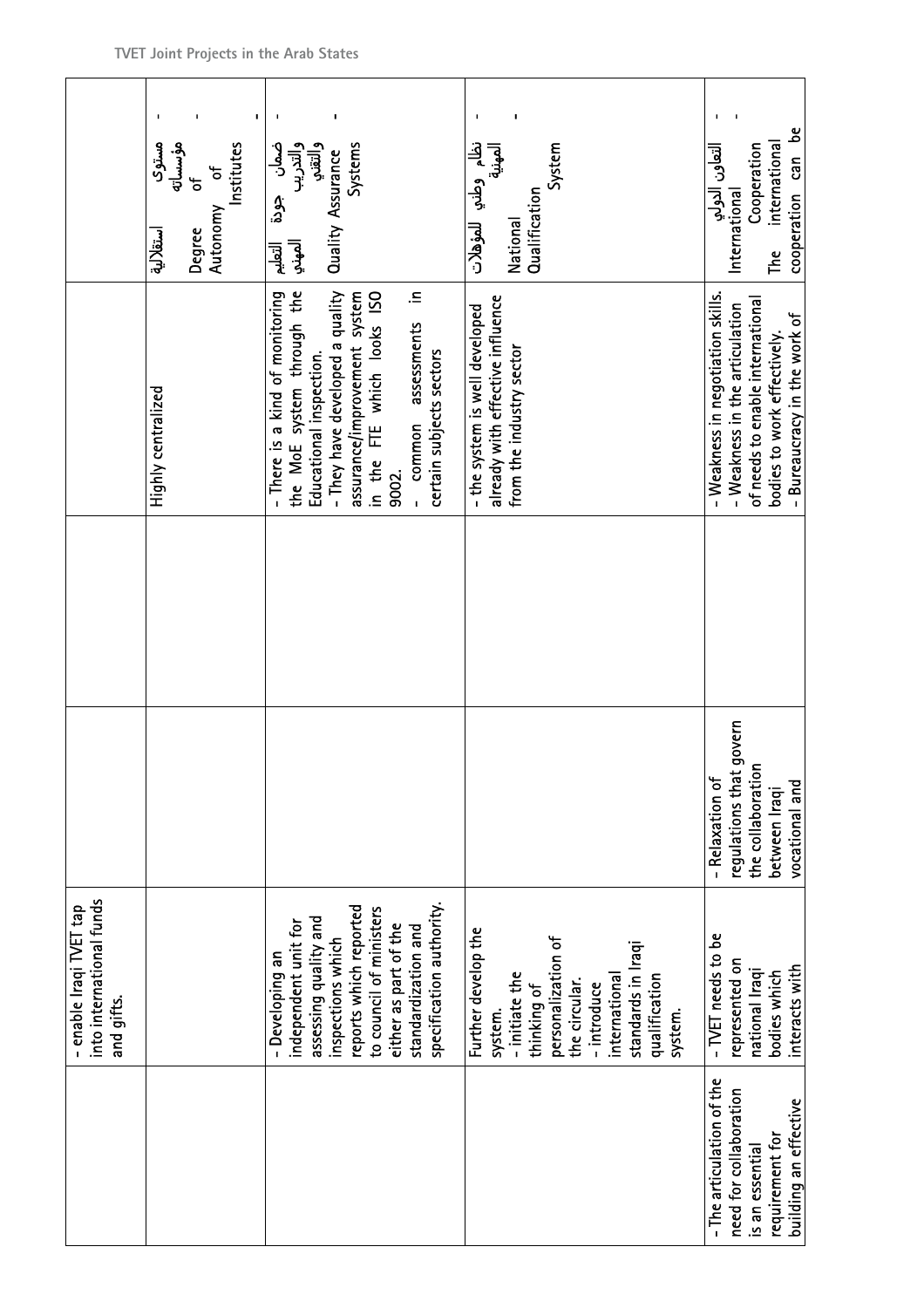| means to respond to<br>the needs. | international bodies<br>colleagues to assess<br>help empower them<br>needs in such a way<br>and articulate their<br>- Capacity building<br>UNESCO and other<br>that could enable<br>in assessing their<br>exposure of Iraqi<br>organizations to<br>to enable Iraqi<br>organizations.<br>colleagues to<br>- Expand the<br>international<br>international<br>to respond<br>positively. | technical education,<br>겯<br>both internal a<br>collaborations.<br>international | the international bodies which<br>specific needs of Iraq difficult.<br>makes responding to the | institutions.<br>organizations such as<br>Bank, etc. or through<br>World<br>the<br>with<br>with<br>agencies,<br>collaboration<br>international<br>international<br>educational<br>initiated<br>$\leq$ |
|-----------------------------------|--------------------------------------------------------------------------------------------------------------------------------------------------------------------------------------------------------------------------------------------------------------------------------------------------------------------------------------------------------------------------------------|----------------------------------------------------------------------------------|------------------------------------------------------------------------------------------------|-------------------------------------------------------------------------------------------------------------------------------------------------------------------------------------------------------|
|                                   | FTE to help enhance<br>future rebuilding of<br>Iraqi education and<br>other international<br>work directly with<br>bodies need to<br>- UNESCO and<br>the role in the<br>training.<br>needs.                                                                                                                                                                                          |                                                                                  |                                                                                                |                                                                                                                                                                                                       |
|                                   | - The alignment of<br>TVET with the                                                                                                                                                                                                                                                                                                                                                  |                                                                                  | - Collaboration work exists with<br>both private and public sector                             | $\mathbf I$<br>ı<br>التعاون الوطني<br>National                                                                                                                                                        |
|                                   | strategic                                                                                                                                                                                                                                                                                                                                                                            |                                                                                  | institutions.                                                                                  | Collaboration                                                                                                                                                                                         |
|                                   | developments of<br>the different                                                                                                                                                                                                                                                                                                                                                     |                                                                                  | - No effective collaboration<br>between ministries and                                         |                                                                                                                                                                                                       |
|                                   | market segments                                                                                                                                                                                                                                                                                                                                                                      |                                                                                  | decision-making authorities.                                                                   |                                                                                                                                                                                                       |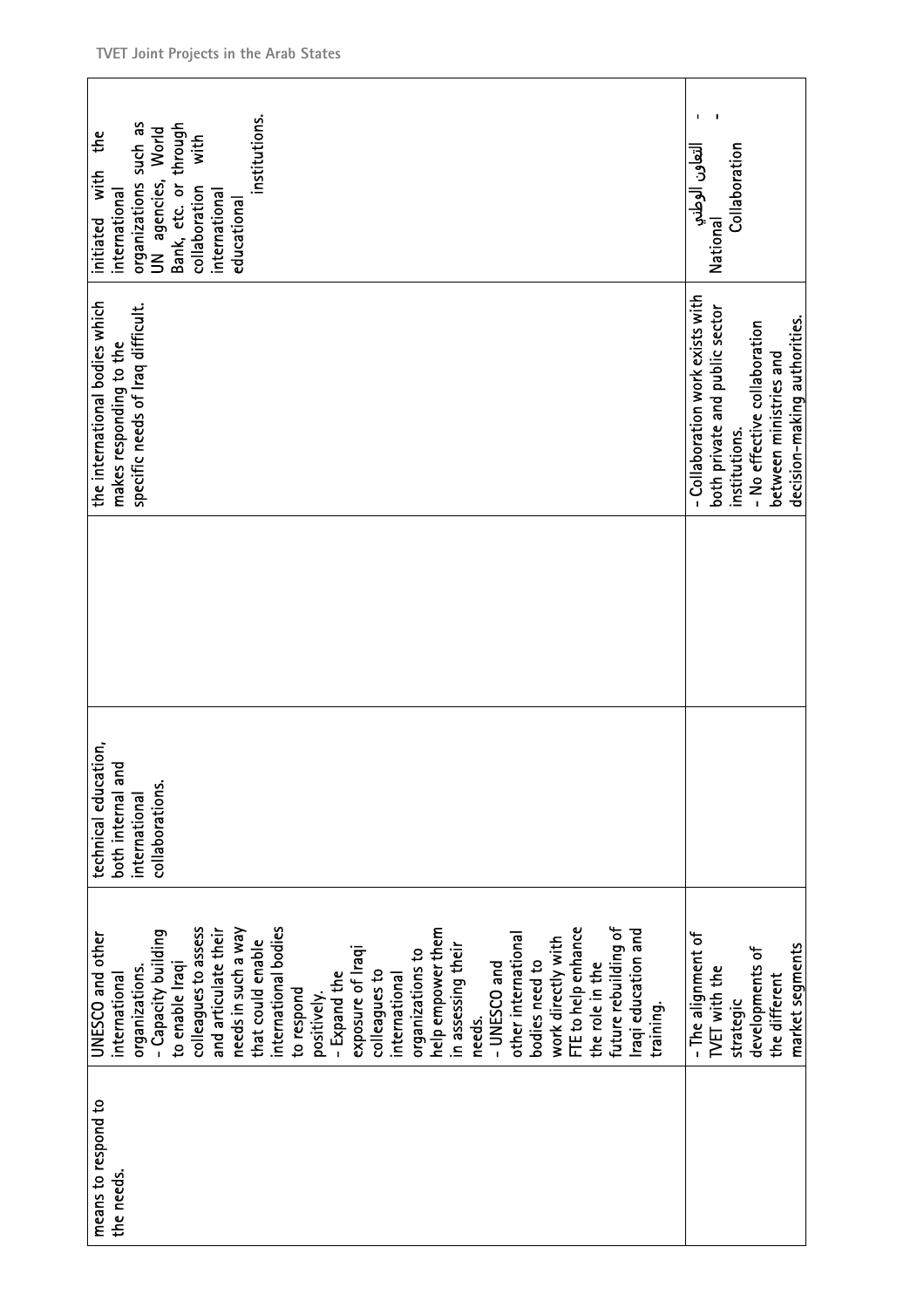| - The TVET currently serves the | private sector needs through | some reasonably well- | developed programmes through | the initiation of new disciplines | in response to market needs. |
|---------------------------------|------------------------------|-----------------------|------------------------------|-----------------------------------|------------------------------|
|                                 |                              |                       |                              |                                   |                              |
| ithin Iraq, le.                 | velopment                    | the leisure and       | courism sector               | $\frac{c}{\sigma}$                |                              |

# ملتقه التعليم والتدريب المهني والتقني في العراق<br>GROUP "B" Summary Outputs" التعليم والتدريب المهني والتقني في العراق<br>Quality of Teaching and Learning

| نقطة البحث (موضوعها)<br>Issue                                             | Curriculum                                                                                                                                                                                            | Trainers<br>Training of Teachers &<br>إعداد المعلمين والمدربين                                                     | Trainers Competencies<br>Updating Teachers and<br>تحديث كفايات المعلمين<br>والمدربين                                                                                                                                                                   | - طرائق التعلم والتعليم                                                                                            |
|---------------------------------------------------------------------------|-------------------------------------------------------------------------------------------------------------------------------------------------------------------------------------------------------|--------------------------------------------------------------------------------------------------------------------|--------------------------------------------------------------------------------------------------------------------------------------------------------------------------------------------------------------------------------------------------------|--------------------------------------------------------------------------------------------------------------------|
| مختصر الوضع الحالب<br>Current Situation                                   | عدم تلبيتها للتوجهات<br>بحاجة الى تحديث<br>الحشة                                                                                                                                                      | لا يلبي أهداف ومتطلبات التعليم   تحديد الاحتياجات<br>نقص فه الخبرات للخصصات أتبادل الخبرات<br>الحنيثة<br>المهني.   | ا نقص في كفايات المدرسين<br>والمعلمين في تغطية متطلبات<br>المناهج وسوق العمل.                                                                                                                                                                          | - اعتماد طرق قديمة                                                                                                 |
| Anticipated Framework<br>الإطار المأمول                                   | - مقترح مناهج تلبب متطلبات<br>مهارات السوق<br>- وضع معايير عالمية لتقويم<br>الشهادة                                                                                                                   | بناء الخرات<br>وخارجيا.                                                                                            | المعرفة والمهارة الماالب                                                                                                                                                                                                                               |                                                                                                                    |
| المتطلبات الخاصة بالسياسات<br>Requirements<br>Policy & Legal<br>والقوانين | - تحديد اليات التطوير<br>– وضع الية تنسيق بين التعليم<br>التقدي والمهنب                                                                                                                               | اخليا   المعلمين الجدد<br>داخليا   المعلمين الجدد<br>– وضع اليات قابلة للتطبيق.                                    | - تشكيل لجان خاصة لتحديد   -فتح مراكز وايجاد برامجيات  <br>الكفايات المطلوبة<br>فايات المطلوبة<br>تأهيل المعلم لإيصال المعلمين والمدربين كفايات<br>تأهيل المعلم لإيصال المعلمين والمدربين<br>- ايجاد نظام معايير لتحديد<br>الكفايات للمعلمين والمدربين |                                                                                                                    |
| Proposed System<br>النظام المقترح                                         | – توفير بيانات عن سوق <mark>  - صعف الميزانية أو انعدامها.</mark><br>العمل.<br>- تشكيل لجان مناقشة المناهج<br>مشتركة.<br>- مطابقة المنهج مع معايير   - ضعف في اللغات الأجنبية<br>-<br>$\overline{50}$ | باعداد المعلمين والمدربين.<br>- تشخيص مجالات التدريب.<br>- فتح مراكز التديب خارج<br>اریل<br>العاصمة (بصرة + موصل + | ادخال المعلمين والمدربين فها – ضعف الميزانية.<br>دورات الكفايات فها جداول – عمم كفاية القائمين بعملية<br>محدة                                                                                                                                          | - العمل على تطوير الملاكات   -  وضع الية لدعم التدريب   - نظام تدريب مدربه المدربين   -   صعوبة   مالية   وتنظيمية |
| التحديات التي قد تو احه التنفيذ<br>Expected Challenges                    | بين العمل (الخاص<br>– وجود صعف في التعاون ما                                                                                                                                                          | اجراء مسوحات حاصة   - ضعف الميزانية او انعدامها.<br>التدرين<br>- عد توفر الحوافر.<br>- عدم وجود المناخ الملائم     | - عدم وجود المستلزمات<br>التحديث                                                                                                                                                                                                                       |                                                                                                                    |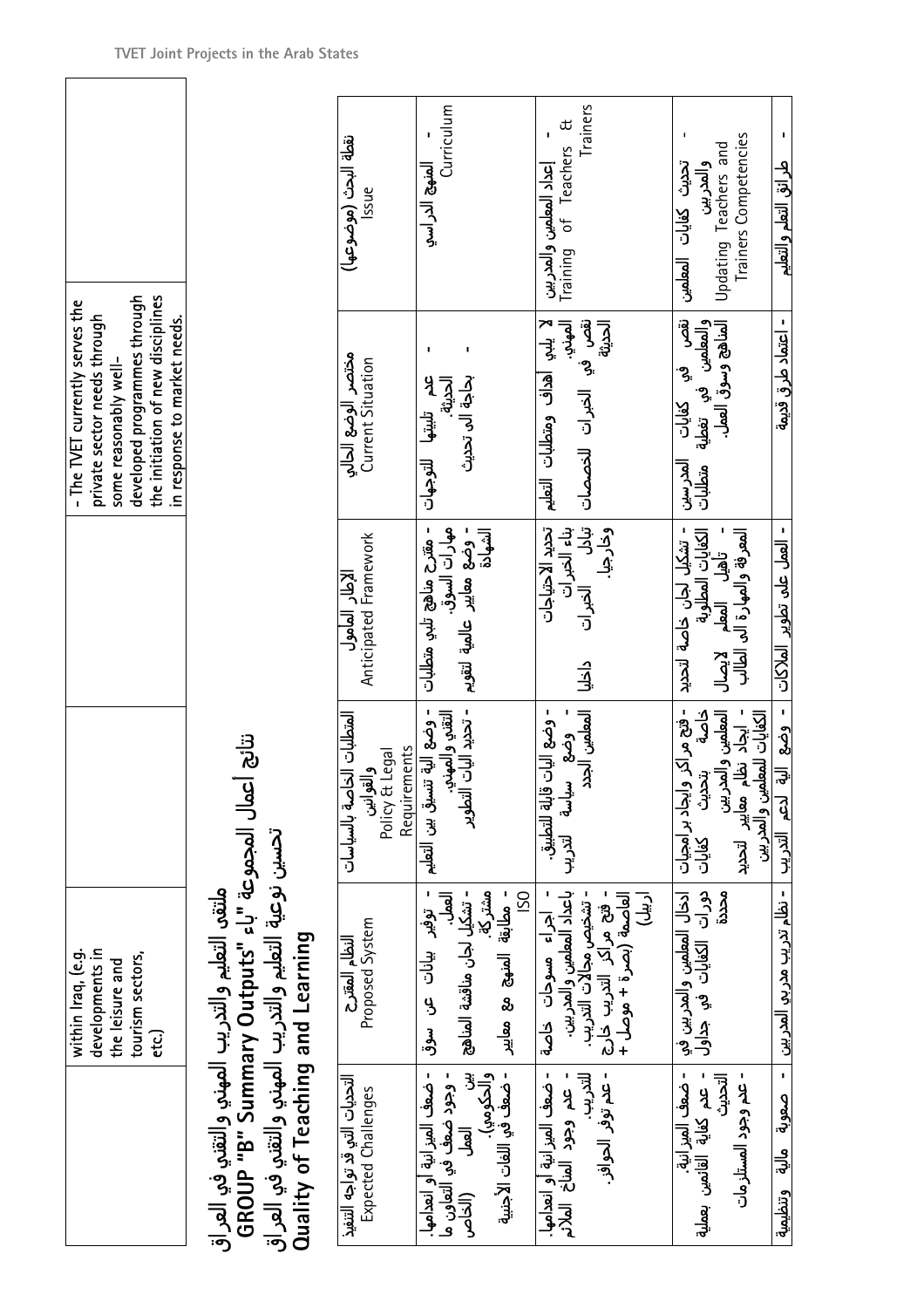| п<br>Methods<br>Learning & Teaching                                                                                     | Material<br>المراجع والمواد التعليمية<br>& learning<br><b>Books</b>                                                                        | Equipments<br>المباني والتجهيز ات<br>Facilities                                                                                 | Student Services<br>الحمات الطلابية                                                                          |                                                                                                                                                                                                        | تقلة<br>البحث (موضوعها)<br><b>Ssue</b>                                          |
|-------------------------------------------------------------------------------------------------------------------------|--------------------------------------------------------------------------------------------------------------------------------------------|---------------------------------------------------------------------------------------------------------------------------------|--------------------------------------------------------------------------------------------------------------|--------------------------------------------------------------------------------------------------------------------------------------------------------------------------------------------------------|---------------------------------------------------------------------------------|
| - عدم وجود طرق تعلم الكتروني<br>- ضعف التعليم المستمر.                                                                  | نقص، تحتاج تحديث<br>تعليمية<br>حرق المتنبت، <sub>عدم</sub><br>المكتبات، ونقص وسائل<br>المكتبات،<br>ومواد<br>وجود                           | - نقص الورش التدريبية.<br>القدم والتحريب<br>قلة توفر الأبنية التعليمية بسبب                                                     | صحية، ملاعب، مرافق ارشاد<br>نقص في المواصلات<br>اقسام داخلية، نواد طلابية، مرافق                             |                                                                                                                                                                                                        | مختصر<br><b>Current Situation</b><br>الوضع الحالي                               |
| - دعم مرَکز تطویر الملاکات<br>ومراکز التدریب المهنو،<br>الحديثة والمناسبة.<br>الحالية<br>لاستخدام الطرائق               | ı<br>– توفیر <sub>K</sub> ary –∃<br>- توفير كتب منهجية.<br>- الحصول على مراجع حديثة<br>استحداث مكتبات.                                     | - تصميم البنايات وفق معايير<br>متخصصة<br>هندسية حديته.<br>إضافة<br>سايات جديدة                                                  | توفير الخدمات الطلابية                                                                                       |                                                                                                                                                                                                        | Anticipated Framework<br>الإطار<br>المامول                                      |
| (ماليا وفنيا).<br>- وضع حوافر ا<br>للمتفوقين                                                                            | کل اکا<br>اعتماد سياسة - توفير   CD  مع<br>.<br>أقل<br>اشراك<br>خارجة                                                                      | الحكومية أو غير الحكومية.<br>  - اصدار تشريعات مناسبة<br>- تشجيع الاستنمار.<br>المناقسة<br>ى<br>الحكومية.<br>ته:<br>الجهان<br>ر | - دعم حكومي<br>- نظام حوافز للطلبة المتميزين                                                                 | نتائج أعمال المجموعة "جيم"<br>$\overline{\mathbf{C}}$                                                                                                                                                  | بالسياسات<br>المتطلبات<br>Policy & Legal<br>Requirements<br>والقوانين<br>الخاصة |
| (TOTT)<br>- تأهيل خارج وداخل القطر.<br>- تأهيل خارج وداخل القطر.<br>وتطوير للتعليم المهنب<br>استحداث مرکز تدریب         | - تعزيز المراجع مع<br>– مكتبة الكترونية<br>- استخدام برنامج<br>ا - توفير الوسائل<br>وانظمة المحاكاة<br>-<br>(Tool Book)<br>ට්<br>التعليمية | تشكيل لجان لتحديد الحاجة<br>للمباني والتأهيل                                                                                    | تقييم الخدمات<br>الاعلان عن<br>الخاصة بالخيمات<br>الخاصة بالخيمات<br>استخدام معايير العالمية في<br>المناقصات |                                                                                                                                                                                                        | Proposed System<br>النطام المقترح                                               |
| <u>- عد توفر المستلزمات</u><br>- العزوف عن<br>الطرائق الحديثة.<br>التدريب الخارجي.<br>اتو اصل<br>g,<br>ھۇسلت<br>أستحدام | الخارجية<br>الالكترونية في كافة المراكز<br>- عدم توفير مطابع حديثة<br>التعليميه.<br>- صعوبة مالية لشراء الكتب<br>ىد<br>توفر<br>خكات الشبكة | - تأخير اطلاق المنح.<br>-ضعف الميزانية                                                                                          | الخدمات<br>- الميزانية<br>سوء استخدام الطلبة                                                                 | مواءمة التعليم والتدريب المهني والتقني في العراق لمتطلبات سوق العمل<br>Adaptation of TVET to the Labour Market in Ira<br>ملتقه التعليم والتدريب المهني والتقني في العراق<br>GROUP "C" Summary Outputs" | التحديات التي قد تواجه<br>Expected Challenges<br>التنفيذ                        |

| نقطة البحث (موضوعها              | ssue                                              |
|----------------------------------|---------------------------------------------------|
| مختصر الوضع الحالم               | <b>Jurrent Situation</b>                          |
| <u>کو</u><br>القامور             | ticipated Framewor                                |
| ون<br>إ<br>اڌ                    | Legal<br>men<br>Policy &<br>Requirer<br>والقوانيز |
| النظام المقترح                   | roposed System                                    |
| أتحديات<br>う<br>へ<br>9 تو¦<br>:∫ | xpected Challeng<br>التنفيذ                       |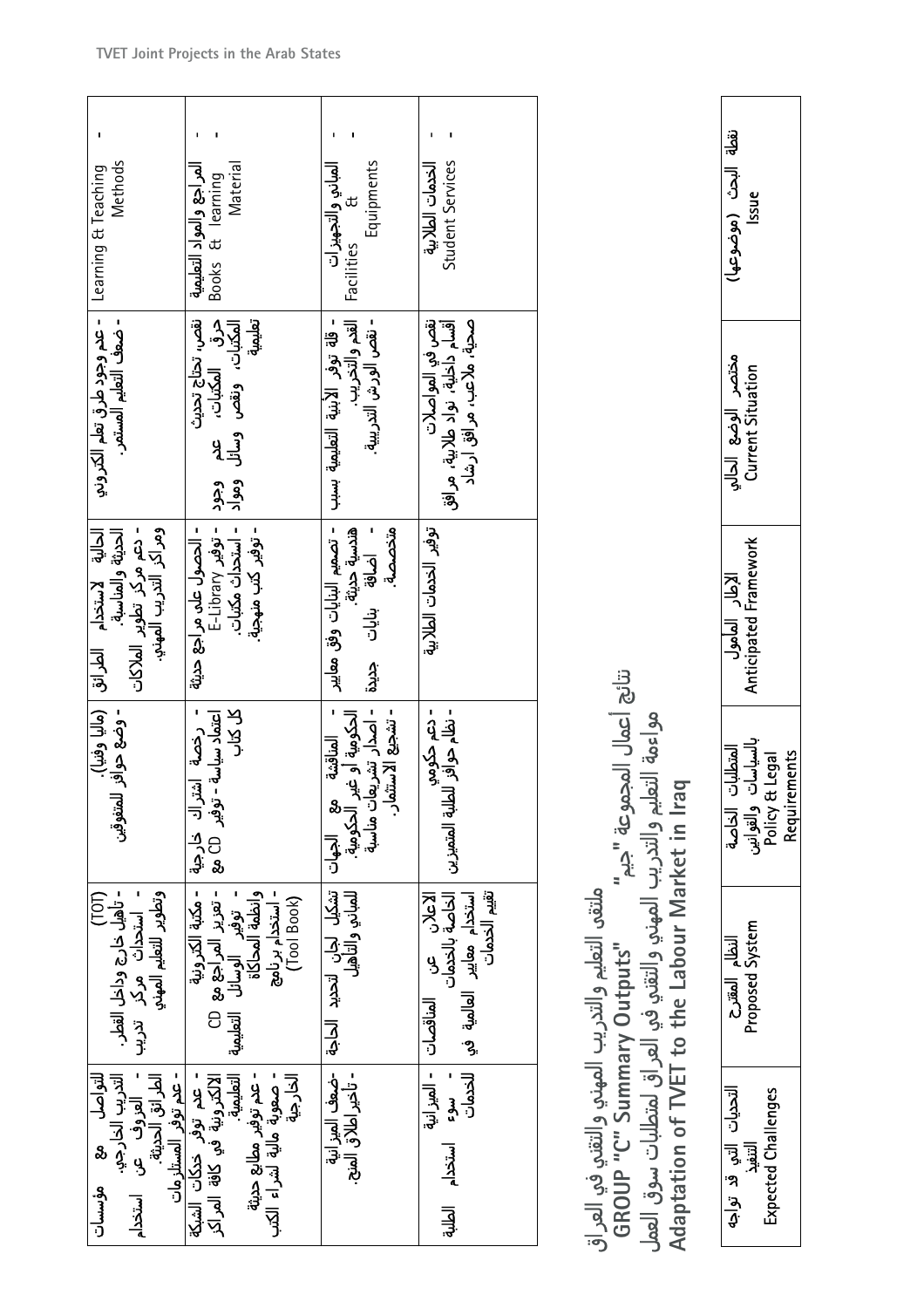| Demand for Labour<br>الطلب على العمالة                                                                                                                                                                                                                                                | Economic Development Plans<br>خطط التنمية الاقتصادية                                                                                                                                                                | Organizations<br>Role of Employers & their<br>دور<br>ومنظماتهم<br>او<br>جاب<br>العل                                                                                                                                                                                                                                                 |
|---------------------------------------------------------------------------------------------------------------------------------------------------------------------------------------------------------------------------------------------------------------------------------------|---------------------------------------------------------------------------------------------------------------------------------------------------------------------------------------------------------------------|-------------------------------------------------------------------------------------------------------------------------------------------------------------------------------------------------------------------------------------------------------------------------------------------------------------------------------------|
| security situation affect the<br>- Unavailability of updated<br>database on labor demand.<br>fulfillment of the demand.<br>- There is a huge demand<br>on labor in Iraq but the<br>- The demand on labor<br>varies from site to site<br>according to security<br>situation and needs. | - Instability of the political<br>- Absence of long-term<br>development and plans<br>economic development<br>were affected with the<br>security situation.<br>- The economic<br>circumstances.<br>plans.            | highly affected negatively<br>by the security situation<br>and any other reasons<br>- The private sector is<br>(energy, etc.)                                                                                                                                                                                                       |
| Supporting the SMEs.<br>- On job training and<br>- Establish sustained<br>training curriculum.<br>partnership with all<br>institution training.<br>economic sectors.<br>- Modification of                                                                                             | economic development<br>programmes flexible to<br>plans in consideration.<br>meet the community<br>- Make the training<br>- The plans for TVET<br>should take the<br>requirements.                                  | - Supporting employers.<br>- Improve the security<br>employers and their<br>situation for them.<br>- Motivate the<br>organizations.                                                                                                                                                                                                 |
| and rules organizing the<br>training and coordinate<br>coordinate<br>- Policies, regulations<br>sectors employment,<br>labor and market<br>linkages between<br>- Policies to<br>linkage.<br>supply.                                                                                   | protect and support the<br>- Setting policies to<br>enterprises and<br>consumers.                                                                                                                                   | relationships between<br>the private sector and<br>formulating rules and<br>policies<br>- Setting up policies<br>participation of the<br>and regulations to<br>and regulations to<br>framework for the<br>secure the private<br>private sectors in<br>strengthen the<br>- Setting up a<br>other sectors.<br>- Setting up<br>sector. |
| updated database about<br>different sectors of the<br>employment (including<br>- Support the national<br>vocational training to<br>- Establishment of<br>committee of the<br>society) and the<br>increase the job<br>the demand.<br>vacancies.                                        | programmes which are<br>including the planners<br>for TVET policies with<br>fit for certain groups<br>those responsible for<br>- Create new TVET<br>according to the<br>- Create a unit<br>employments.<br>demands. | - Business development<br>requirements in order to<br>for labors according to<br>- Studying the quality<br>and quantity demand<br>organize training<br>the real market<br>programmes<br>centres.                                                                                                                                    |
| - Security situation.<br>- Management.<br>- Lack of Data.<br>- Financing.                                                                                                                                                                                                             | - Security situation.<br>political systems.<br>- Stability of the<br>- Management.<br>- Financing.                                                                                                                  | employment market and<br>- Linkages between the<br>main actors of the<br>training service<br>providers.                                                                                                                                                                                                                             |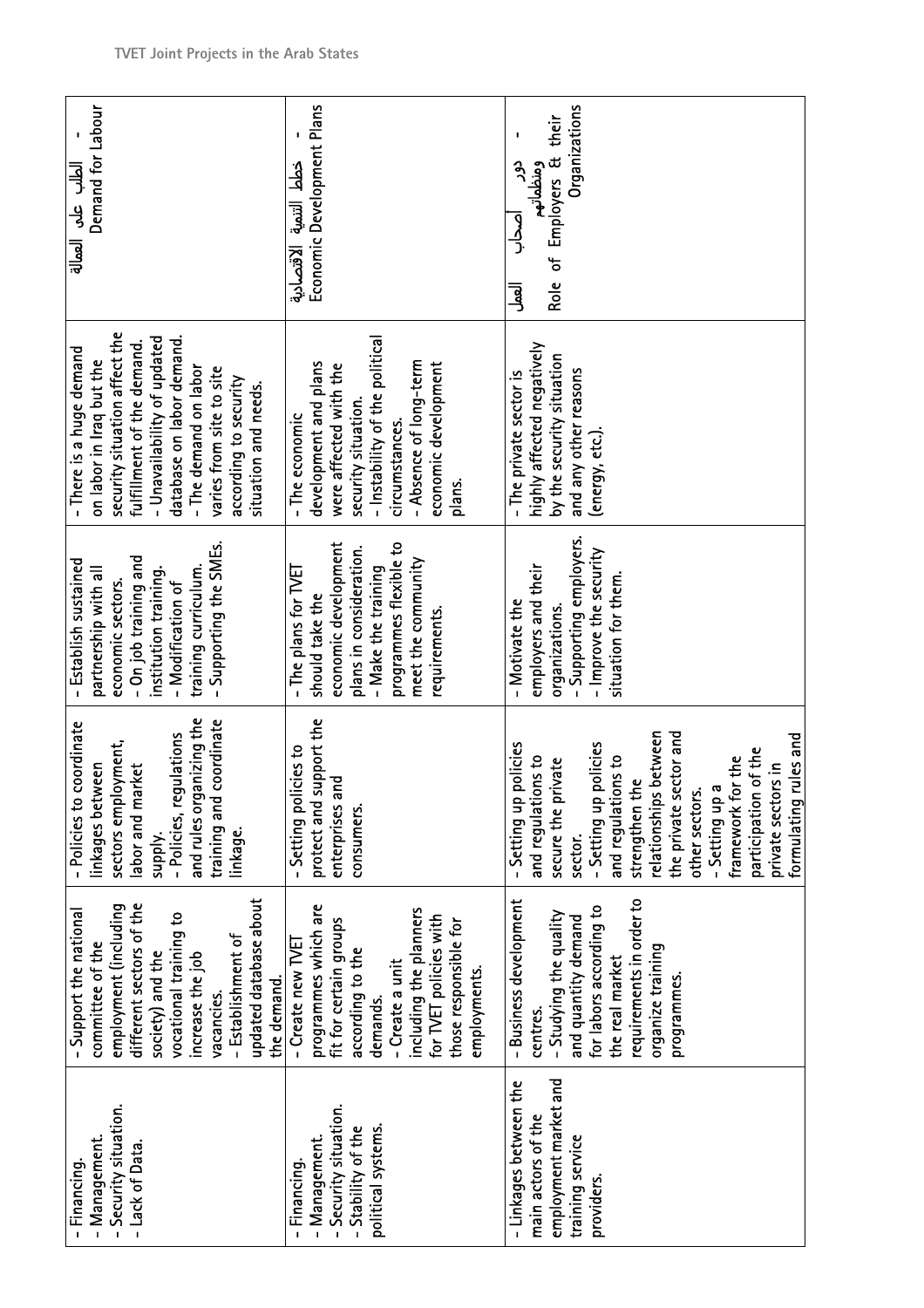|                                                                                      |                                                                                                                                                                         | regulations.                                                                                                      |                                                                                                     |                                                                                              |                                                                                                          |
|--------------------------------------------------------------------------------------|-------------------------------------------------------------------------------------------------------------------------------------------------------------------------|-------------------------------------------------------------------------------------------------------------------|-----------------------------------------------------------------------------------------------------|----------------------------------------------------------------------------------------------|----------------------------------------------------------------------------------------------------------|
| - Promoting the private<br>relationships<br>- Scarcity of<br>- Financing.<br>sector. | - Introducing awareness<br>organizations and civil<br>- Continuous contact,<br>competent ministries,<br>coordination among<br>cooperation and<br>campaigns.<br>society. | committee dealing with<br>requirements in light of<br>policies and legal<br>- Create a national<br>labors market. | education employers<br>triangle comprising<br>partnerships in the<br>- Strengthen the<br>and labor. | - Limited information about<br>SME and the need in the<br>- Limited partnerships.<br>market. | الشراكة مع المؤسسات<br>الاقتصاديةوالمجتمع المدني<br>Society<br>Enterprises and Civil<br>Partnership with |

J.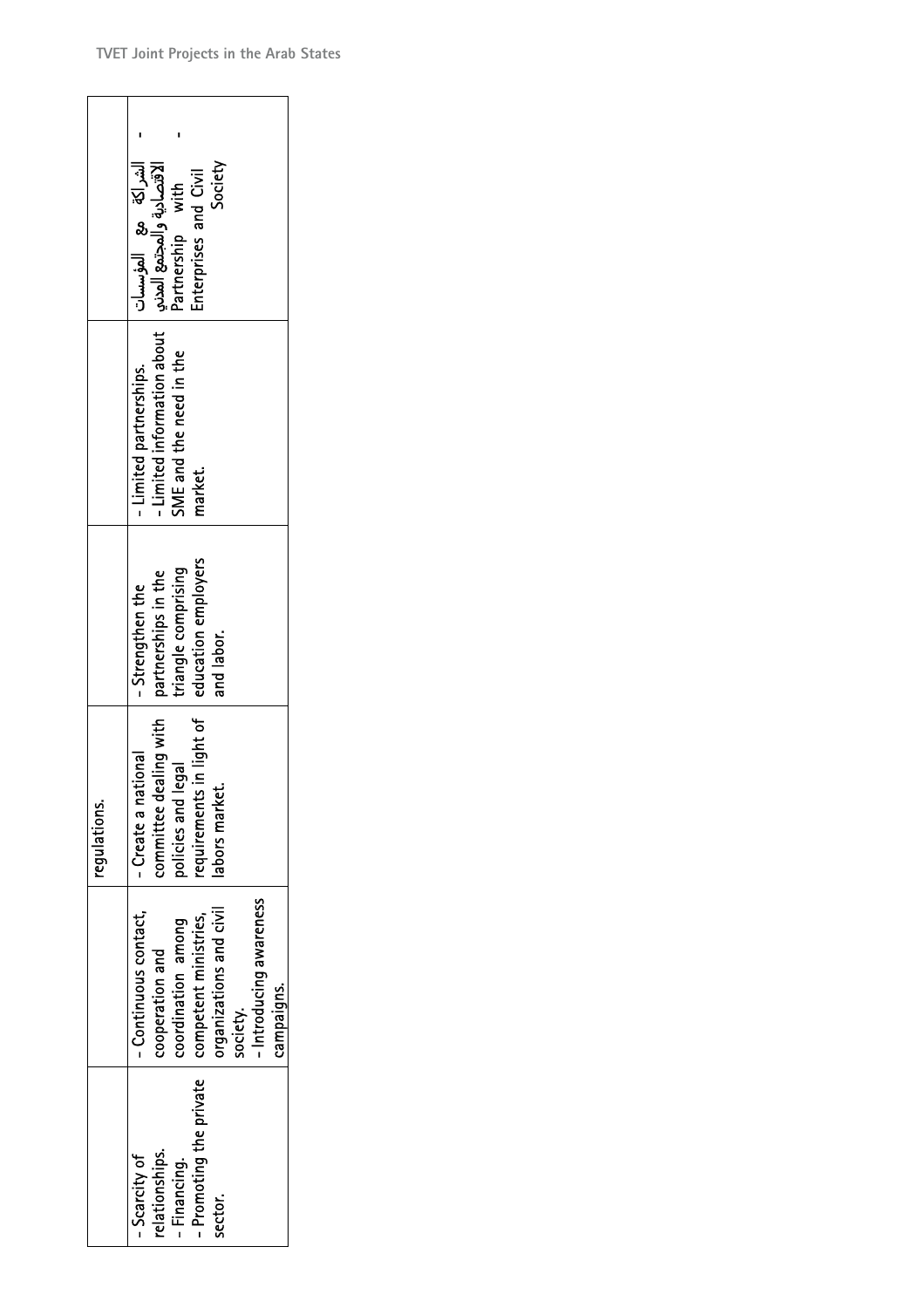# **IV: The Forum Background Paper**

# **TVET Forum for Iraq (Cairo, from 17 to 19 July 2006)**

#### **Context**

The impact of the last two wars and the economic and technological gap pose new daunting challenges to the TVET sub-sector in Iraq. There is widespread unemployment in Iraq, particularly among young men. In total, the unemployment rate including discouraged workers among young persons is estimated at 33.4 percent and increases to 37.2 percent among young men with secondary and higher education. The TVET infrastructure has degraded and became out of date. The TVET system lacks global access with respect to ideas for modern governance and requires significant institutional reform and programming. If not dealt with in a timely and adequate manner, these challenges can spiral into a whole set of social, economic and political problems with inevitable consequences.

Responses to these challenges necessarily imply shaping of national and institutional policies concerning the missions and functions of the education and training (TVET) in promoting sustainable human development as well as the principles of civil society, and reducing unemployment and poverty. Hence, while the revitalization of existing TVET is in progress, a new vision of TVET in Iraq is needed which combines the demands for universality of teaching and learning with imperatives for greater relevance. Iraqi TVET education needs several reforms that endeavour to integrate work-place-based learning and training into the vocational education programmes. Some of the TVET areas for improvements in Iraq are identified in a needs assessment survey conducted by UNESCO and World Bank in August, 2003 are for:

- > Improved TVET access and quality,
- > Provision of TVET In-service teacher training,
- > Renewal of TVET curriculum and textbooks,
- > Improved supplies of teaching-learning materials and
- > Rehabilitation of TVET infrastructure (buildings, equipment and furniture).

Contributing to the rebuilding and rehabilitation of TVET in Iraq, UNESCO has concluded the first phase of the revitalization of TVET in Iraq and currently implementing the second phase of the revitalization program for the vocational education schools which includes provision of equipment, training material and instructors training. UNOPS is contributing to create jobs for small businesses and HABITAT is undertaking rehabilitation of the infrastructure of schools in general and secondary education in particular. The German Government is providing technical assistance for the Foundation of the Technical Education under the Ministry of Higher Education and Scientific Research, for the Ministry of Labour and Social Affairs as well as for a number of other Iraqi institutions.

UNESCO in partnership with the Government of Ira and The German Government is planning to hold a 3-day TVET Forum for Iraq during July 2006. The Forum will be attended by International and regional experts and consultants and will engage all participants in a dialogue for the purpose of the identification of areas where TVET system could enhance employment through both, the improvement of the formal curriculum and the provision of non formal training activities. The meeting will be also attended by members of the international donor community. The overarching umbrella for the Forum will be the National Development strategy in Iraq and the UN Millennium Development Goals and the goals of Education for All.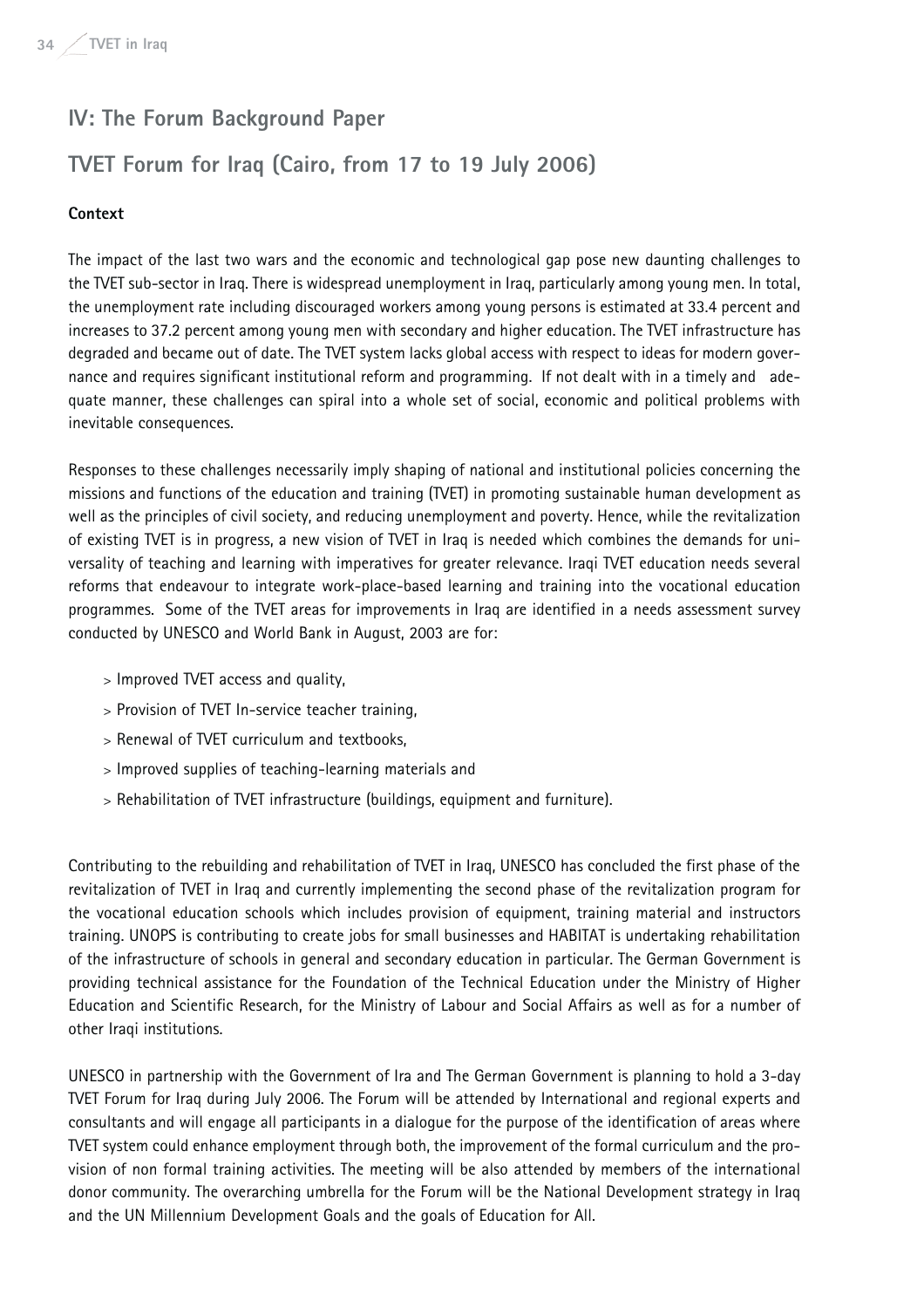#### **Issues of Importance**

The Forum will focus on the issues and challenges which must be met to achieve the re-alignment of TVET system in Iraq to reduce unemployment among Iraqi Youth, Issues of particular importance include:

- > The levels of investment in TVET and the existing and required institutional reform mechanisms to ensure the maintenance of program and instructional capacity consistent with standards and demands of the employer community.
- > The extent at which the donor community could assist in enhancing the socio economic stability in Iraq through the support of TVET in order to enhance employment rates among Iraqi youth due to the post conflict situation.
- > The existing and required mechanisms for the employer community to analyze formulate and document their workforce development needs?
- > The relevance of the current program framework of vocational and technical training and its relevance to the full spectrum of occupations in the Iraqi workforce.
- > The qualitative and quantitative linkage between workforce demand and training supply.
- > The existing and required levels of investment in workforce development from government and industry and how the investment costs should be divided between the stakeholders and who is undertaking performance evaluation.
- > The need for performance evaluation and continuous improvement for TVET.

#### **Expected Outcomes**

This Forum is an important event, being the first time in recent years that the Iraqi community has met with the international colleagues to plan for the revitalization of TVET in Iraq. The event should be seen as a first step along a longer process to redevelop the TVET system in Iraq. The expected outcomes of the Forum will form important input to the directions for the redevelopment process. It is expected that at the end of the Forum participants will share a better understanding of the following areas:

- > The TVET status and needs.
- > The current and future economy and labor market needs for skilled workforce.
- > Areas of reform within TVET system that will enhance employment among TVET graduates (at the systemic, institutional and program levels) and the identification of possible technical assistance to be provided by international donors in this regard.
- > A strategic framework for future actions to enhance effective linkages between the TVET education system and the employer community and the driving engines of the economy so that Iraq will have the human resources capacity to undertake rapid economic development.
- > Areas, programs and projects within the above strategic framework where potential international donors and UN Agencies might be interested to contribute or participate to enhance employment among Iraqi youth in pilot fast-tracked approach to increase socioeconomic stability due to post conflict status in Iraq.
- > Potential set of pilot projects which could enhance and promote a culture of experiment, innovation and responsiveness to the employer community at the institutional delivery level of the TVET system.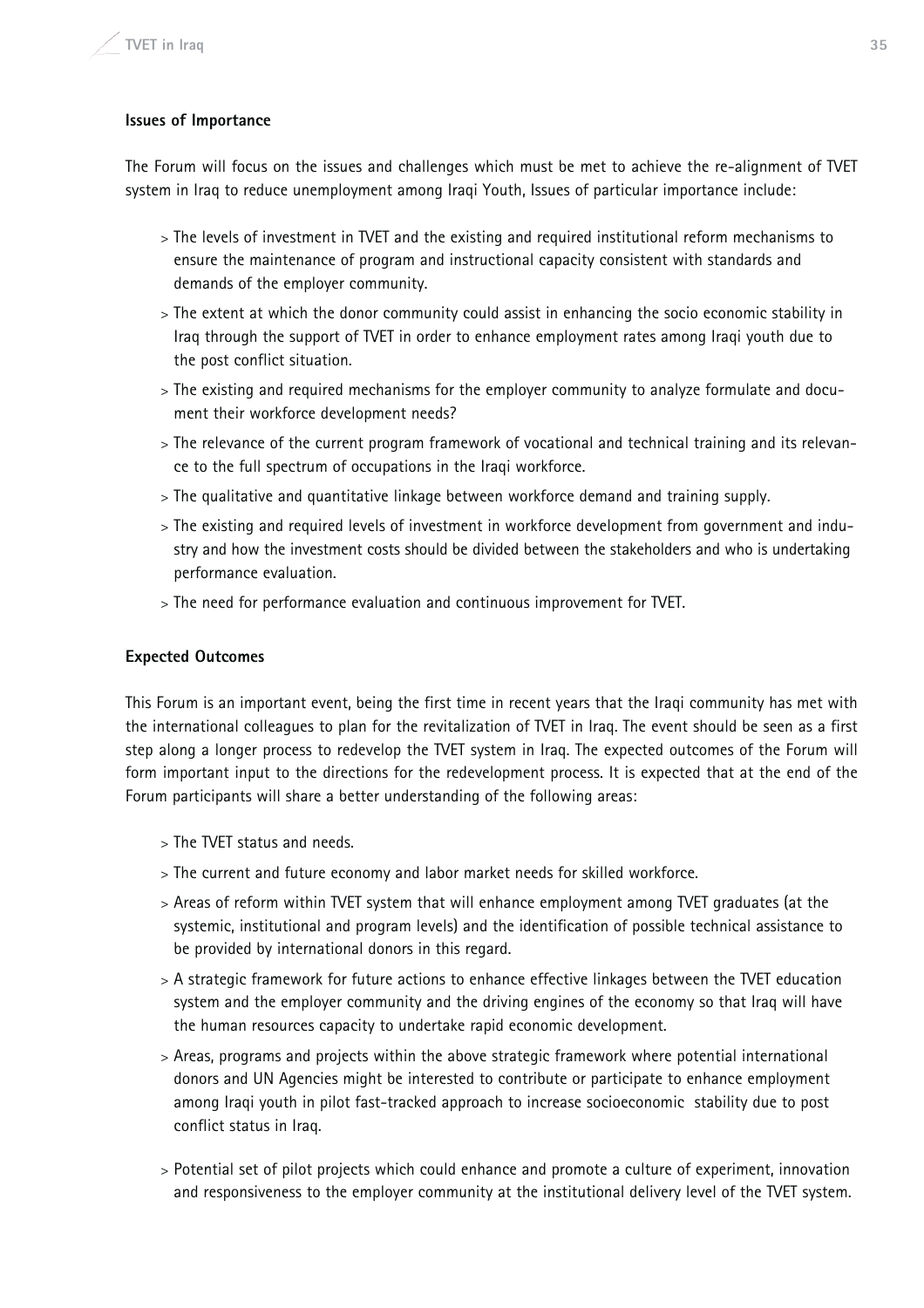#### **Approach**

- > The organizers of the Forum have called for papers from selected consultants on the above subjects related to the achievement of the expected outcome of the Forum, particularly on:
	- 1. Programs and projects enhancing the linkages between TVET and employer community where pos
		- sible international donors and UN Agencies might be interested to contribute or participate.
	- 2. Areas for TVET institutional reform in Iraq.
	- 3. Areas for TVET program and curricula reforms in Iraq
	- 4. Investment needs for TVET (infrastructure, equipment and facilities).
	- 5. Fast-track projects in TVET to enhance employment among Iraqi youth in order to increase social stability due to post conflict high unemployment rates.
	- 6. TVET Pilot projects which will enhance and promote a culture of experiment, innovation and responsiveness to the employer community.
	- 7. Development of small and medium size enterprise initiatives applicable to the Iraqi context.
- > The organizers of the Forum will collect, analyze and compile the papers received into a framework to be presented at the Forum.
- > Selected papers will be presented at the first and second days of the Forum.
- > Key note speakers from Iraq, UN agencies, GTZ, Capacity Building International -Germany (InWEnt) and international donors will be invited to deliver short speeches.
- > Working groups will discus the future plans and frameworks on the afternoons of day 1 and day 2.
- > Results of the working group will be presented on the morning of day 3.
- > Concluding remarks and draft plans of actions will be presented on the afternoon of days 3.
- > Iraq, Germany and UN senior key note speaker will conclude the conference.

#### **Working Groups**

Participants will work in parallel groups (at times) to give detailed consideration of the following key questions:

- 1. What is needed to develop a 'system' of TVET in Iraq? (This could cover issues of legislation, financing methods, levels of autonomy of TVET institutes, quality assurance systems, qualification system etc).
- 2. What is needed to improve the quality of teaching and learning in Iraq? (This could cover issues of curriculum, teacher training, teacher updating, educational methods, textbooks, facilities and equipment, student services etc).
- 3. What is needed to improve the relevance of TVET to the labour market? (This could cover issues of labour market demand, economic projections, methods to bring employers closer to the institutes, public/private partnerships etc)

Each working group will be requested to present the findings as applicable to the Iraqi context.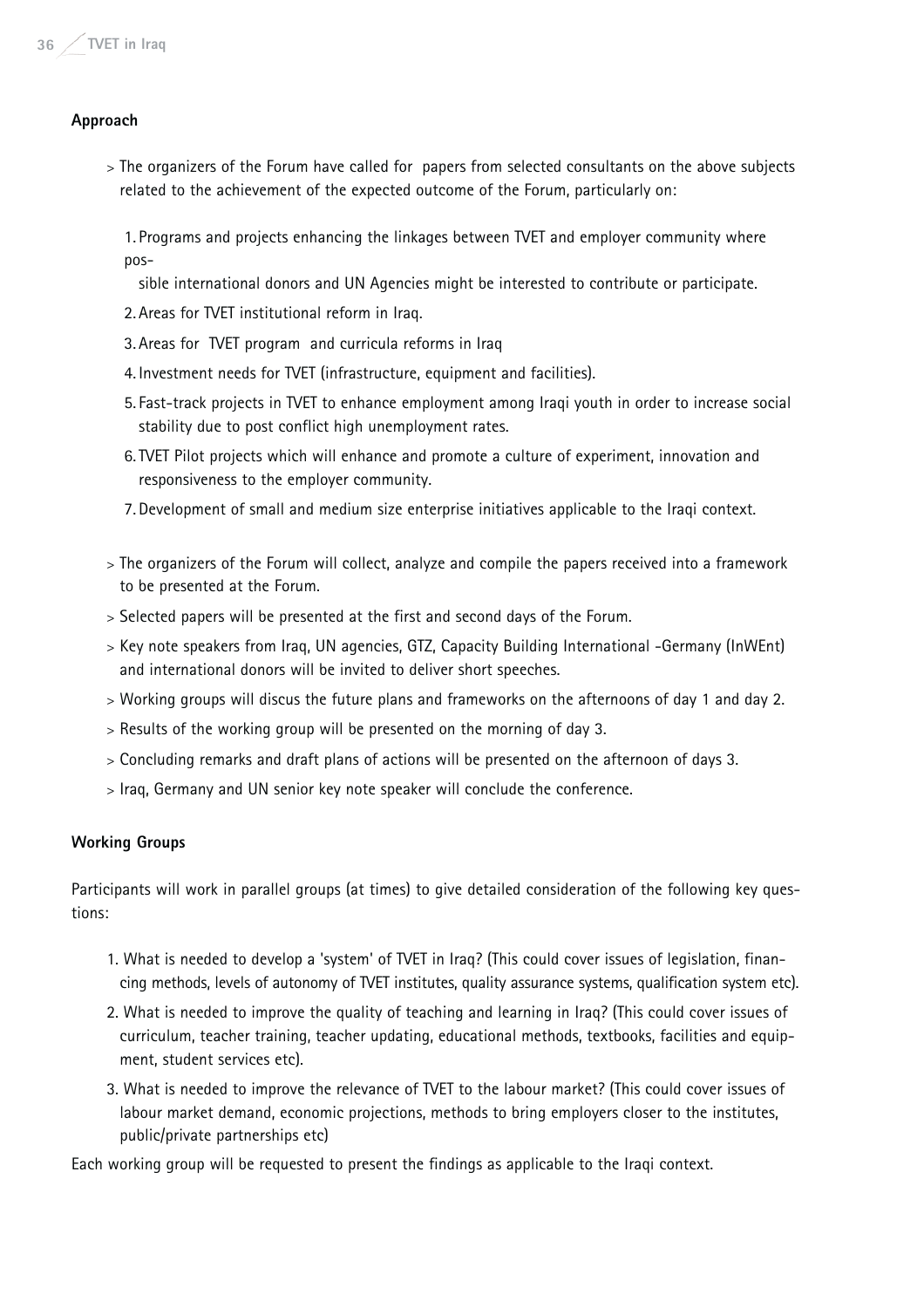#### **Partners**

The Forum is an initiative of the UNESCO Iraq Office and in partnership with:

Iraqi MOE, MOHESR, MOLSA and MOPD, MOI, FTE, NGO's in Iraq, Representatives of Chambers of Industry and Commerce and private sector.

German Government / Federal Ministry for Economic Cooperation and Development (BMZ), German Agency for Technical Cooperation (GTZ) and German Capacity Building International (InWEnt). UNESCO-UNEVOC International Center for TVET-Bonn center. Arab UNEVOC centers. UNESCO Regional Office-Beirut. UN-HABITAT and UN Group for Iraq.

The Forum will be also attended by selected international and regional experts and consultants.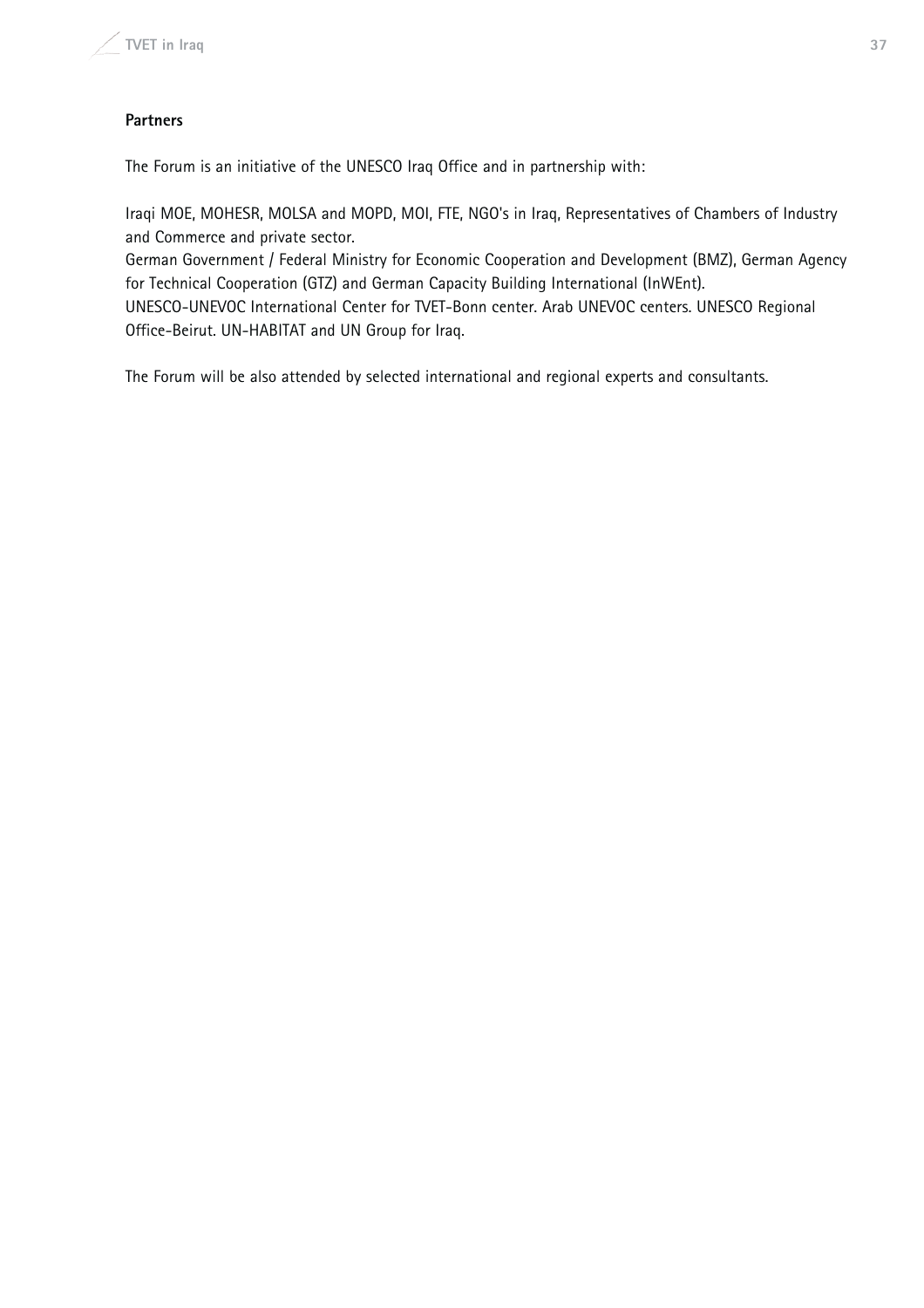# **V: The Forum Outcomes**

# **TVET in Iraq: Outcomes and A Future Outlook A document agreed by participants in the First Forum on TVET in Iraq: "Re-alignment of TVET in Iraq with Employment Requirements", Cairo 17-19 July 2006**

Iraqi participants in the Forum representing all TVET providers in the Governmental sector in Iraq as well as Iraqi business leaders and employers met in Cairo for a comprehensive three days and discussed twenty paper mainly prepared by Iraqi officials and staff. They also had a window on the lessons learned from conflict/ postconflict cases and possible courses of action provided by representatives from UN agencies, regional UNEVOC centres, invited experts and the German side. Deliberations were animated and discussions were sincere and fruitful.

Realizing all surrounding uncertainties and challenges facing TVET in Iraq on the one hand and the pressing need for re-aligning the TVET with employment requirements in a flexible way to better respond to the changing needs on the other, Iraqi participants came-up with the following main conclusions:

#### **1.A Vision for TVET**

The need for a national vision for TVET in Iraq is paramount. Such vision should not be only limited to the current "transitory" phase but also extended to the post-conflict one.

During the transitory phase Iraq would have a TVET system that offers for all willing individuals and groups relevant vocational and technical education and training to maximize their possibility for work opportunities (employability) and improved income levels taking into considerations needs of the private sector in their local communities. Formulation of a vision to the post-conflict phase will go hand-in-hand with the daily training responsibilities. TVET serving as a major pillar for reconstructing Iraq and its economic and social revival will focus on preparing an educated, well trained and productive workforce, in particular for the specific needs of reconstruction in the post-conflict era and beyond. TVET institutions will be developed to meet this demand.

#### **2. The Mission of TVET**

TVET System in Iraq during the transitory period providing Iraqi citizens of all ages and backgrounds with employable skills, knowledge and attitudes consistent with the requirements of quality training; meanwhile, the System prepares for the post-conflict TVET necessary for the reconstruction of Iraq and beyond.

#### **3. Strategic Framework for TVET in Iraq**

To ensure the anticipated relevance of TVET with employment requirement in Iraq the following issues related to a strategic framework for TVET are highlighted:

- > mechanisms and plans to identify actual need for skills both in the transitory and post-conflict situations;
- > Mechanisms linking TVET providers and the business communities at the local community level, governorate and national levels;
- > Linking concerned TVET providers in an open network and with the business community;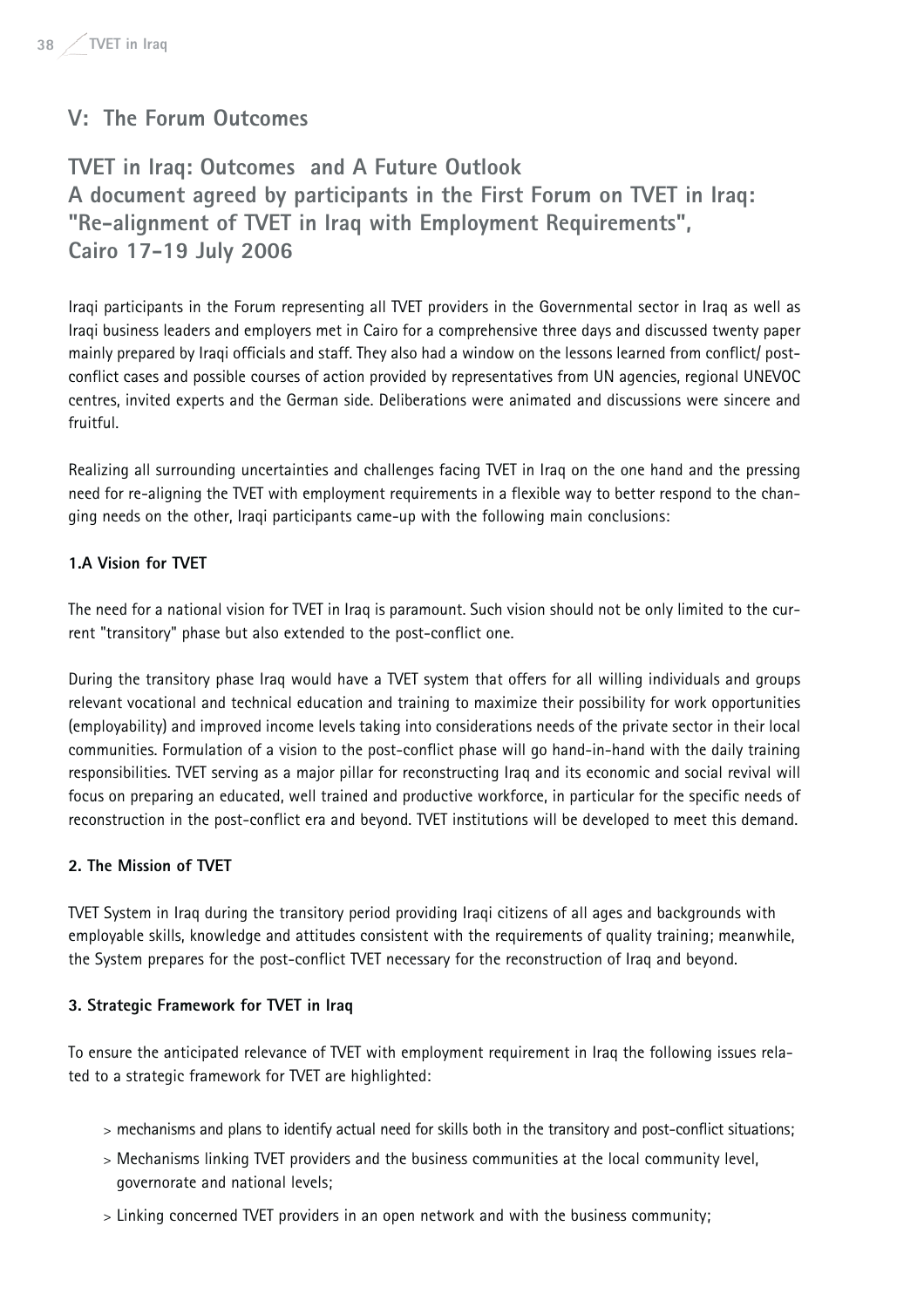- > Programmes to update and upgrade teacher training on a life long learning basis;
- > Renovated training facilities and equipments;
- > Quality assurance systems in place and operational;
- > National qualifications system with autonomous accreditation body.

#### **4. Core elements of TVET re-alignment**

Aware of the need for a comprehensive approach and articulated plans for re-aligning TVET with actual employment requirements, the following core elements are highlighted:

- > clear TVET policies developed in partnership with public and private sectors;
- > workable mechanisms to closely monitor employer community needs using decentralized approaches with special attention to the needs of local communities;
- > a quality system/management system in place and in a perspective awards benchmarking with developed economies;
- > current and new instructional staff developed on a continuous life long learning basis with full utilization of ICT;
- > students/trainees and job seekers given the opportunity to freely make educated choices of their career.
- > maximum utilization of all available experiences, in particular in the Arab region and selected developed countries.

#### **5. Urgent Needs for Re-alignment**

It is well understood that re-aligning the TVET system in Iraq with employment requirements is a very demanding task. Nevertheless, some priority actions could be summarized as:

#### **At the strategic level**

- > Developing and endorsing a National TVET vision in consultation with the private sector;
- > Coordinating the roles of the TVET stakeholders, in particular, the three main ministries involved (Ministry of Higher Education and Scientific Research, Ministry of Education and Ministry of Labor and Social Affairs).
- > Formulation of a strategic framework for the anticipated reform actively involving the private sector / employer community;
- > Building mechanisms for TVET planning adopting a decentralized approach;
- > Adopting appropriate mechanisms for curriculum development fulfilling a true partnership between TVET providers and the public and private sectors and actors;
- > Ensuring relevance of TVET facilities, learning materials and equipment to the updated programmes and the needs of the labor market;
- > Capacity building for TVET institutions to realize the above activities.

#### **At implementation level**

- > Introducing a decentralized approach;
- > Enhancing information-sharing and networking for better exchange of expertise.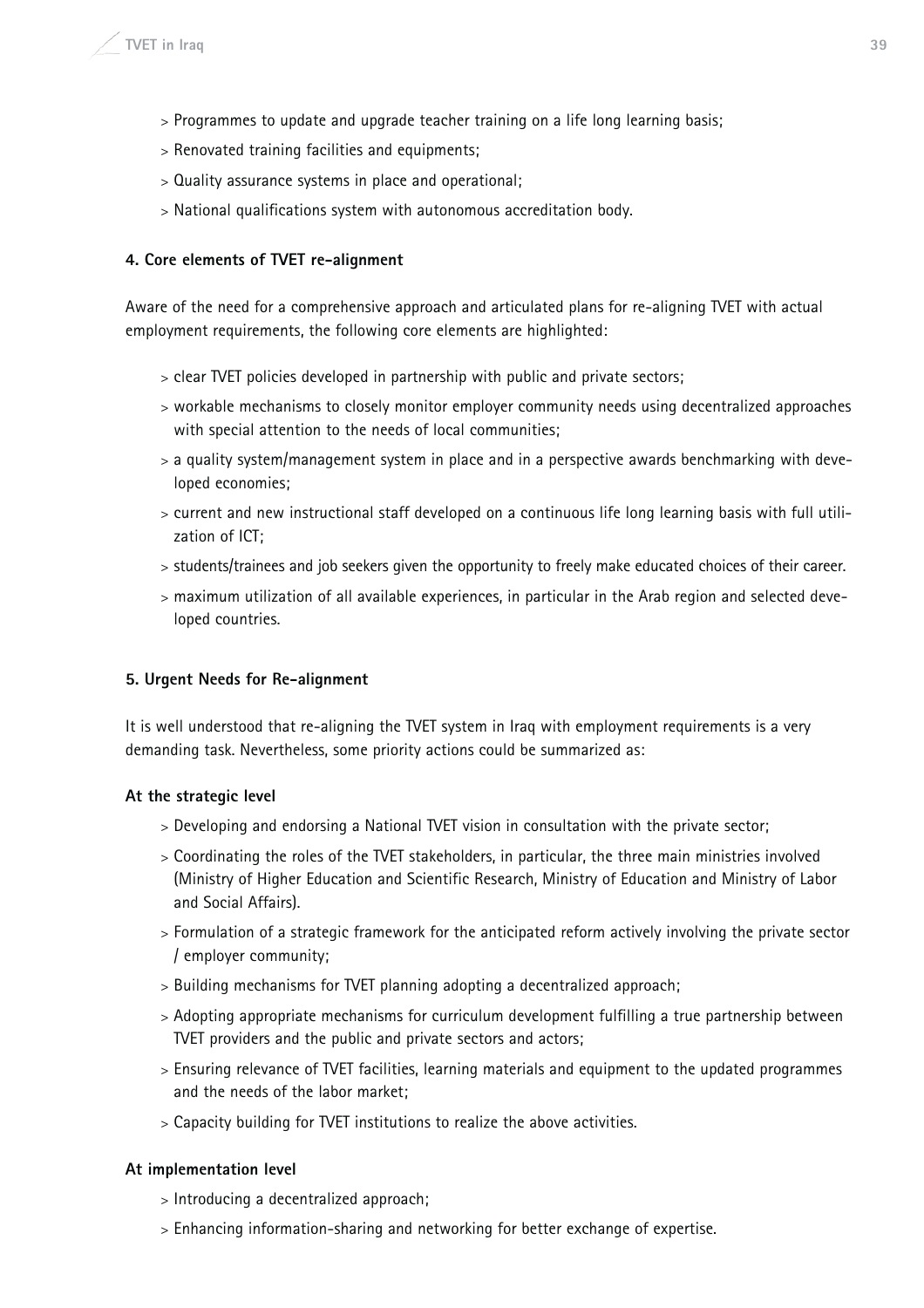#### **6. Short-Term Priorities for Action:**

The participants foresee a group of actions as a priority for the coming year (August 2006 - July 2007), as follows:

- > Developing a coordination mechanism involving the three main concerned ministries (MoHE/FTESR/FTE, MoE and MoLSA);
- > Formulation of a TVET Steering Council with a senior technical secretariat to ensure active involvement of the private sector, public sector, and the civil society organizations;
- > Developing a mid-term Strategic National TVET Framework in consultation with all concerned stakeholders including the employers' community; and
- > Developing a flexible action plan prioritizing the most needed actions and investment priorities areas to reform /re-align TVET with employment requirements, with a clear role of the private sector.

#### **7. Anticipated Challenges**

Each TVET system normally faces some challenges, but in what follows the peculiar challenges facing TVET in Iraq are capsulated:

- > security issues hindering possibilities of an employers' participatory approach to TVET development to better meet the employment requirements;
- > measuring actual skill needs in each stage of development and prompt response by the TVET system;
- > developing the national capacity and broadening the base of expertise;
- > compensating for the years of limited access to international technical assistance and modern technologies;
- > Financing implementation of the anticipated framework ;
- > Globalization and its effects on employment as well as TVET.

#### **8. Areas for potential technical assistance**

Following years of war and embargo the following areas are identified for potential international technical assistance

- > capacity development/building in all areas of strategic planning, curriculum development and implementation;
- > introduction of up-to-date trends and initiatives;
- > development of trainers of teachers/trainers;
- > enhanced use of ICT;
- > building information systems and using them in decision making;
- > promoting full partnership with the business community and the civil society at large;
- > updating and upgrading facilities, modern learning material and equipment.
- > Revitalizing and updating technical and vocational education in the areas that were not given appropriate attention (e.g. Construction and agriculture).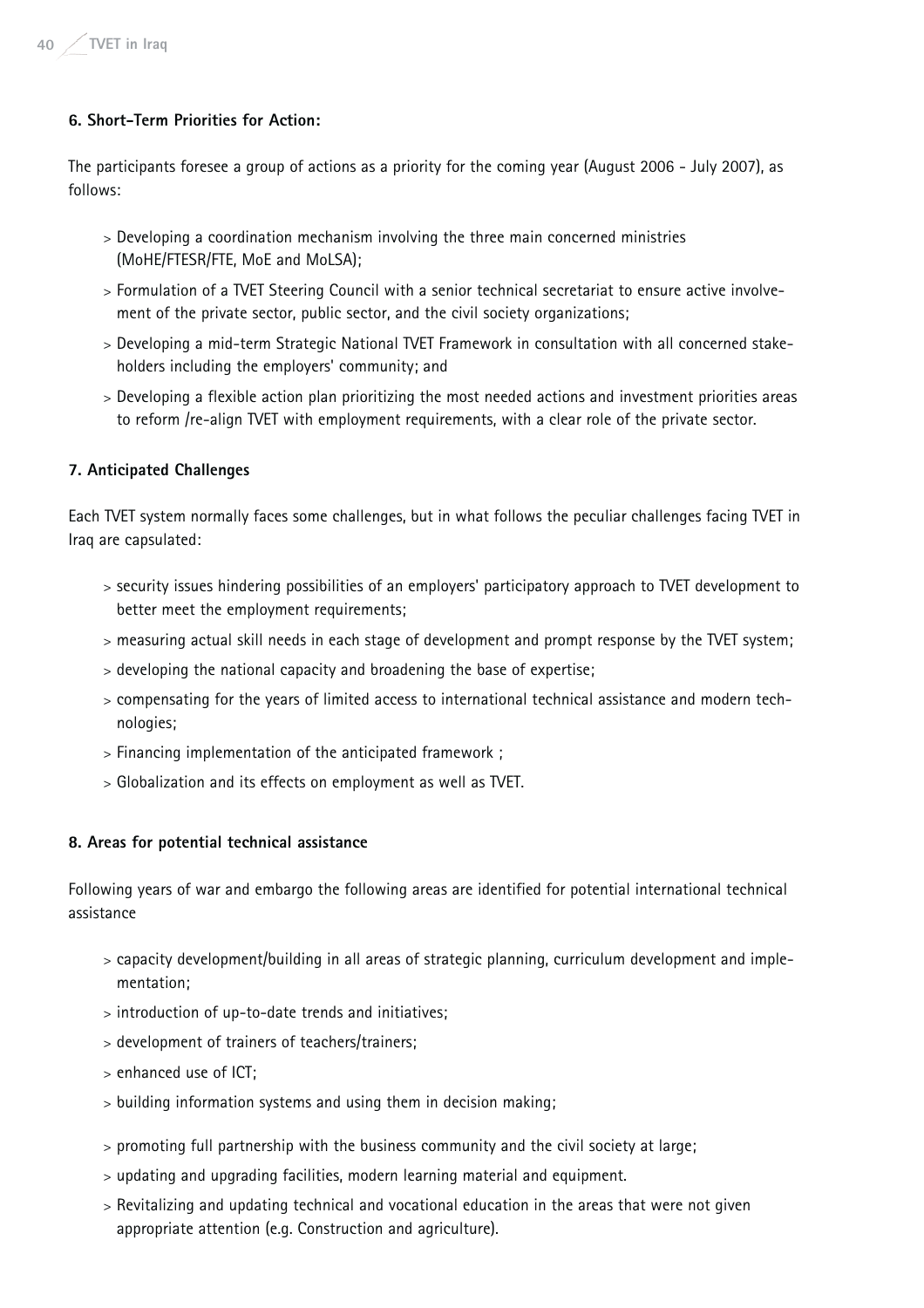#### **9. Participants Call on**

9.A The Iraqi Government to:

- > Consider formulation of TVET development policies and strategic plans for the transitory and postconflict phases and ensure its links with reliable information on labour market needs (at central or decentralized levels);
- > Articulate all initiatives to develop education and training in Iraq and the donors' community role in these initiatives to ensure equity and speedy action;
- > Recognizing TVET as one of the priorities in the national development strategy and the increase resource allocation for the TVET major reconstruction tools, driving economic development and a major contributor to civil peace, and consequently endorsing its priority for appropriate budget allocation;
- > Spare no effort to develop the national capacity in all fields related to TVET.

#### **9.B The UNESCO, UNHABITAT and other UN and regional assistance Banks and Agencies to:**

- > Continue its current initiative and organizing a series of forums to outline the core elements mentioned above and adjust them according to developments on the ground;
- > Work as a catalyst for technical assistance provided by the international donor community and assist in coordinating their activities;
- > Assist in advance-planning for the reconstruction phase and identifying its possible TVET needs;
- > Provide concerned Iraqi officials with training opportunities in the UNESCO international institute for planning;
- > Provision of necessary intellectual expertise to support developing TVET in Iraq.
- 9-C The Donor Community to:
- > enhance their current involvement in developing TVET in Iraq in accordance with the Iraqi national strategic framework and plans;
- > spare no effort to assist Iraq in developing its national TVET system as a modern quality system.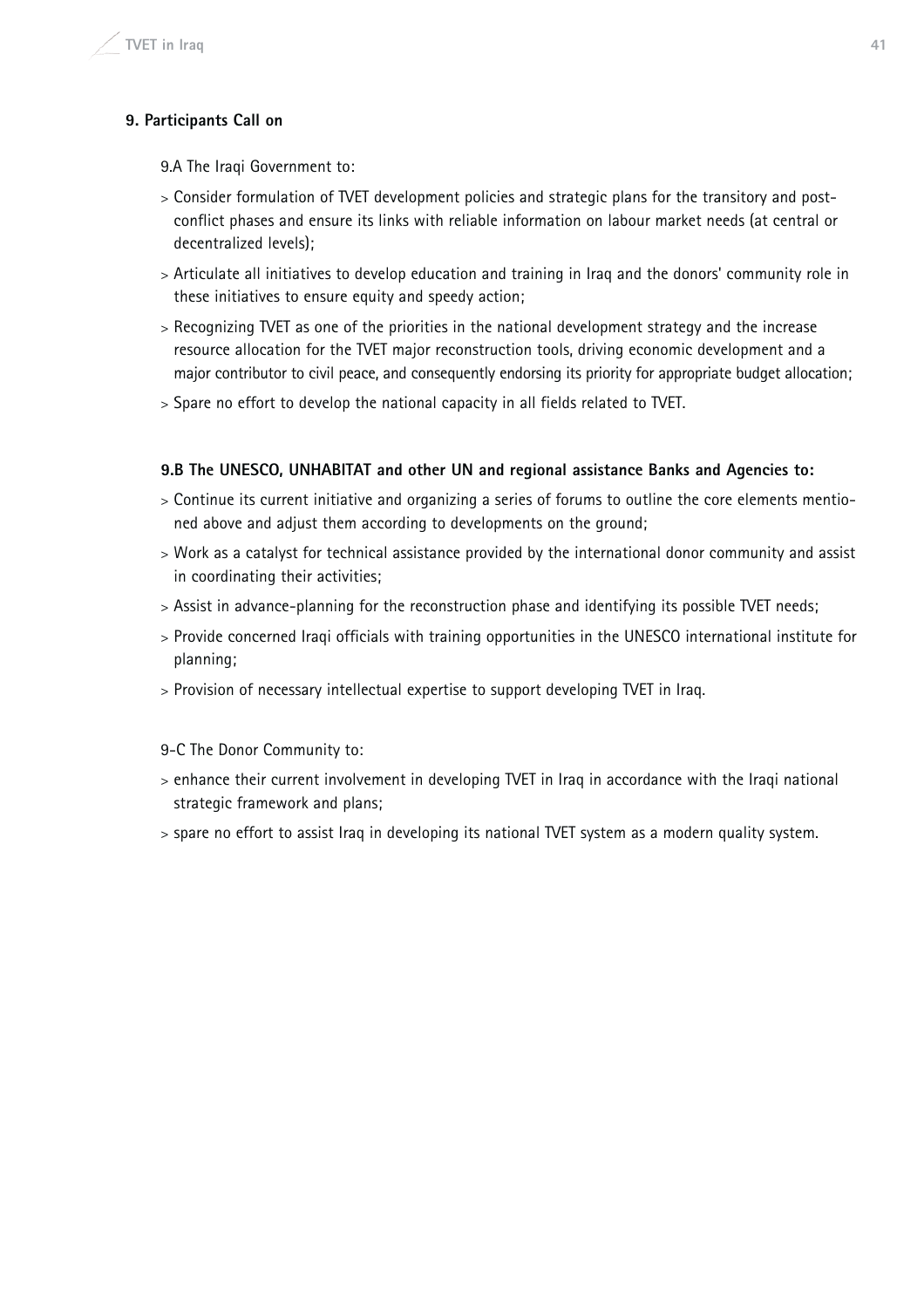# **VI: Evaluation of the Forum**

# **TVET Forum Evaluation**

#### **Evaluation of the Forum**

During the final session of the Forum, participants were asked for their views and comments of various aspects of the programme. UNESCO routinely conducts immediate evaluations of events, as part of its commitment to continuous improvement. Highlights of the participants' views could be summarized in the following table:

| <b>Item</b>                                             | Rating by %      |      |              |                |
|---------------------------------------------------------|------------------|------|--------------|----------------|
|                                                         | <b>Excellent</b> | Good | Satisfactory | Poor           |
| Effectiveness of the Forum                              | 18               | 82   |              |                |
| Presentations and Discussion                            | 32               | 63   | 5            |                |
| Group Work                                              | 32               | 55   | 11           | $\overline{2}$ |
| Background and Reading Material                         | 42               | 58   |              |                |
| Organizational Arrangements and conducting<br>the Forum | 58               | 42   |              |                |
| Setting of the Forum Room(s)                            | 57               | 37   | 6            |                |

The evaluation of the Iraq Forum by participants showed an extremely high appreciation of the event. In answer to questions regarding value of the lectures and discussions; value of practical planning exercises; value of background reading materials; satisfaction with practical arrangements and so on, scores hovered between 85 per cent and a full 100 per cent. In making an overall assessment of the effectiveness of the event, 100 percent of respondents assessed it as 'very effective' (18 per cent) or 'effective' (82 percent) with no respondents selecting the lower options. It can be assumed that these high ratings in part reflect the excitement and energy felt by individuals for being part of the process of rebuilding education in Iraq.

Among the many topics that participants found to be most interesting, ranked highly were: training of trainers, quality of teaching, youth and employment, post conflict training, international perspectives, teaching methods, capacity building, development of the labour market, UNEVOC case studies, curriculum, youth, the role of TVET in providing job opportunities, and mobile training centers and their impact on TVET.

Ninety-five percent of respondents were satisfied with the presentations, however, a few individuals commented that there were too many statistics, a lack of conceptual visuals during certain slides, and a failure to discuss financing mechanisms.

Among suggestions to improve the methodology of the forum, participants noted that subjects should be more specific, the private sector and NGOs should also be included in the forum, more emphasis given on computer facilities, longer working group sessions, better airport arrangements, and the inclusion of UNESCO sister and donor agencies.